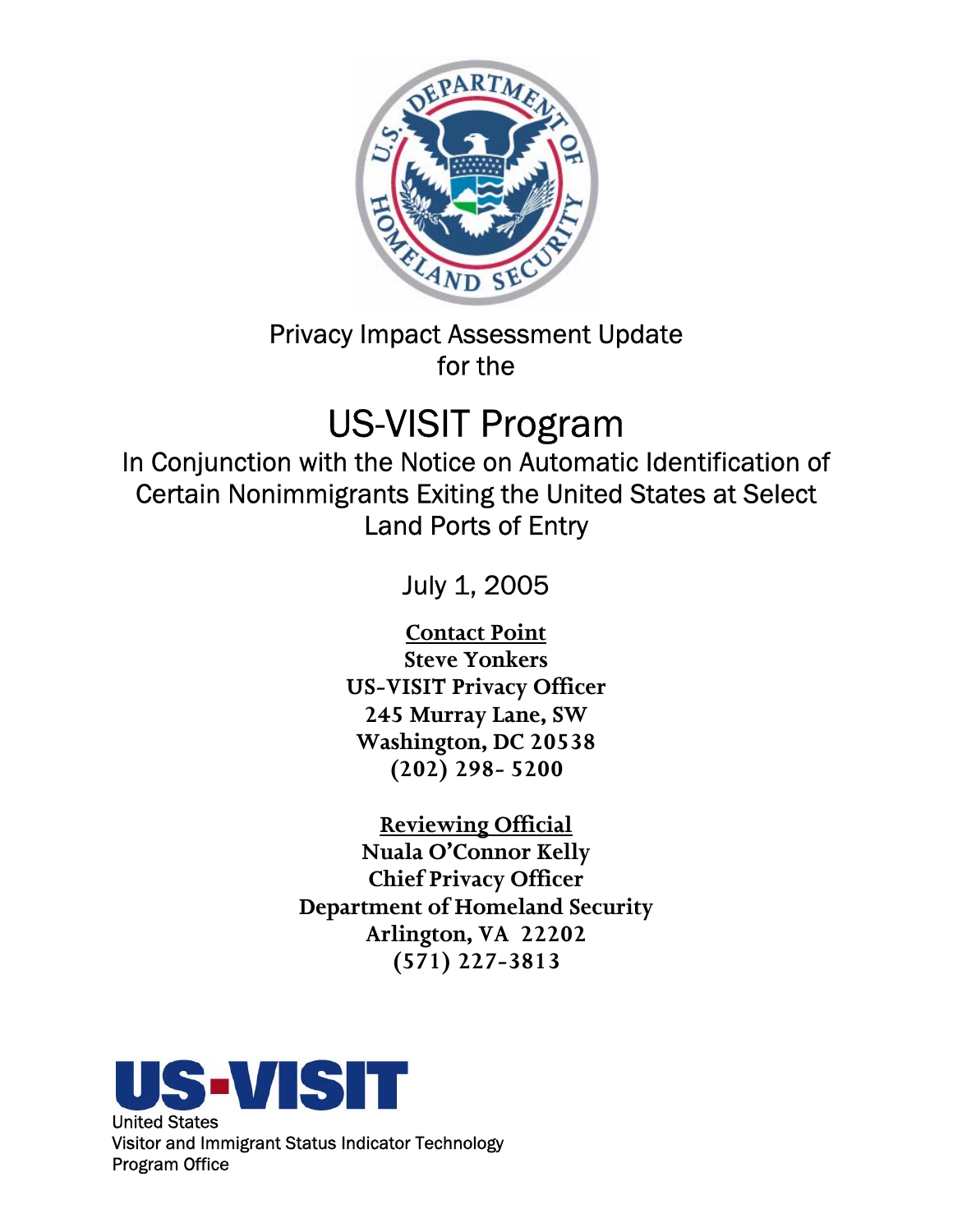

US-VISIT Program Update In Conjunction with the Notice on Automatic Identification of Certain Nonimmigrants Exiting the United States at Select Land Ports of Entry July 1, 2005 Page 2

# 1. Introduction

United States Visitor and Immigrant Status Indicator Technology (US-VISIT) is the program established by the Department of Homeland Security (DHS) to implement an integrated entry and exit data system to record the entry into and exit out of the United States of covered individuals; verify identity; and confirm compliance with the terms of admission to the United States.

The primary goals of US-VISIT are to:

- Enhance the security of our citizens and visitors;
- • Facilitate legitimate travel and trade;
- • Ensure the integrity of our immigration system; and
- Protect the privacy of our visitors.

In accordance with the guidance issued by the Office of Management and Budget (OMB) on September 26, 2003 for implementing the E-Government Act of 2002 and in an effort to make the program transparent and address any privacy concerns, DHS's Chief Privacy Officer directed that a Privacy Impact Assessment (PIA) be performed for the initial implementation of the program and that the PIA be updated as necessary to reflect future changes.

The US-VISIT PIA was first published on January 4, 2004, in conjunction with the initial deployment of US-VISIT. The PIA was updated on September 14,  $2004<sup>1</sup>$  to reflect inclusion of visa waiver program (VWP) travelers in US-VISIT, expansion of US-VISIT to the 50 busiest land border ports of entry (POE) and changes in the business processes used by DHS to share information with Federal law enforcement agencies. The PIA was updated on June 15, 2005 to include the Live Test to read ICAOcompliant biometrically enabled travel documents by October 26, 2005.

This revision of the PIA is prompted by the:

- 1. Implementation of technology (Exit devices) and processes for recording the exit of covered individuals from air and sea ports by December 31, 2005; and
- 2. The proof of concept for technology and processes for automatically recording the entry and exit of covered individuals at U.S. land border POEs using Radio Frequency Identification (RFID)-enabled I-94 Arrival/Departure Forms. The proof of concept of the capability will begin in August 2005 and, if successful, will be deployed to the 50 busiest land ports by December 31, 2007.

 $\overline{a}$ 

<sup>1 69</sup> FR 57036, US-VISIT Privacy Impact Assessment, September 23, 2004.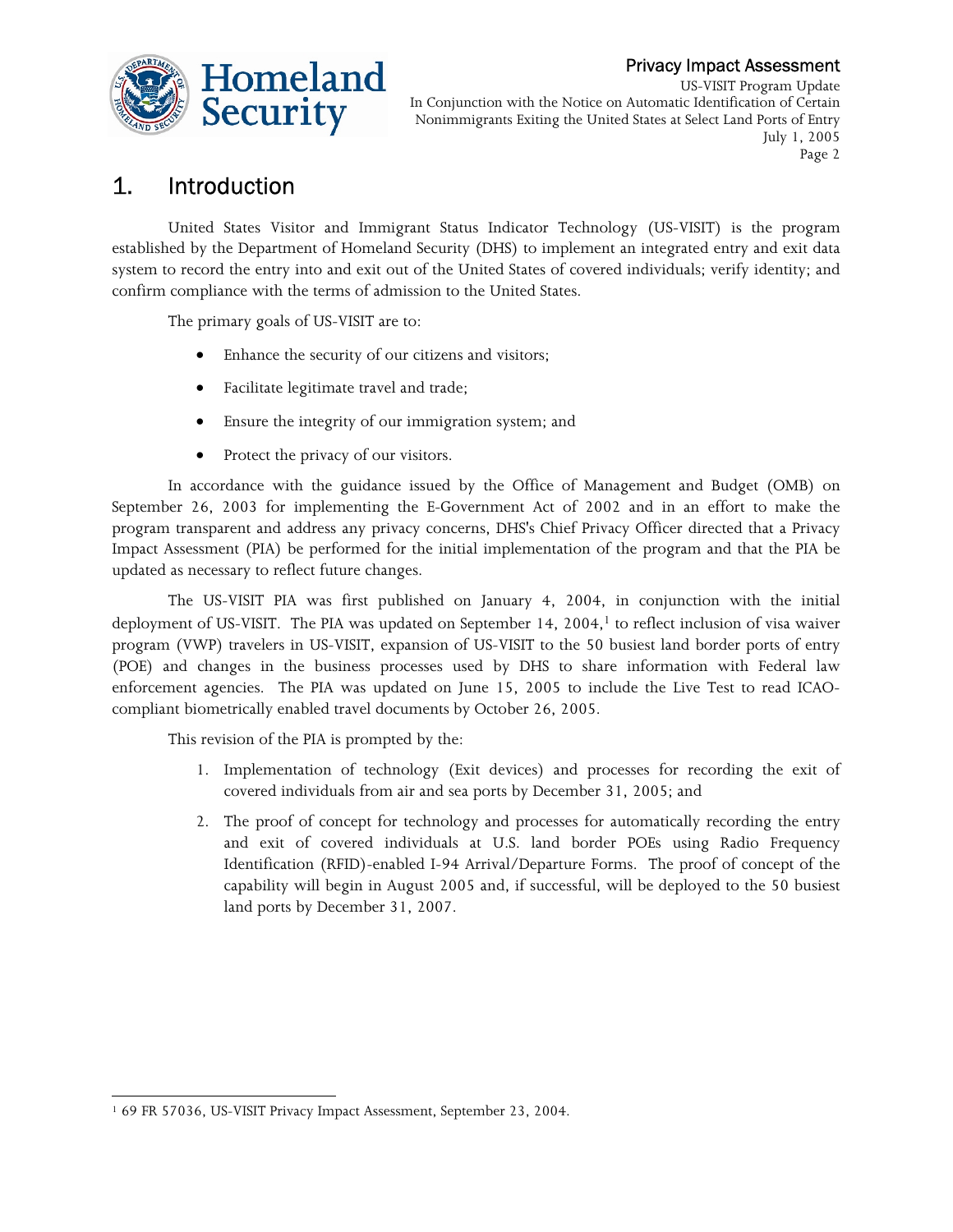



US-VISIT Program Update In Conjunction with the Notice on Automatic Identification of Certain Nonimmigrants Exiting the United States at Select Land Ports of Entry July 1, 2005 Page 3

# 2. Overview of US-VISIT Implementation

Congress has directed DHS to establish an integrated and automated entry and exit system to record the arrival and departure of aliens, verify their identities, and authenticate their travel documents through comparison of biometric identifiers. Implementation has proceeded in increments for a variety of policy and operational reasons. The incremental implementation has been tied primarily to the analysis of the best technology available to accomplish the goals of the program. The following timeline provides a high-level overview of the US-VISIT Increments, followed by a narrative description of those increments.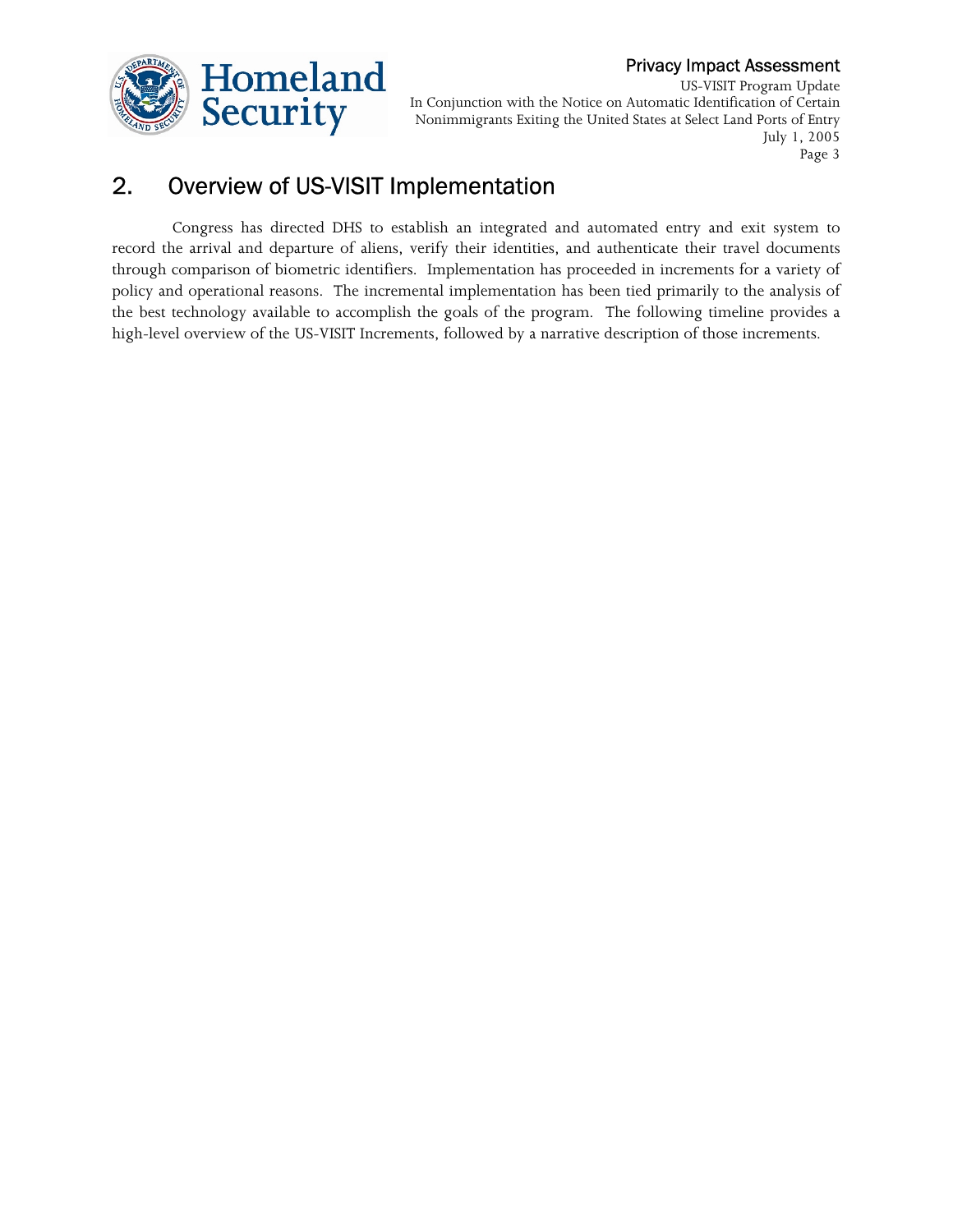

US-VISIT Program Update In Conjunction with the Notice on Automatic Identification of Certain Nonimmigrants Exiting the United States at Select Land Ports of Entry July 1, 2005 Page 4

|                                                                   |                                                               |                  |                         | Ingu-icver Thinehine for Ob- There increm-             |                         |                                                                                    |                                                                     |                                                                                                                                 |                                        |                         |
|-------------------------------------------------------------------|---------------------------------------------------------------|------------------|-------------------------|--------------------------------------------------------|-------------------------|------------------------------------------------------------------------------------|---------------------------------------------------------------------|---------------------------------------------------------------------------------------------------------------------------------|----------------------------------------|-------------------------|
| Increment                                                         | 2004                                                          | 2004             | 2004                    | 2004                                                   | 2005                    | 2005                                                                               | 2005                                                                | 2005                                                                                                                            | 2006                                   | 2006                    |
|                                                                   | 1 <sup>st</sup> Quarter                                       | $2^{nd}$ Quarter | 3 <sup>rd</sup> Quarter | 4 <sup>th</sup> Quarter                                | 1 <sup>st</sup> Quarter | 2 <sup>nd</sup> Quarter                                                            | 3 <sup>rd</sup> Quarter                                             | 4 <sup>th</sup> Quarter                                                                                                         | 1 <sup>st</sup> Quarter                | 2 <sup>nd</sup> Quarter |
|                                                                   | 1/5/04                                                        |                  | 9/30/04                 |                                                        |                         |                                                                                    |                                                                     |                                                                                                                                 |                                        |                         |
| 1A (Biometric<br>Entry Air/Sea)                                   | Competed implementation<br>of air and sea entry<br>capability |                  |                         | Added VWP travelers to US-VISIT                        |                         |                                                                                    |                                                                     |                                                                                                                                 |                                        |                         |
|                                                                   |                                                               |                  | 8/3/04                  |                                                        |                         |                                                                                    | Estimated 8/1/05                                                    |                                                                                                                                 |                                        |                         |
| 1B (Biometric<br>Exit Air/Sea)                                    |                                                               |                  |                         | Began pilot for exit capability at air and sea POEs    |                         |                                                                                    | sea POEs                                                            | Begin implementation of exit capability at additional air and                                                                   |                                        |                         |
|                                                                   |                                                               |                  |                         | 10/26/04                                               |                         | 6/15/05                                                                            |                                                                     | 10/26/05                                                                                                                        |                                        |                         |
| 2A<br>(Biometric<br>comparison<br>and Document<br>authentication) |                                                               |                  |                         | Extended e-enabling reader<br>requirements to 10/26/05 |                         | Live Test for e-<br>enabled travel document<br>reader capability at one<br>air POE | aliens                                                              | Begin implementation of e-enabled travel<br>document reader capability at most POEs<br>and begin US-VISIT coverage of all other |                                        |                         |
| 2B<br>(Biometric<br>Entry/50<br>land)                             |                                                               |                  |                         | 12/31/04                                               |                         |                                                                                    |                                                                     | Completed implementation of biometric data collection at 50 busiest land border POEs                                            |                                        |                         |
| 2C                                                                |                                                               |                  |                         |                                                        |                         |                                                                                    | 7/31/05                                                             |                                                                                                                                 | 3/31/06                                |                         |
| (Facilitated<br>land border)                                      |                                                               |                  |                         |                                                        |                         |                                                                                    | Proof of concept for RFID<br>capability at five land border<br>POEs |                                                                                                                                 | RFID capability at land<br>border POEs | Begin implementation of |
| 3                                                                 |                                                               |                  |                         |                                                        |                         |                                                                                    | Estimated 7/1/05                                                    |                                                                                                                                 |                                        |                         |
| (Entry/<br>remaining<br>POEs)                                     |                                                               |                  |                         |                                                        |                         |                                                                                    | remaining land POEs                                                 | Begin implementation of biometric data collection at most                                                                       |                                        |                         |

#### **High-level Timeline for US-VISIT Increments**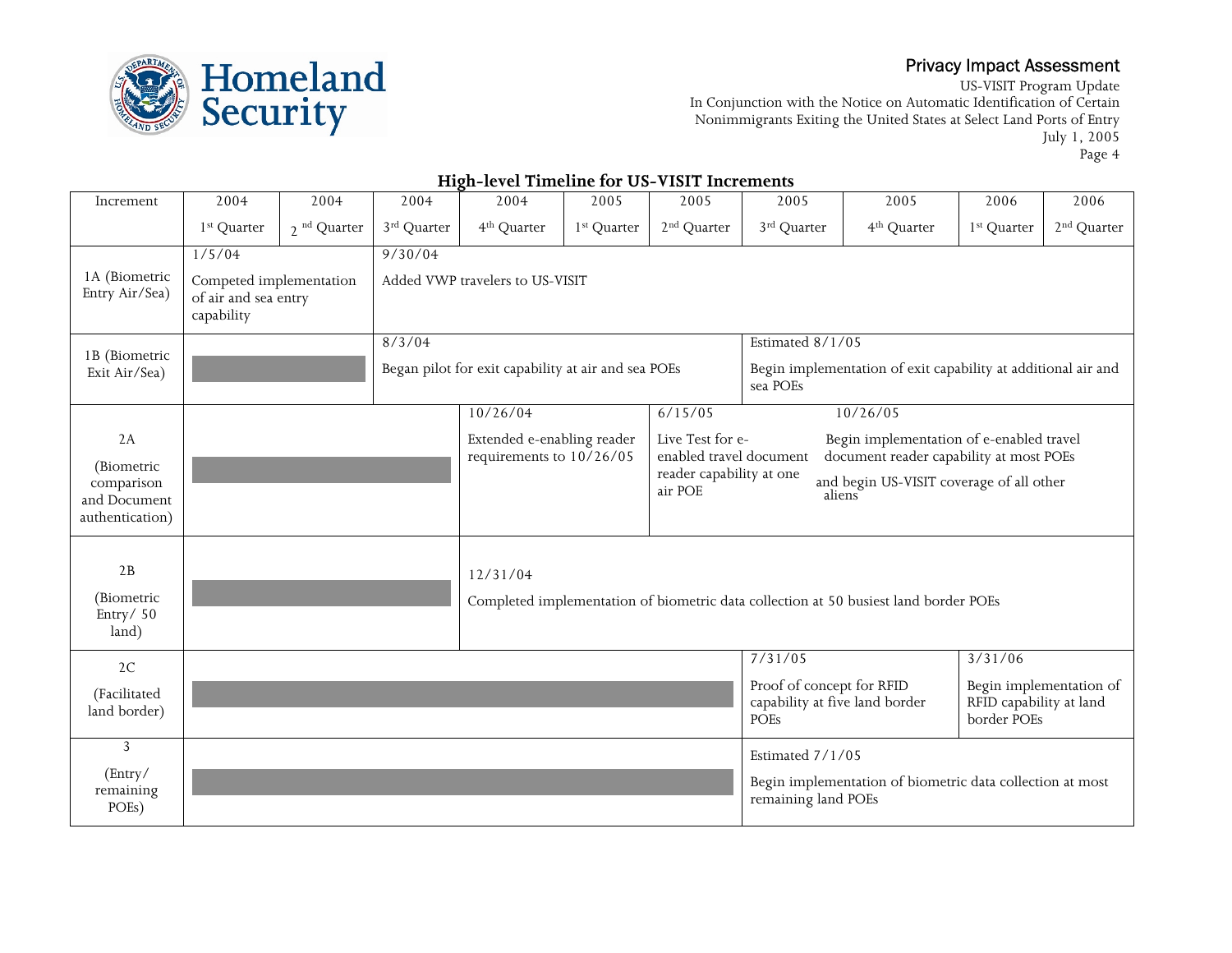



US-VISIT Program Update In Conjunction with the Notice on Automatic Identification of Certain Nonimmigrants Exiting the United States at Select Land Ports of Entry July 1, 2005 Page 5

# Increment 1A – Entry at Air and Sea Ports of Entry

share data between DHS record systems concerning entry and exit at certain POEs of covered individuals. Increment 1 was deployed on January 5, 2004, by modifying pre-existing databases to accommodate the collection and maintenance of additional data fields and to establish interfaces required to Covered individuals were defined in Increment 1 as nonimmigrant visa holders and VWP entrants traveling through air, sea, and land border POEs. Since implementation of Increment 1, DHS has been collecting biometrics – two digital index fingerscans and a digital photograph – for each covered individual. The details of Increment 1 are provided in the PIA published on January 4, 2004.

# Increment 1B – Exit at Air and Sea Ports of Entry

Increment 1 also involved the testing of Exit devices to collect exit data. Three alternatives to collect exit data — a kiosk, a mobile device, and a combination of the two devices that uses a speciallyconfigured mobile device to validate the receipt from the kiosk device<sup>2</sup>— were tested from October 2004 through May 2005. All were found to be useful in different environments and will be variously implemented based on the operational characteristics of each air and sea port. The changes to systems to accommodate Increment 1B included:

- 1. Development of the three alternative Exit devices to capture traveler biometric and biographic information and forward it to the Automatic Biometric Identification System (IDENT).
- 2. Modification to IDENT to accept and store the Exit Tracking Request and to search the US-VISIT biometric watch list and verify the traveler's identity against an arrival record.
- 3. Modification to IDENT to forward the Record of Departure to the Arrival and Departure Information System (ADIS).
- 4. Modification to ADIS to accept the Record of Departure from IDENT for use in confirmation on subsequent entry or exit by the traveler.

# Increment 2A – Biometric Verification of VWP Passports and U.S.- Issued Travel Documents

Increment 2A provides the capability to biometrically compare and authenticate valid documents at all POEs. Under the requirements of the Enhanced Border Security and Visa Entry Reform Act (Border Security Act) of 2002, as amended:

- • All VWP Countries must implement a program of issuing International Civil Aviation Organization (ICAO)-compliant passports that are tamper-resistant and incorporate biometric and documentation authentication identifiers by October 26, 20053
- • U.S. Ports of Entry must have the capability to read VWP ICAO-compliant biometrically enabled travel documents by October 26, 2005

 $\overline{a}$ 

 $^2$  This is referred to as the Validator Alternative in US-VISIT documents.  $^3$  Congress extended the original implementation date of October 26, 2004 by one year.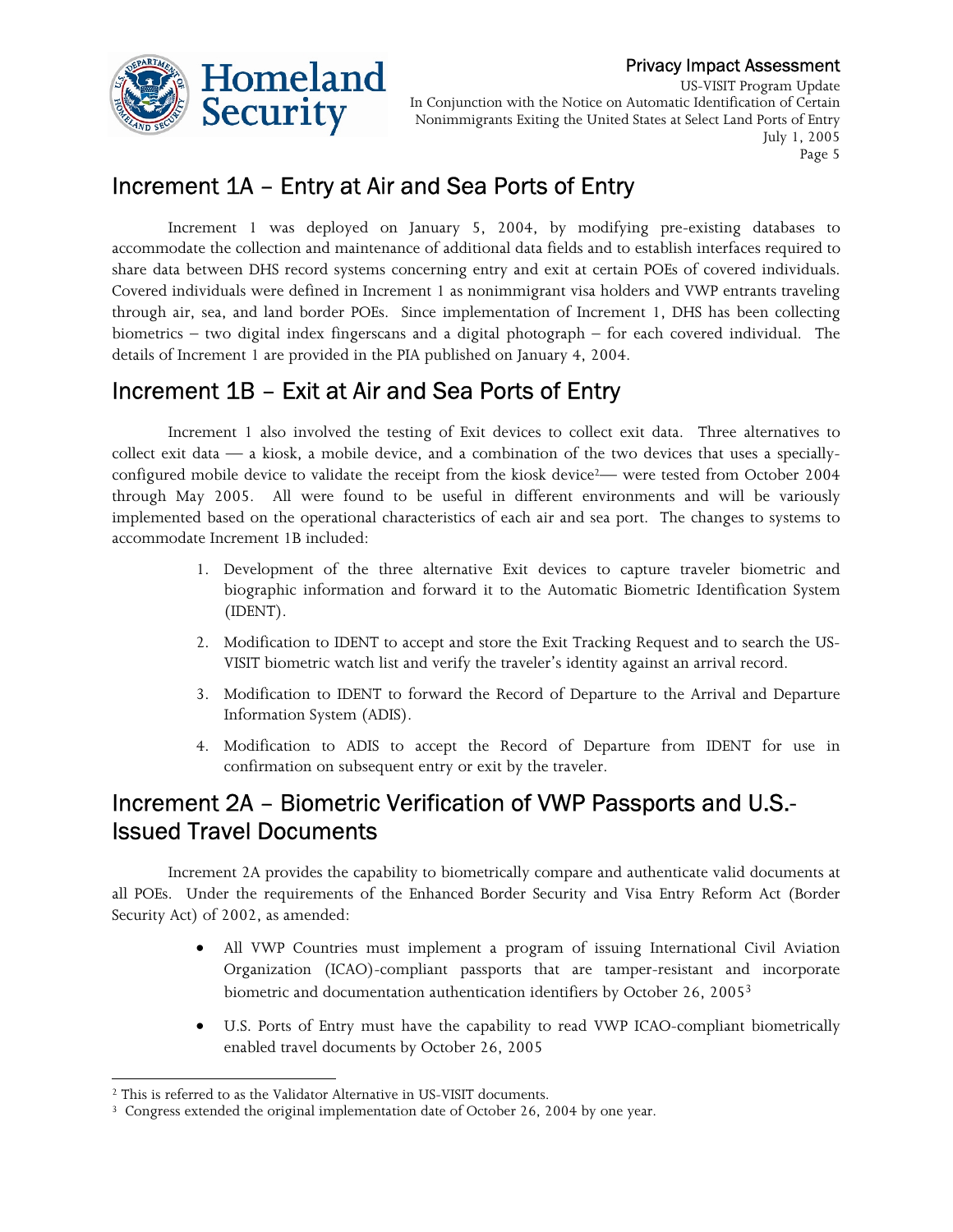

US-VISIT Program Update In Conjunction with the Notice on Automatic Identification of Certain Nonimmigrants Exiting the United States at Select Land Ports of Entry July 1, 2005 Page 6

As the next step in implementing these legislative requirements, an International Live Test will be conducted. Australia, New Zealand, and the U.S. are the participants in the International Live Test that will be conducted from June to September at the Los Angeles, CA Airport POE and at the Sydney, Australia Airport POE. The International Live Test will evaluate the operational impact of the new technology as well as the performance of the e-Passports and the reader solutions being tested. However, the International Live Test evaluation will be limited in scope due to the fact that only two of the Visa Waiver Program countries' passports will be tested. Other Visa Waiver Program countries' passports will have to be tested and evaluated as they begin the process of issuing e-Passports to their nationals.

In conjunction with implementation of Increment 2A, a Notice on Authority to Collect Biometric Data from Additional Travelers will be published on June 30, 2005. DHS intends to solicit comments on a proposal to further expand the population of "covered individuals" to include all aliens under US-VISIT, as required by statute. Increment 2A development and implementation will be analyzed in a future update to this PIA.

# Increment 2B – 50 Busiest Land Ports of Entry

 data electronically and then print the form. The changes made to these systems for Increment 2B included The deployment of Increment 2B was completed by December 31, 2004. It provided the US-VISIT capability to collect information on entries at the 50 busiest land border POEs. In addition, it reduced the time required for the completion of I-94, Arrival/Departure Forms. Prior to Increment 2B, I-94 forms were hand written by the travelers. Completion of the forms is now done by CBP officers who enter the modification of secondary workstations at land POEs to capture biographic and biometric information. The details of Increment 2B were provided in the PIA dated September 14, 2004.

# Increment 2C – RFID at Land Ports of Entry

Increment 2C will provide the capability to automatically, passively, and remotely record the entry and exit of covered individuals using Radio Frequency Identification (RFID) tags. The RFID tag will be embedded in the I-94 Arrival/Departure Forms, and will use a unique ID number embedded in the tag to associate the I-94 holders with the tag. After the tag-enabled I-94 is issued to an individual, the ID number will be used as a pointer to the individual's biographic information located in the TECS database maintained by CBP. ADIS then receives and stores the crossing data from TECS. When the individual passes through the entry and exit lanes of a POE, the ID number will be read and used to retrieve the individual's immigration information for use in the entry and exit inspection processes by CBP officers.

August 2005. US-VISIT conducted an operational alternatives assessment and determined that passive RFID technology best satisfied its requirements for this increment of the program. A proof of concept is being conducted for the Increment 2C capability to verify this assessment. The proof of concept will begin in

A new DHS system of records, the Automated Identification Management System (AIDMS), has been created to link the unique and individually-assigned RFID tag number to existing biographic information received from TECS and the entry and exit event information for each covered individual crossing the land border. AIDMS is a new system and is separate from TECS, ADIS, IDENT and the other databases used in the US-VISIT process. AIDMS is undergoing the DHS certification and accreditation process, which includes having an approved detailed security plan and a comprehensive technical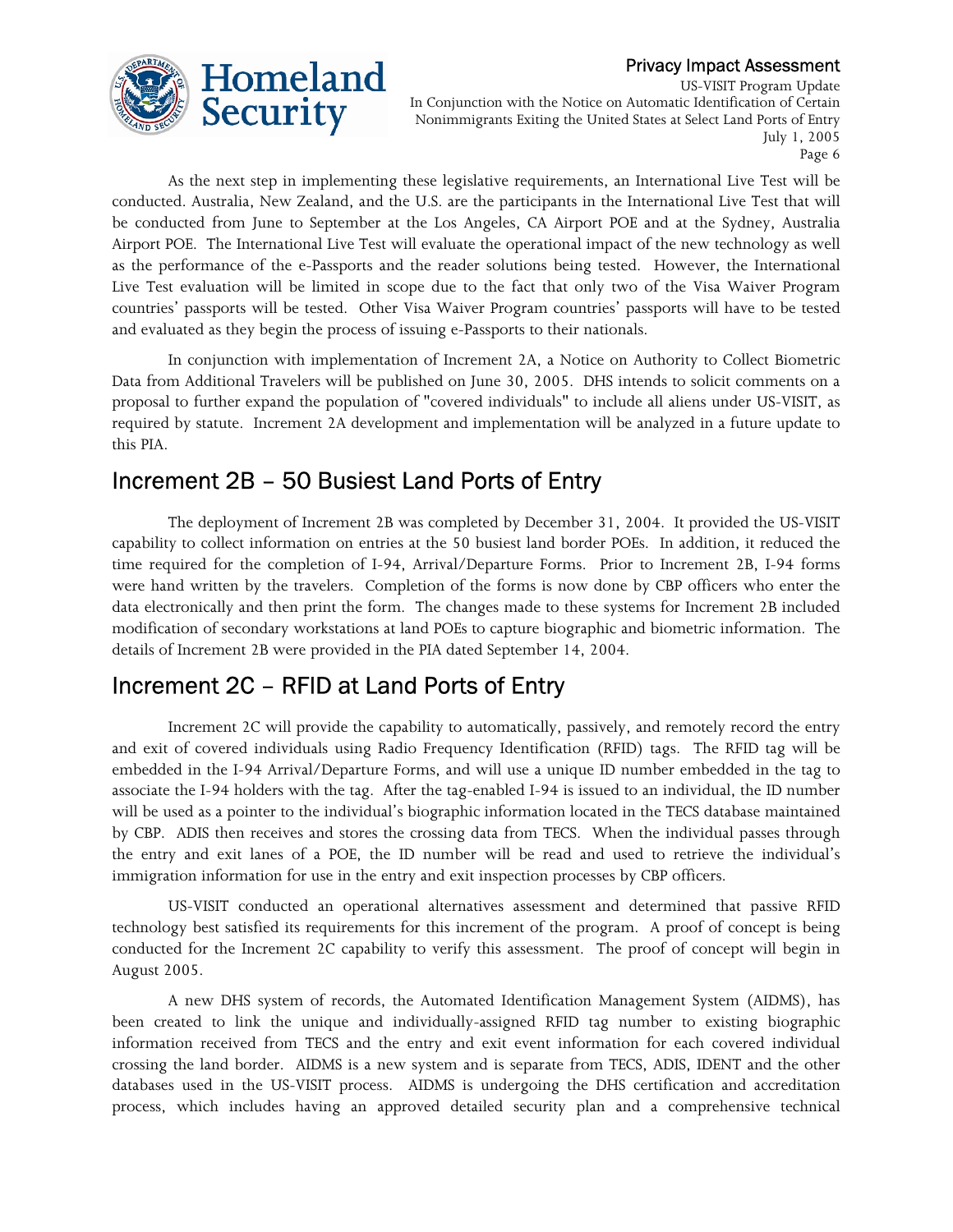

US-VISIT Program Update In Conjunction with the Notice on Automatic Identification of Certain Nonimmigrants Exiting the United States at Select Land Ports of Entry July 1, 2005 Page 7

about the time of publication of this PIA. assessment of the risks of operating the system. A System of Records Notice (SORN) will be published at or

Changes to systems to accommodate Increment 2C include:

- 1. Development of the AIDMS to capture and store traveler border crossing events associated with RFID tag numbers and biographic information maintained in TECS.
- 2. Development of the antenna and reader capability to capture RFID tag numbers and to transmit the unique tag number and associated event information to AIDMS.
- 3. Modification of POE workstations to accept reads from RFID tag antennae and to process information from the RFID tag and associated information from AIDMS and from TECS.
- 4. Modification of TECS to enable direct interaction with AIDMS and pre-position information so that it can be rapidly accessed on the POE workstations by CBP officers.
- **5.** Modification of ADIS to accept the RFID tag number from AIDMS via TECS.

# Increment 3 – Remaining Land Ports of Entry

Increment 3 will extend the basic US-VISIT functionality introduced by Increment 2B to the remaining land border POEs. The changes to these systems for Increment 2B included modification of secondary workstations at land POEs to capture biographic and biometric information. In order to complete this rollout by December 31, 2005, implementation at some POEs will begin as early as July 2005. No additional changes to the architecture are anticipated for this Increment.

# 3. System Overview

## What information is to be collected?

All aliens are subject to the principal data collection requirements and processes (including biometric collection, biographic collection, and watch list checks) of the US-VISIT Program. Because US-VISIT has been implemented in increments, currently covered individuals consist of nonimmigrant visa holders and VWP applicants for admission traveling through all air, sea, and land border POEs where US-VISIT has been implemented.<sup>4</sup> US-VISIT verifies the identity of these travelers and the authenticity of their U.S.-issued travel documents.

 The information to be collected from covered individuals includes complete name, date of birth, gender, country of citizenship, passport number and country of issuance, country of residence, travel document type (e.g., visa), number, date and country of issuance, complete U.S. destination address, arrival and departure information, a digital photograph, digital fingerscans, and for travelers using land POEs after implementation of Increment 2C, a unique and individually-assigned RFID tag number for each traveler.

 $\overline{a}$  DHS intends to fully implement its statutory authority to cover all aliens, but it intends to afford public notice and 4comment before determining the most appropriate way to implement the relevant statutes.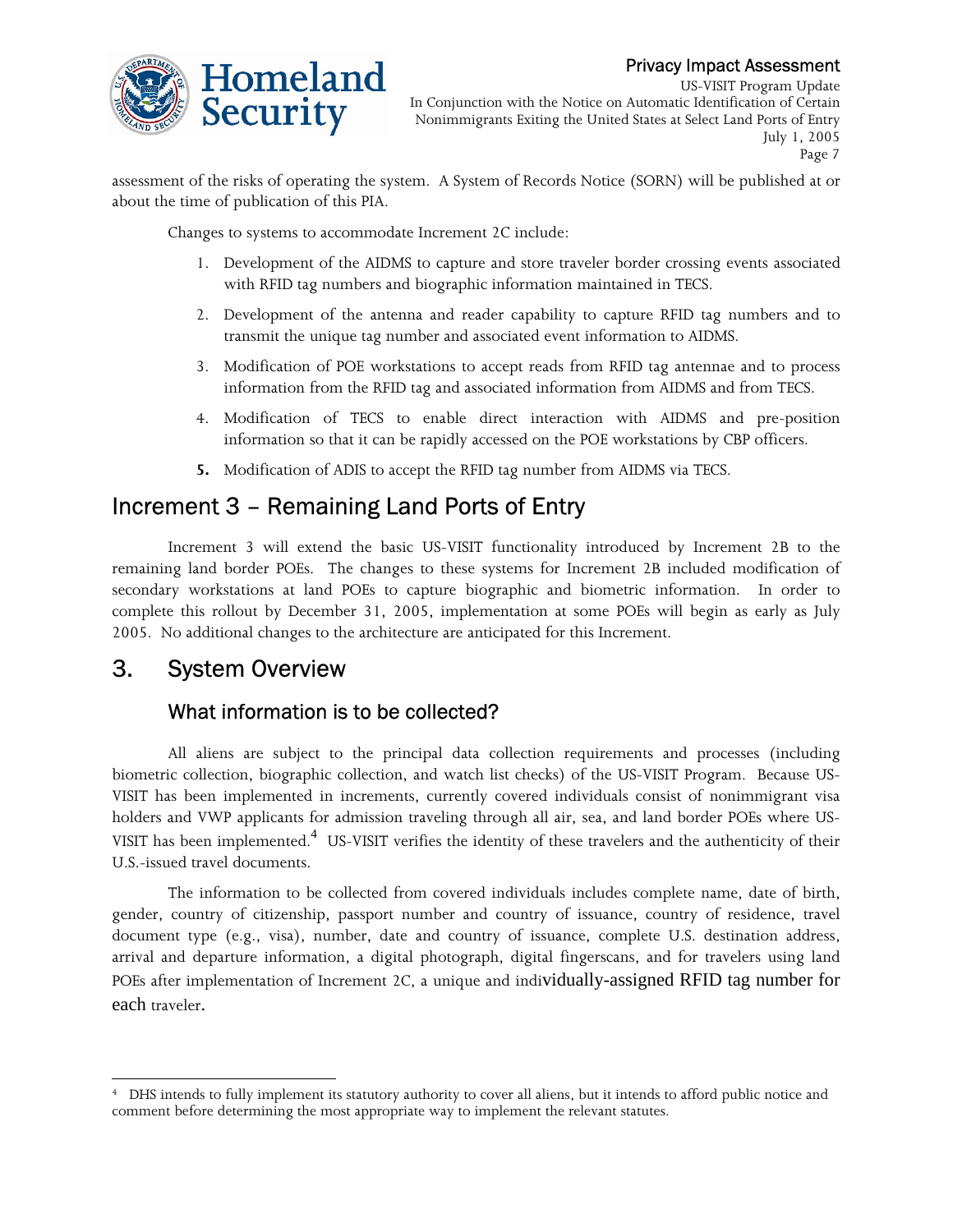

US-VISIT Program Update In Conjunction with the Notice on Automatic Identification of Certain Nonimmigrants Exiting the United States at Select Land Ports of Entry July 1, 2005 Page 8

## Why is the information being collected?

Numerous statutes require an entry/exit program to be put in place to verify the identity of covered individuals who enter or leave the United States. In keeping with expressed congressional intent, and in furtherance of the mission of DHS, information is being collected about covered individuals to enhance national security while facilitating legitimate travel and trade. In accordance with this purpose, US-VISIT collects, maintains, and shares information in order to determine whether the individual:

- Should be prohibited from entering the U.S.;
- Can receive, extend, change, or adjust immigration status;
- Has overstayed or otherwise violated the terms of his or her admission;
- Should be apprehended or detained for law enforcement action; or
- Needs special protection/attention (e.g., Refugees).

## What opportunities do individuals have to consent or decline to provide information?

The admission into the United States of any covered individual is contingent upon submission of the information required by US-VISIT, including biometric identifiers. A covered individual who declines to provide required biometrics is inadmissible.<sup>5</sup> An individual who declines to provide required biometrics may withdraw his or her application for admission, or be subject to removal proceedings. The biometric requirement may be modified or waived at the discretion of the CBP secondary officer for those applicants with physical limitations or mental incapacity that prevent the collection of biometrics.

The US-VISIT Program has its own privacy officer to ensure that the privacy of all covered individuals is respected and to respond to individual concerns raised about the collection of the required information. Extensive stakeholder outreach and information dissemination activities have taken place and will be continued as the program is expanded. These activities are reviewed and adjusted on an ongoing basis to ensure maximum effectiveness. Further, the DHS Chief Privacy Officer, who serves as the administrative appellate review authority for all individual complaints and concerns about the program, exercises comprehensive oversight of all phases of the program to ensure that privacy concerns are respected throughout implementation.

## What are the intended uses of the information?

DHS uses the information collected and maintained by US-VISIT to carry out its national security, law enforcement, and immigration control functions. Through the enhancement and integration of its database systems, DHS is able to ensure the entry of legitimate travelers, identify, investigate, apprehend and/or remove individuals unlawfully entering or present in the United States beyond the lawful limitations of their visit, and prevent the entry of inadmissible individuals. US-VISIT will also help DHS prevent covered individuals from obtaining immigration benefits to which they are not entitled. DHS may

 $\overline{a}$ <sup>5</sup> An individual may apply for a discretionary waiver of inadmissibility under Section  $212(d)(3)$  of the Immigration and Nationality Act, 8 U.S.C. 1182(d)(3).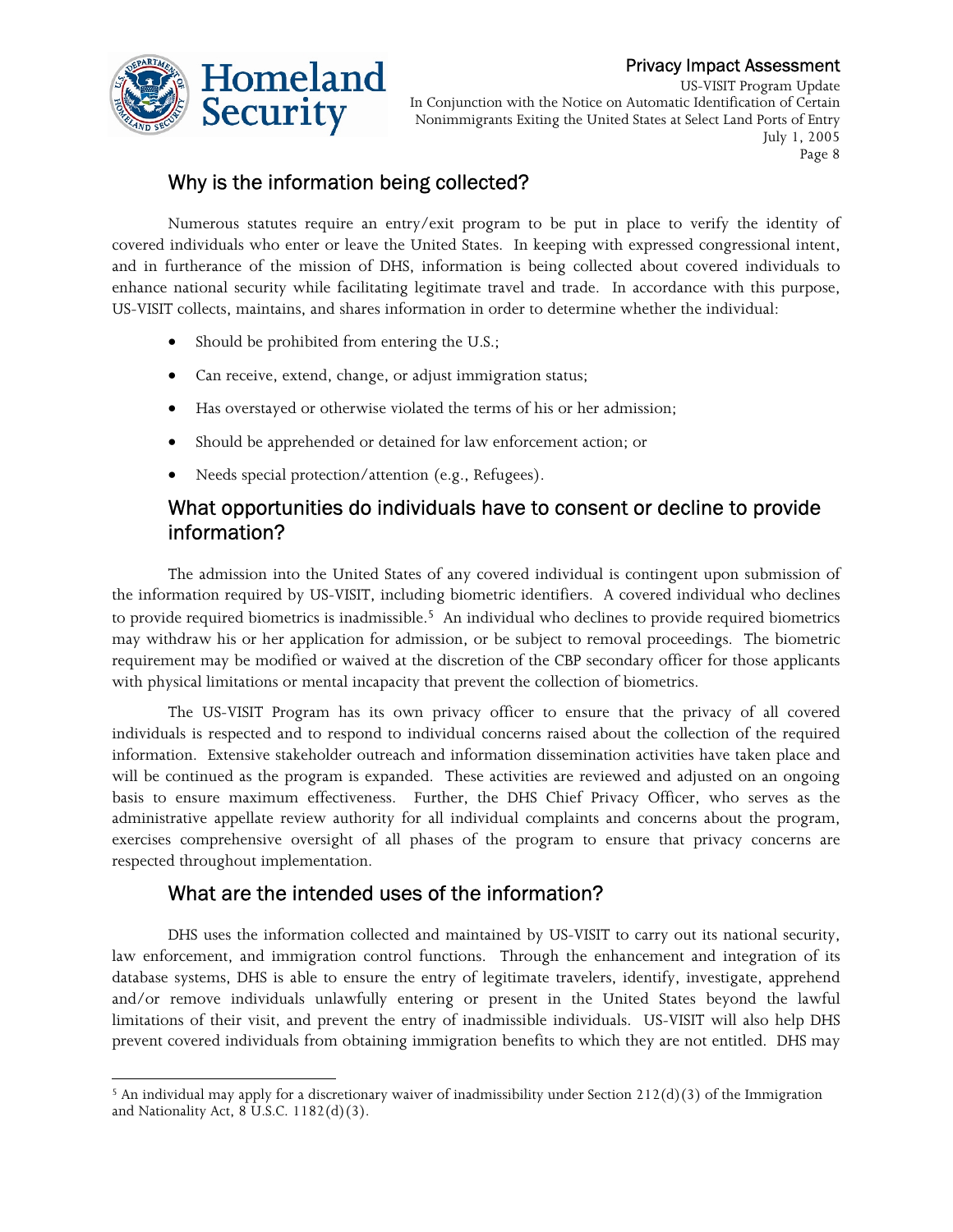

US-VISIT Program Update In Conjunction with the Notice on Automatic Identification of Certain Nonimmigrants Exiting the United States at Select Land Ports of Entry July 1, 2005 Page 9

 and security concerns as well as operational requirements for sharing. share information obtained through US-VISIT with other federal, state, local, tribal, and foreign law enforcement partners to accomplish common goals through data sharing agreements that address privacy

# 4. System Architecture

 $\overline{a}$ 

US-VISIT is a system of systems. US-VISIT accomplishes its goals primarily through the integration and modification of the capabilities of three pre-existing DHS systems and, with Increment 2C, through the creation of a new system, AIDMS. The pre-existing DHS systems are:

- 1. The Arrival and Departure Information System (ADIS)<sup>6</sup>
- 2. The Passenger Processing Component of the TECS7
- 3. The Automated Biometric Identification System (IDENT)8

US-VISIT interfaces with other DHS systems for relevant purposes, including status updates and benefit adjudication. In particular, US-VISIT exchanges biographic information with the Student and Exchange Visitor Information System (SEVIS) and the Computer Linked Application Information Management System (CLAIMS 3). Some of these systems, such as IDENT and the new AIDMS, are under the direct control of US-VISIT, while some systems are under the control of other organizational entities within DHS, including TECS and ADIS under CBP, SEVIS under Immigration and Customs Enforcement (ICE), and CLAIMS 3 under United States Citizenship and Immigration Services (USCIS).

US-VISIT interfaces with other, non-DHS systems for relevant purposes, including watch list updates and checks. In particular, US-VISIT receives biographic and biometric information from the Department of State's (DOS) Consular Affairs Consolidated Database (CCD) as part of the visa application process, and returns fingerscan information and watchlist changes.

Figure 1 presents the data flows in the context of the high-level system architecture.

<sup>6</sup> System of Records Notice for Arrival and Departure Information System (ADIS), DHS/ICE-CBP-001, 68 FR 69412- 69414 (December 12,2003).

<sup>7</sup> System of Records Notice for Treasury Enforcement Communications System (TECS), TREASURY/CS.244, 63 FR 60809 (December 17, 1998). As indicated in the US-VISIT Increment 1 Functional Requirements Document (FRD), the Passenger Processing Component of TECS consists of two systems, where "system" is used in the sense of the E-Government Act, 44 U.S.C. sec. 3502 ( i.e., "a discrete set of information resources organized for the collection, processing, maintenance, use, sharing, dissemination, or disposition of information."). The two systems, and the process relevant to US-VISIT that they support, are (1) Interagency Border Inspection System (IBIS) (including the Nonimmigrant visa (NIV) database), supporting the lookout process; and (2) Advance Passenger Information System (APIS), supporting the entry/exit process by receiving airline passenger manifest information.

<sup>&</sup>lt;sup>8</sup> System of Records Notice for Enforcement Operational Immigration Records (ENFORCE/IDENT), DHS/ICE-CBP-CIS-001, 68 FR 69414-69417 (December 12, 2003).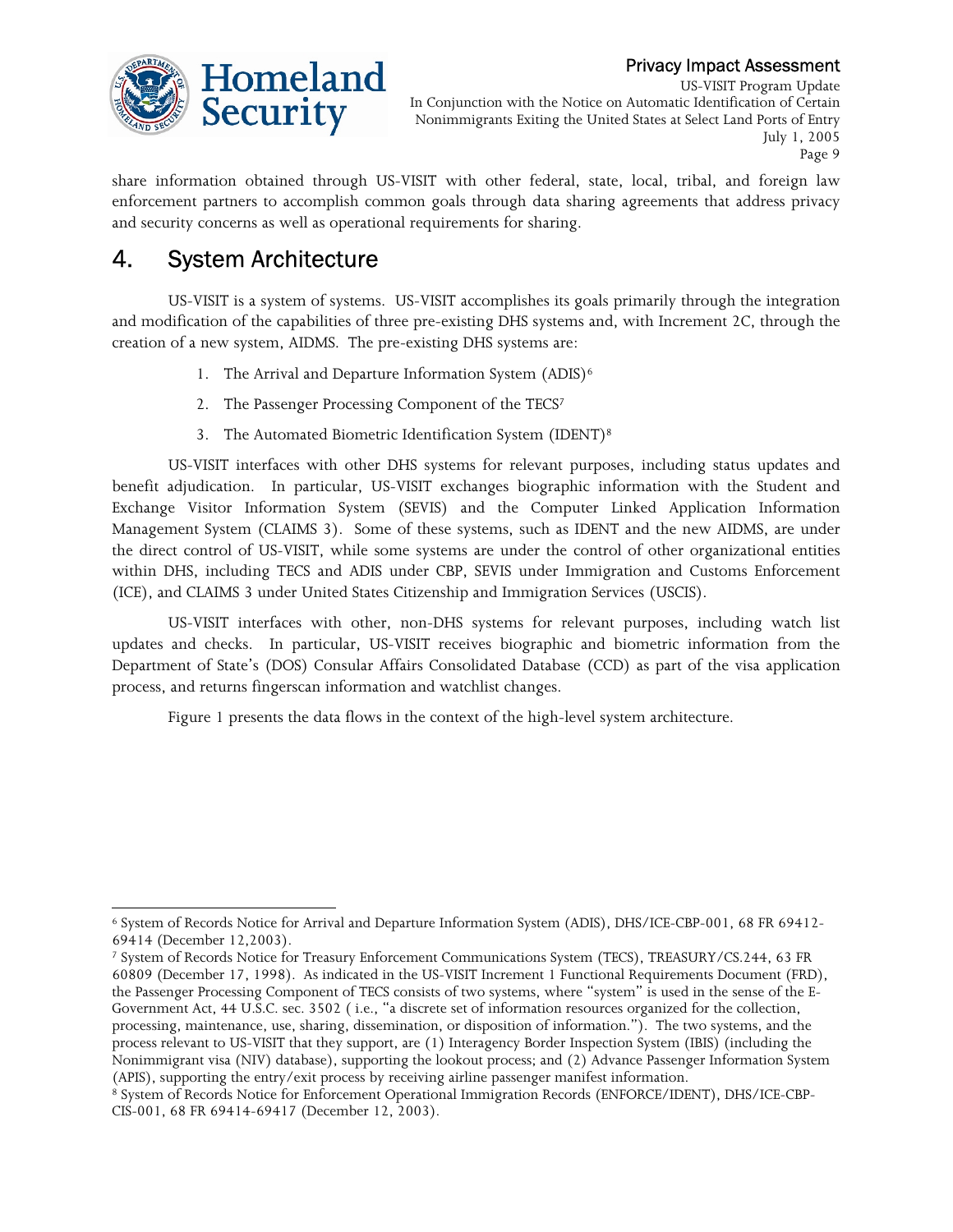

US-VISIT Program Update In Conjunction with the Notice on Automatic Identification of Certain Nonimmigrants Exiting the United States at Select Land Ports of Entry July 1, 2005 Page 10

#### **Figure 1: US-VISIT Architecture**

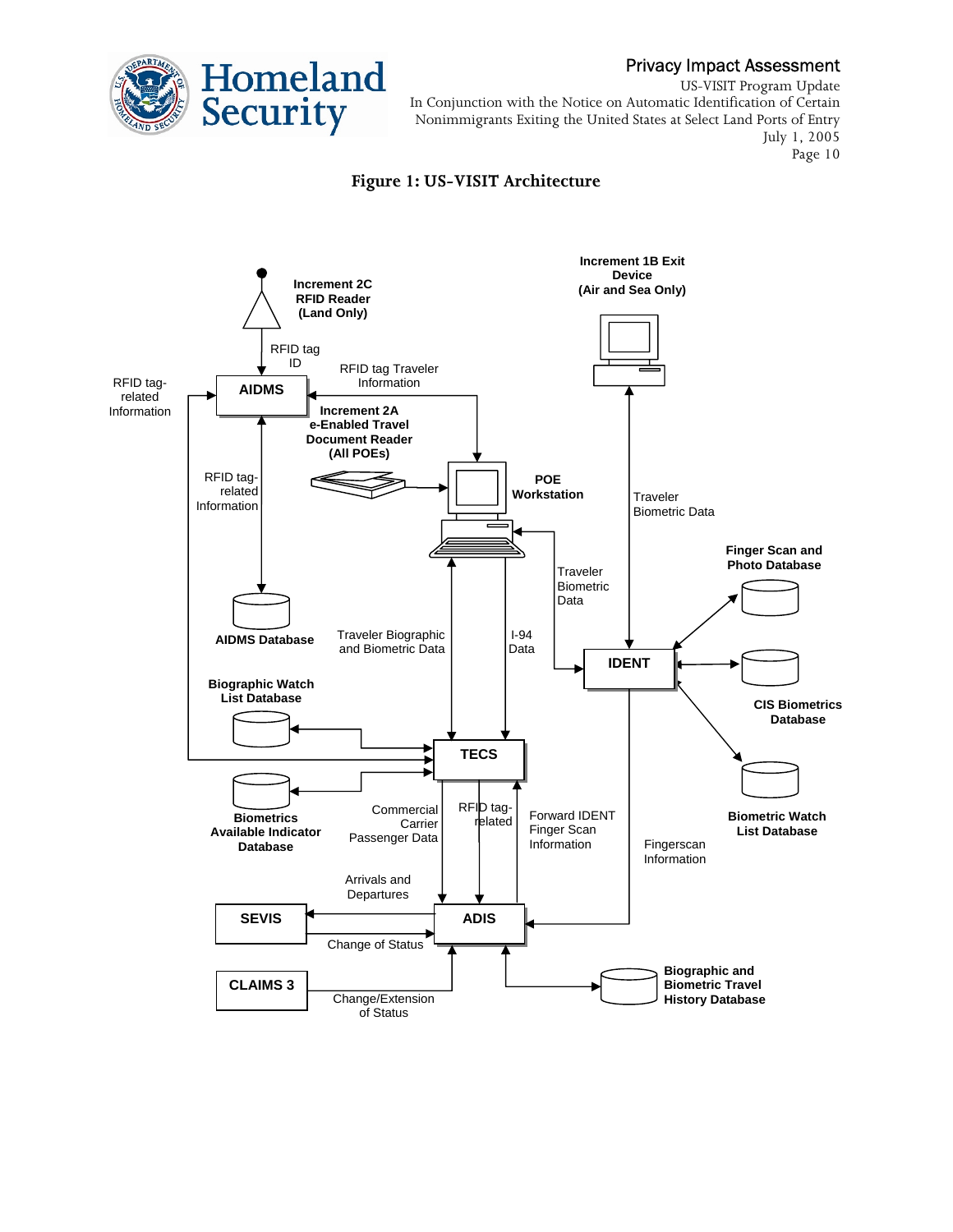

US-VISIT Program Update In Conjunction with the Notice on Automatic Identification of Certain Nonimmigrants Exiting the United States at Select Land Ports of Entry July 1, 2005 Page 11

# 5. Administrative Controls on Access to the Data

## With whom will the information be shared?

 Employees of DHS components, including CBP, ICE, and USCIS, and of DOS access the personal information collected and maintained by US-VISIT for immigration and border management purposes.

The information may also be shared with other agencies at the federal, state, local, foreign, or tribal level, who are lawfully engaged in collecting law enforcement information (whether civil or criminal) and national security intelligence information and/or who are investigating, prosecuting, enforcing, or implementing civil and/or criminal laws, related rules, regulations, or orders. The Privacy Act SORNs for the systems on which US-VISIT draws provide notice as to the conditions of disclosure and routine uses for the information collected by US-VISIT. Any disclosure by DHS must be compatible with the purpose for which the information was collected. Additionally, any non-DHS agency granted direct access to this information must sign a data sharing agreement that will govern protection and usage of the information. US-VISIT currently has data sharing agreements in place with federal, state and local agencies for each system, which are consistent with the US-VISIT privacy policy and which require each agency to coordinate with DHS before taking any further action based on the shared data.

## How will the information be secured?

The US-VISIT Program secures information and the systems on which that information resides by complying with the requirements of DHS information technology security policy, particularly the DHS Information Technology (IT) Security Program Handbook for Sensitive Systems (Attachment A to DHS Management Directive 4300.1). This handbook establishes a comprehensive program to provide complete information security, including directives on roles and responsibilities, management policies, operational policies, technical controls, and application rules, which are applied to component systems, communications between component systems, and at all interfaces between component systems and external systems. In addition, ADIS (10/2003), TECS (2/2003), and IDENT (5/2004) have been individually certified and accredited as satisfying applicable DHS security requirements. The new system, AIDMS, has a certification plan under development that will adhere to the DHS security requirements for new systems.

One aspect of the DHS comprehensive program to provide information security involves the establishment of strict rules of behavior for each major application, including US-VISIT. The security policy also requires that all users be adequately trained regarding the security of their systems. The program also requires a periodic assessment of physical, technical, and administrative controls to enhance accountability and data integrity. All system users must participate in a security training program and contractors and consultants must also sign a non-disclosure agreement. External connections must be documented and approved with both parties signature in an interconnection security agreement (ISA), which outlines controls in place to protect the confidentiality, integrity, and availability of information being shared or processed. In addition, the comprehensive information technology security program already in effect for each of the component systems on which US-VISIT draws will be applied to the program, adding an additional layer of security protection.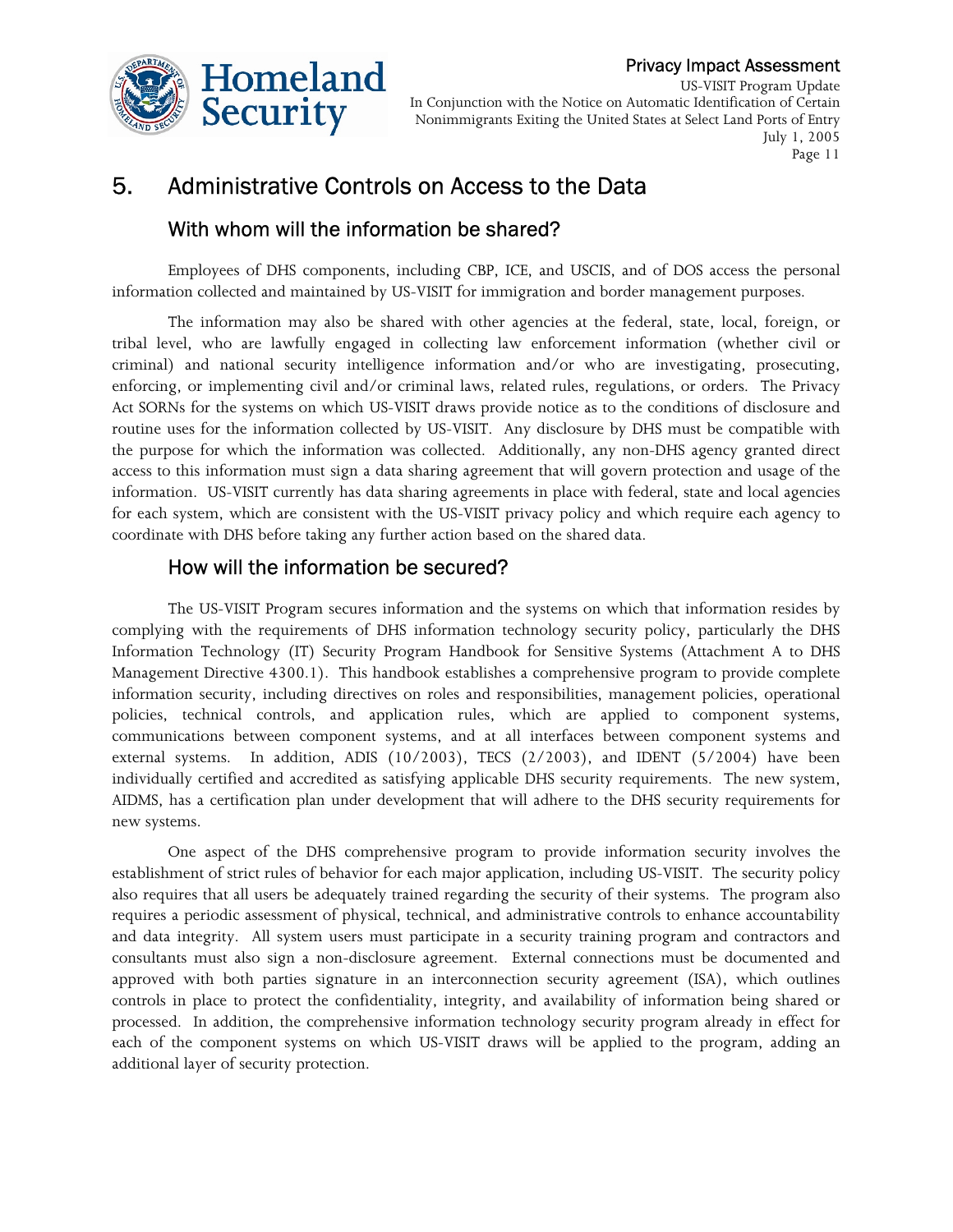

US-VISIT Program Update In Conjunction with the Notice on Automatic Identification of Certain Nonimmigrants Exiting the United States at Select Land Ports of Entry July 1, 2005 Page 12

# 6. Information Life Cycle and Privacy Impacts

## **Overview**

The following analysis is structured according to the information life cycle. For each life-cycle stage—collection, use and disclosure, processing, and retention and destruction—key issues are assessed, privacy risks are identified, and mitigation measures are discussed. Risks are related to fair information principles—notice/awareness, choice/consent, access/participation, integrity/security, and enforcement/redress—that form the basis of many statutes and codes and which represent internationally accepted norms for the handling of personal information.<sup>9</sup> US-VISIT has its own set of privacy principles, which are based on the more well-known fair information principles. Table E-1 in Appendix E provides an overview of the kinds of privacy risks associated with US-VISIT and the general types of mitigation measures that address those risks.

General privacy risks resulting from the collection, use and disclosure, processing, and retention and destruction of personal information are mitigated by a privacy policy (available at http://www.dhs.gov/us-visit) supported and enforced by a comprehensive privacy program. This program includes a separate Privacy Officer for US-VISIT, mandatory privacy training for system operators, appropriate safeguards for data handling in accordance with existing procedures and guidelines, and ongoing consultation with stakeholders and representative organizations. Additionally, US-VISIT conducts periodic strategic reviews to ensure that the data collected are limited to that which is necessary for US-VISIT purposes.

US-VISIT has implemented a comprehensive redress process to facilitate the amendment or correction by individuals of data that are not accurate, relevant, timely, or complete. The full US-VISIT redress policy, including request form, is available at http://www.dhs.gov/us-visit. The US-VISIT Privacy Officer has set a goal of processing redress requests within 20 business days.

## Increment 1B – Exit at Air and Sea Ports of Entry

## **Collection**

The use of mobile Exit devices presents the low potential security risk that individuals might be persuaded by someone masquerading as an authorized official to allow their personal information and fingerprints to be captured by a counterfeit device. This risk is mitigated by workstation attendant (WSA) identification devices, appropriate training of airport staff, and awareness measures aimed at covered individuals (for example, signage that describes the precise circumstances under which covered individuals would be expected to undergo data collection). The physical size of the kiosks, along with the physical security at air and sea ports, which only allows ticketed passengers into the boarding area, makes it unlikely that someone could successfully collect personal data using a counterfeit device.

 $\overline{a}$ 9 Notice/awareness involves being informed of an entity's information handling practices and requires limitation of collection, use, disclosure, and retention to that which is consistent with stated purposes. Choice/consent requires that, to the extent possible, options be provided regarding the collection and handling of personal information. Access/participation involves the ability to view and/or contest the data held about oneself. Integrity/security requires that steps be taken to ensure that personal information is both accurate and protected. Enforcement/redress involves compliance mechanisms.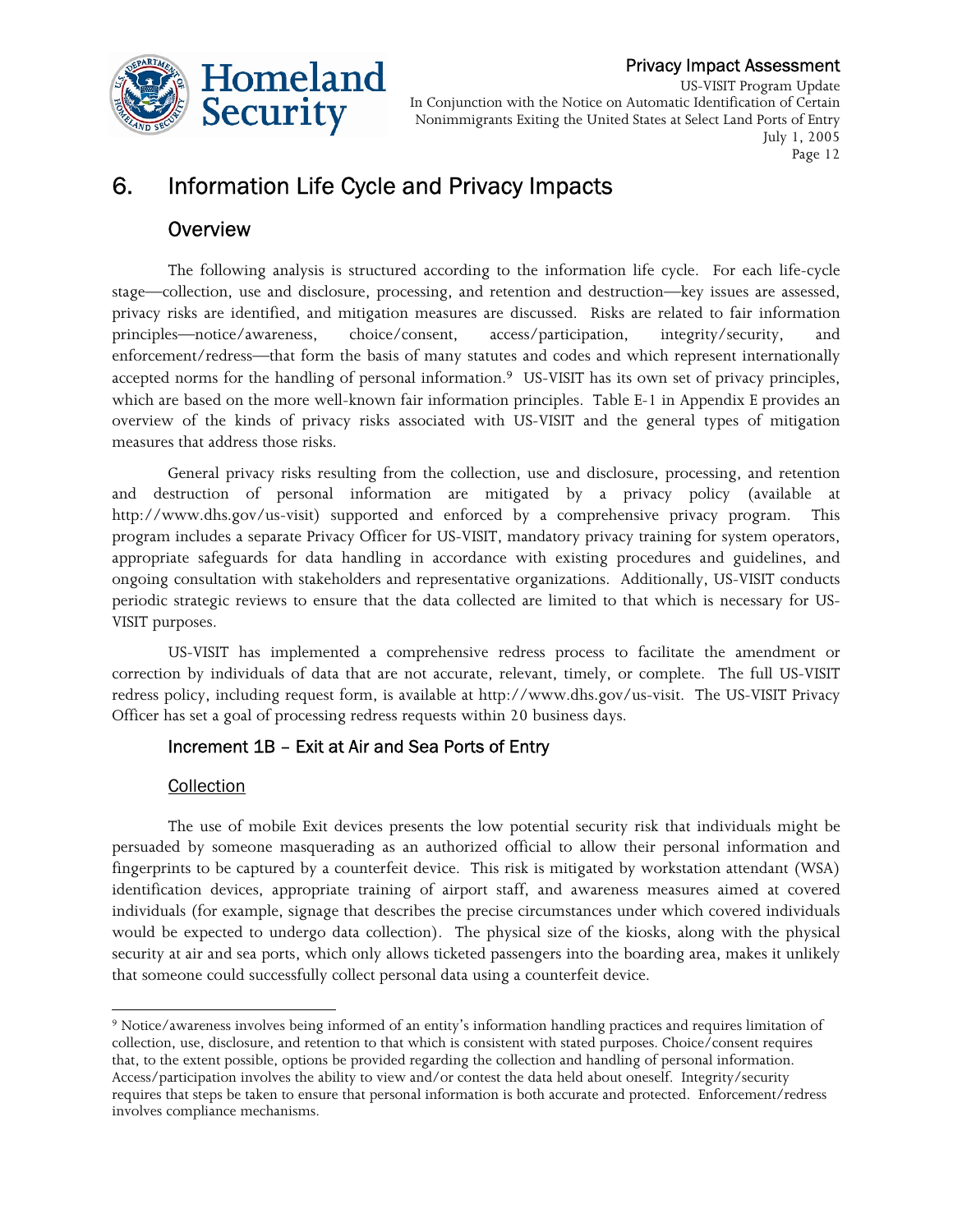

US-VISIT Program Update In Conjunction with the Notice on Automatic Identification of Certain Nonimmigrants Exiting the United States at Select Land Ports of Entry July 1, 2005 Page 13

## Use and Disclosure

 environment and the three alternative solutions that the Exit pilot was designed to evaluate. The risks associated with issuing receipts that include biographic and biometric data have been recognized and US-VISIT conducted a privacy risk assessment of the privacy risks specific to the Exit pilot addressed by minimizing the amount of human readable information, minimizing biometric information, and encrypting machine readable biographic and biometric information.

 information processing standards (FIPS) 140-2 using site-specific keys that are changed daily. Moreover, The Exit devices generate a receipt for the covered individual to confirm that the exit process was successfully completed and, when a combination of kiosk and mobile device is used, to verify that the individual boarding at the gate is the same individual who completed the exit process at the kiosk. To enable this verification, the receipt printed by the kiosk includes biographic information read from the machine-readable zone (MRZ) of the individual's travel document and biometric data in the form of a lowresolution photograph and the individual's fingerscan. This information is stored in an encrypted bar code on the receipt. Receipts printed by mobile devices (when used alone) do not include this bar code. In all cases, receipts include a human-readable area with minimal personal information (name, date and time, departure port and terminal) along with a unique receipt number. The personal information printed in the human-readable area of the receipts is no greater than the information printed on other travel documents, including boarding passes. Therefore, the existence of the human readable areas represents a minimal security risk if a receipt is lost or stolen. The bar codes are encrypted in accordance with federal the fingerscan templates on the receipt are one-way mathematical transformations of the actual fingerscans that, even if obtainable, would be extremely difficult to use for any purpose. These mitigations effectively address the security risks of the bar code.

#### **Processing**

Data flows between US-VISIT component systems and/or applications are encrypted using FIPScompliant mechanisms. This includes the wireless transmissions from some of the Exit devices, in which the data itself is encrypted prior to transmission (rather than relying on encryption of the connection). As with the receipts, site-specific keys are used and changed daily. This greatly mitigates the security risks associated with wireless transmission. Although it is possible that the encrypted transmissions could be intercepted, the data would remain inaccessible and key variation would make unauthorized decryption extremely difficult. US-VISIT will use wired networks for the kiosks wherever practicable to lower the risk even further.

#### Retention and Destruction

Fingerscans and biographic information are also temporarily stored on the Exit devices. Under normal operating conditions, this information is securely transmitted to a server upon completion of each transaction, at which time the information is deleted so as to be unrecoverable. However, if an Exit device encounters communication problems, it will retain the information until it can be transmitted. To mitigate the security risk inherent in this situation, all personal information stored on Exit devices is encrypted in a FIPS-compliant manner using site-specific keys that change daily. Mobile Exit devices present additional security risk by virtue of their potential for being lost or stolen. This risk is mitigated by authentication of device users and appropriate physical and procedural controls, in addition to the measures described above.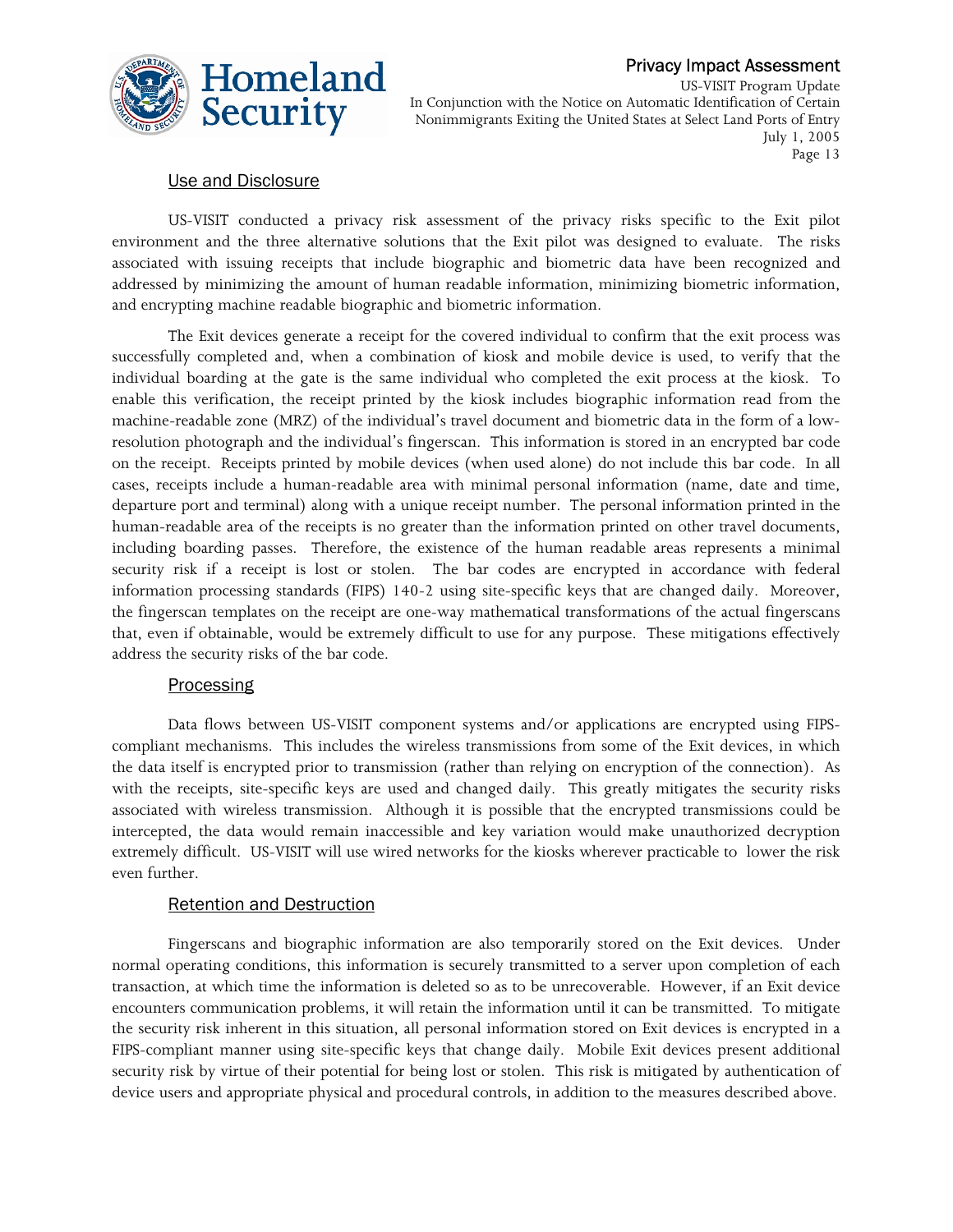

US-VISIT Program Update In Conjunction with the Notice on Automatic Identification of Certain Nonimmigrants Exiting the United States at Select Land Ports of Entry July 1, 2005 Page 14

The policies of the pre-existing individual component systems, as stated in the SORNs, govern the retention of personal information collected by US-VISIT. Because the component systems were created at different times for varied purposes, there are inconsistencies across the SORNs with respect to data retention periods. There is also some duplication in the types of data collected by each system. These inconsistencies and duplication result in some heightened degree of integrity/security, access, and/or redress risk as personal information could be deleted from one or more component systems while being retained in others. In order to most appropriately and effectively mitigate these risks, a comprehensive assessment of retention requirements has been initiated. When complete, this assessment will be used to establish a uniform retention policy for personal information collected by US-VISIT.

## Increment 2C – RFID at Land Ports of Entry

#### **Collection**

 VISIT component of TECS. However, the unique ID number of the RFID tag embedded in the I-94 forms information for each covered individual crossing the land border. The RFID tag number will not contain or Entry and exit data collected from the Form I-94 at land border POEs are transferred to a non-USwill be retained in the AIDMS. This system has been created to link the unique and individually-assigned RFID tag number to existing biographic information received from TECS and the entry and exit event be derived from any personal information. Otherwise, the continued expansion of US-VISIT capabilities to land border POEs provides for the same data collection as currently implemented at air, sea, and land POEs, with identical risks and mitigations, as discussed in previously published PIAs for US-VISIT.

#### Use and Disclosure

 system. The certification and accreditation process will be completed before the proof of concept becomes AIDMS is undergoing the DHS certification and accreditation process, which includes having an approved detailed security plan and a comprehensive technical assessment of the risks of operating the operational. AIDMS is a new system and is separate from TECS, ADIS, IDENT and the other systems used by US-VISIT. A SORN will be published at or about the time of publication of this PIA.

While RFID tag numbers are not encrypted and could be subject to interception, the RFID tag contains no personal information and can only be used to obtain personal information when combined with other data within AIDMS. AIDMS is a secure database that can only be accessed by authorized personnel signed into authorized workstations that communicate with the AIDMS via a secure network.

## **Processing**

 specific individual. It is when this information on the RFID tag entries and exits along with the biographic The unencrypted information on the I-94 RFID tags is even more minimal than that on the exit process receipts. In this case, the only information contained and read is a unique identification number, which is linked to the individual's biographic information retrieved from TECS. AIDMS records the entry and exit data automatically captured at U.S. land border POEs for a particular RFID tag rather than for a information from TECS is sent to ADIS that the individual's complete travel history is created.

Over a covered individual's lifetime an individual may be issued more than one RFID-enabled I-94, each with a unique ID number. Only in rare circumstances where travelers request a supplemental I-94 under a different class of admission would more than one RFID-enabled I-94 be valid at any given time.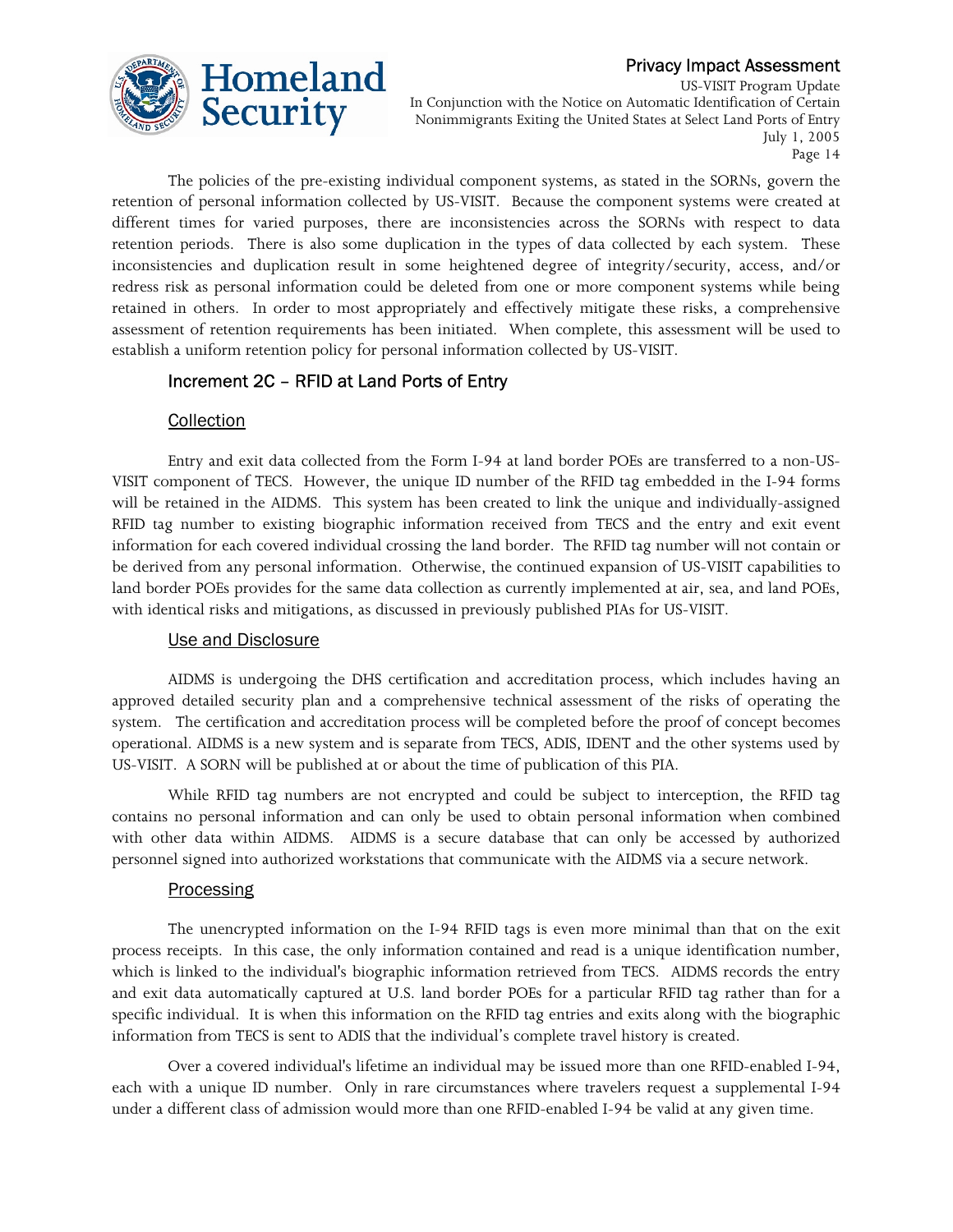

US-VISIT Program Update In Conjunction with the Notice on Automatic Identification of Certain Nonimmigrants Exiting the United States at Select Land Ports of Entry July 1, 2005 Page 15

 structured in such a way that it can be used to identify the individual as a non-immigrant. There is also a Two potential privacy risks have been identified and are addressed here. If the format or some other characteristic of the RFID tag number renders it recognizable as a US-VISIT RFID tag, this would allow an unauthorized reader to surreptitiously determine an individual's status (i.e., within US-VISIT covered population). However, it is contemplated that the unencrypted RFID tag number will not be low risk that the RFID tag could be used to conduct surreptitious locational surveillance of an individual; i.e., to use the presence of the tag to follow an individual as he or she moves about in the U.S. However, ensuring that RFID tag numbers do not exhibit properties that can be readily attributed to US-VISIT and using a limited radio frequency range effectively mitigates this risk. The design process is also taking into account methods of reducing eavesdropping and skimming possibilities.

## Retention and Destruction

The Increment has the same retention and destruction issues as discussed with Increment 1B. In order to most appropriately and effectively mitigate the associated privacy risks, a comprehensive assessment of retention requirements has been initiated. When complete, this assessment will be used to establish a uniform retention policy for personal information collected by US-VISIT.

# 7. Design Choices (including whether a new system of records is being created)

 and deployment of this program. Many of the characteristics of US-VISIT were pre-determined because of US-VISIT was originally intended by Congress to address concerns with visa overstays, the number of illegal foreign nationals in the country, and overall border security issues. After September 11, 2001, terrorism-related concerns expanded the scope to include all aliens and added urgency to the development legislation<sup>10</sup> enacted both before and after the events of September 11, 2001. These characteristics include, among others:

- Working with NIST to implement biometric standard for identifying and verifying foreign nationals;
- Use of biometric identifiers in travel and entry documents issued to foreign nationals, and the ability to read such documents at U.S. POEs;
- • Integration of arrival/departure data on covered individuals, including data from commercial carrier passenger manifests; and
- Integration with other law enforcement and security systems.

 $\overline{a}$ <sup>10</sup> The legislation includes: the Illegal Immigration Reform and Immigrant Responsibility Act of 1996 (IIRIRA), Public Law 104-208; The Immigration and Naturalization Service Data Management Improvement Act of 2000 (DMIA), Public Law 106-215; The Visa Waiver Permanent Program Act of 2000 (VWPPA), Public Law 106-396; The USA PATRIOT Act, Public Law 107-56; and The Enhanced Border Security and Visa Entry Reform Act ("Border Security Act"), Public Law 107-173.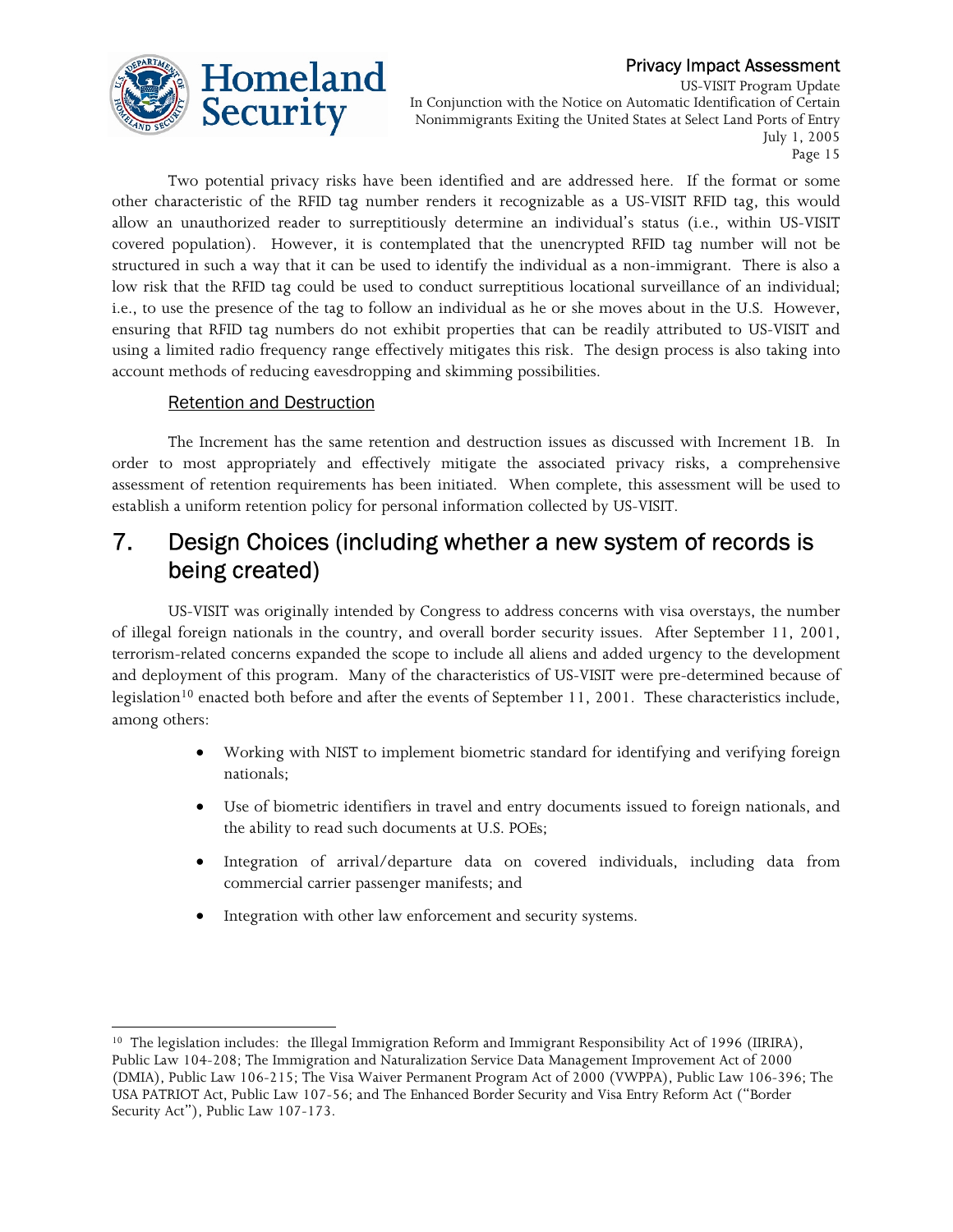

US-VISIT Program Update In Conjunction with the Notice on Automatic Identification of Certain Nonimmigrants Exiting the United States at Select Land Ports of Entry July 1, 2005 Page 16

## Increment 1 – Exit at Air and Sea Ports of Entry

Three alternatives were evaluated for recording exit information at air and sea ports: kiosks, mobile devices, and a combination of the two devices that uses a specially-configured mobile device to validate the receipt from the kiosk device. In some cases, constraints on physical space rendered kiosks impractical. In other cases, boarding area layouts were not conducive to the use of mobile devices. The combination alternative was preferred for situations characterized by heightened security concerns. From a privacy perspective, the kiosk—particularly when using wired networks—introduces the fewest potential risks, followed by the mobile device (due to its portability), and finally, the combination alternative. Therefore, appropriate privacy risk mitigations are being implemented in order to successfully utilize all three alternatives. Examples of privacy-risk mitigation efforts include strong access controls to Exit devices, limited retention of data on the devices, privacy training for Exit workstation attendants, and encryption. These efforts added greater costs and complexity, but enabled operational needs to be satisfied in a privacyprotective manner.

## Increment 2C – RFID at Land Ports of Entry

The requirement to facilitate land border traffic while capturing information about entries and exits has led to DHS developing a proof of concept for using RFID technology. In addition, US-VISIT has developed a new component system of records, the Automated Identification Management System (AIDMS), to enable the use of RFID tags for automatically recording entry and exit information at land border POEs.

Increment 2C will provide the capability to automatically, passively, and remotely record the entry and exit of RFID tags issued to covered individuals. For purposes of the proof of concept, the RFID tags will be embedded in the Forms I-94, Arrival/Departure documents and use a unique ID number to associate the I-94 holders with entry and exit data at U.S. land border POEs and link that information with biographic information for CBP officers to review. US-VISIT conducted an operational alternatives assessment and determined that passive RFID technology best satisfied the following defined criteria:

- Protect personal privacy by controlling the use of personal information outside of DHS systems and minimizing the surreptitious tracking of travelers outside the port of entry.
- The chosen technology and business process should require no direct action on the part of the traveler, driven by the need not to impede traveler movement across the border while facilitating legitimate travel and trade.
- Manage traveler border crossings from a distance, driven by the need to detect traveler departures while minimally impacting the unconstrained POE setting.
- No increase in wait times as a result of implementation.
- No degradation in level of service for exit lanes.
- No significant degradation in traffic patterns.
- Chosen technology should be currently commercially available and not require significant time or levels of research and development for deployment.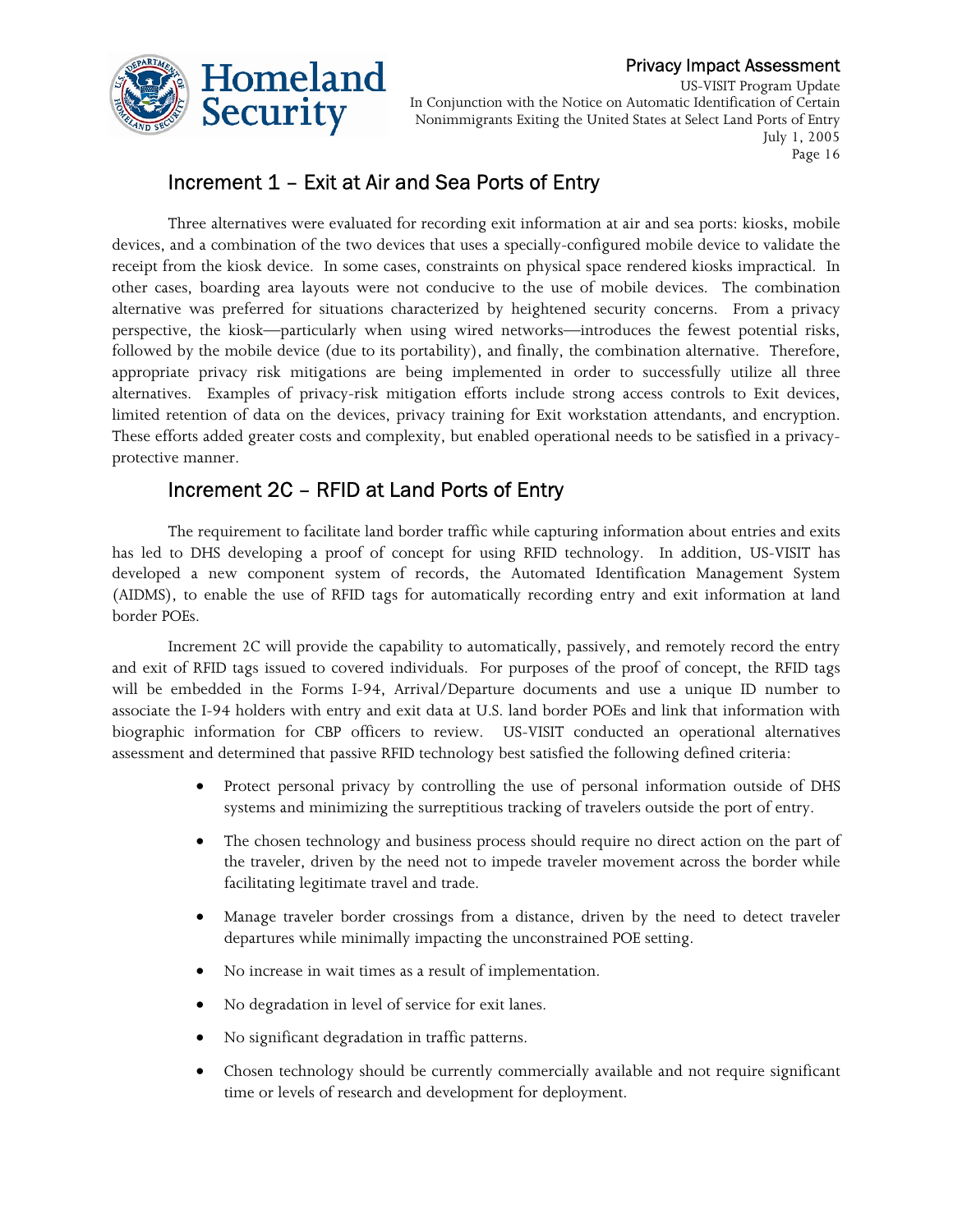

US-VISIT Program Update In Conjunction with the Notice on Automatic Identification of Certain Nonimmigrants Exiting the United States at Select Land Ports of Entry July 1, 2005 Page 17

Chosen technology should support ease of use, be compact in size, and not require any maintenance by the part of the traveler.

A solution incorporating passive RFID technology would not increase wait times, degrade the level of service at exit or degrade traffic patterns since the passive RFID tag could be read automatically with minimal need for traveler participation. Passive RFID, in this application, will also protect personal privacy by reading only a unique number from an embedded chip in a new Form I-94 that will be issued to travelers. The chip does not contain any information about the individual traveler – it contains only a unique code number linked to the specific Form I-94 for that specific traveler and the entry/exit data recorded in DHS systems. Passive RFID also minimizes privacy impacts and significantly reduces the chance of travelers being surreptitiously tracked in that it does not constantly transmit information or beacon a signal. Passive RFID does not require batteries or activation for use and does not cause undue burden or inconvenience on the traveler.

Other alternatives considered consisted of Global Positioning System (GPS) devices and various forms of RFID. GPS and active forms of RFID, which constantly transmit signals, were eliminated on privacy grounds due to their ability to facilitate locational surveillance. This resulted in the decision to use the passive RFID option, which transmits information only when activated by a reader as the preferred alternative. While passive RFID is not without privacy risks, it presents a lower level of risk that can be substantially mitigated. Moreover, capturing RFID tag identification numbers that do not contain any personal information presents fewer privacy (including security) risks than collecting biometrics in the relatively open primary processing environment of a land border POE.

A proof of concept is being conducted for the Increment 2C capability and will begin in August 2005. If the concept is proved to be successful, deployment to the 50 busiest land ports must be completed by December 31, 2007.

## 8. Summary and Conclusions

This updated PIA focuses on changes to US-VISIT resulting principally from Increment 1B implementation of technology (Exit devices) and processes for recording the exit of covered individuals from air and sea ports; and the Increment 2C proof of concept for technology and processes for automatically recording the entry and exit of covered individuals at U.S. land border Ports of Entry (POEs) using Radio Frequency Identification (RFID)-enabled I-94.

As a result of this analysis, it is concluded that:

- • While most of the initial high-level design choices for US-VISIT were statutorily pre-determined, more recent design choices have been made so that privacy risks are either avoided or mitigated while meeting operational requirements;
- • US-VISIT creates a pool of individuals whose personal information is at risk (covered individuals), which is effectively growing as a result of the expanded functionality, data sharing, and implementation of US-VISIT; but
- • US-VISIT mitigates the specific privacy risks associated with its new functionality and increased data sharing through numerous mitigation efforts, including access controls,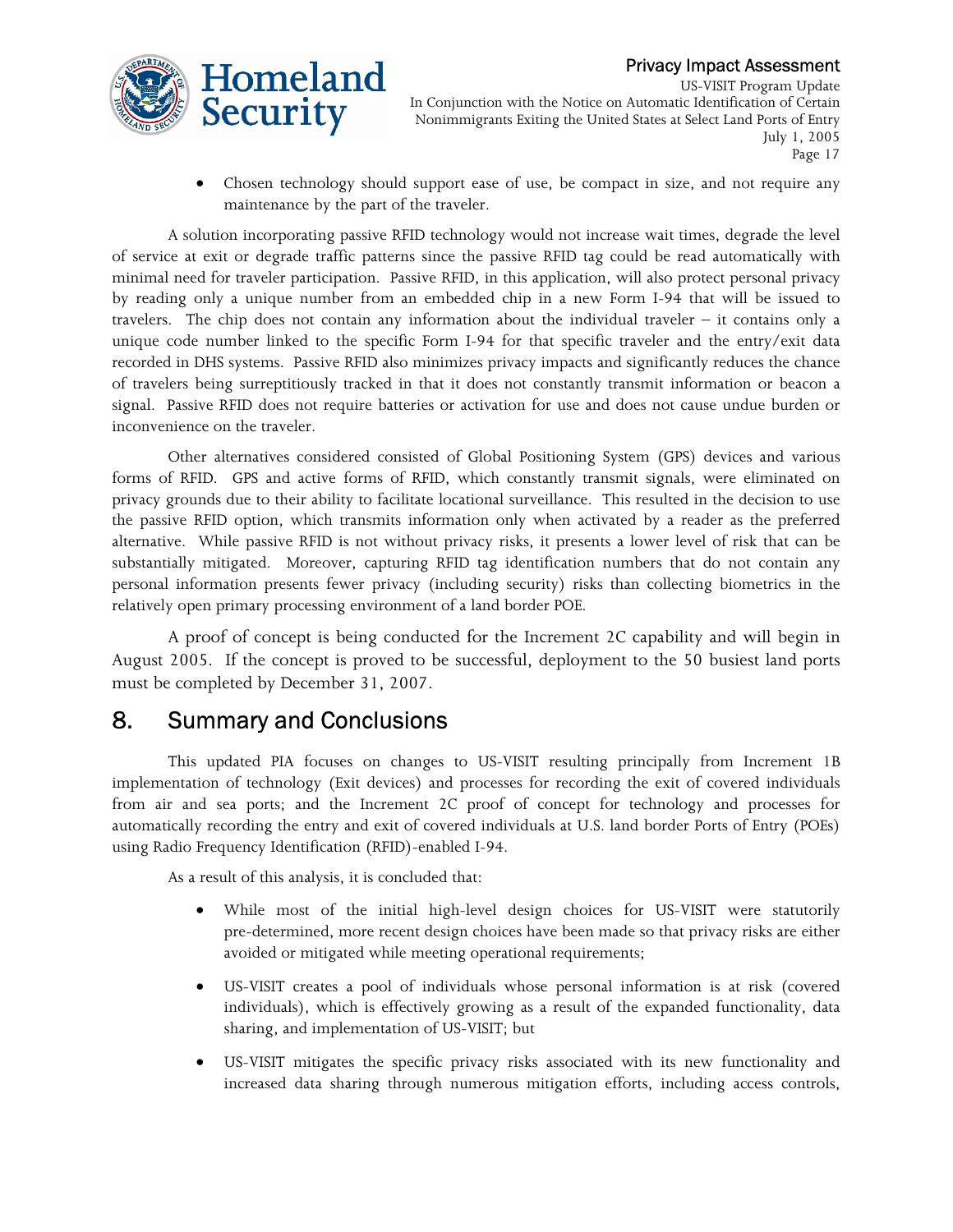

US-VISIT Program Update In Conjunction with the Notice on Automatic Identification of Certain Nonimmigrants Exiting the United States at Select Land Ports of Entry July 1, 2005 Page 18

 education and training, encryption, minimizing collection and use of personal information; and

• US-VISIT through its Privacy Officer and in collaboration with the DHS Chief Privacy Officer will continue to track and assess privacy issues throughout the life of the US-VISIT Program and will address those issues by adjusting existing and implementing new privacy risk mitigations as necessary.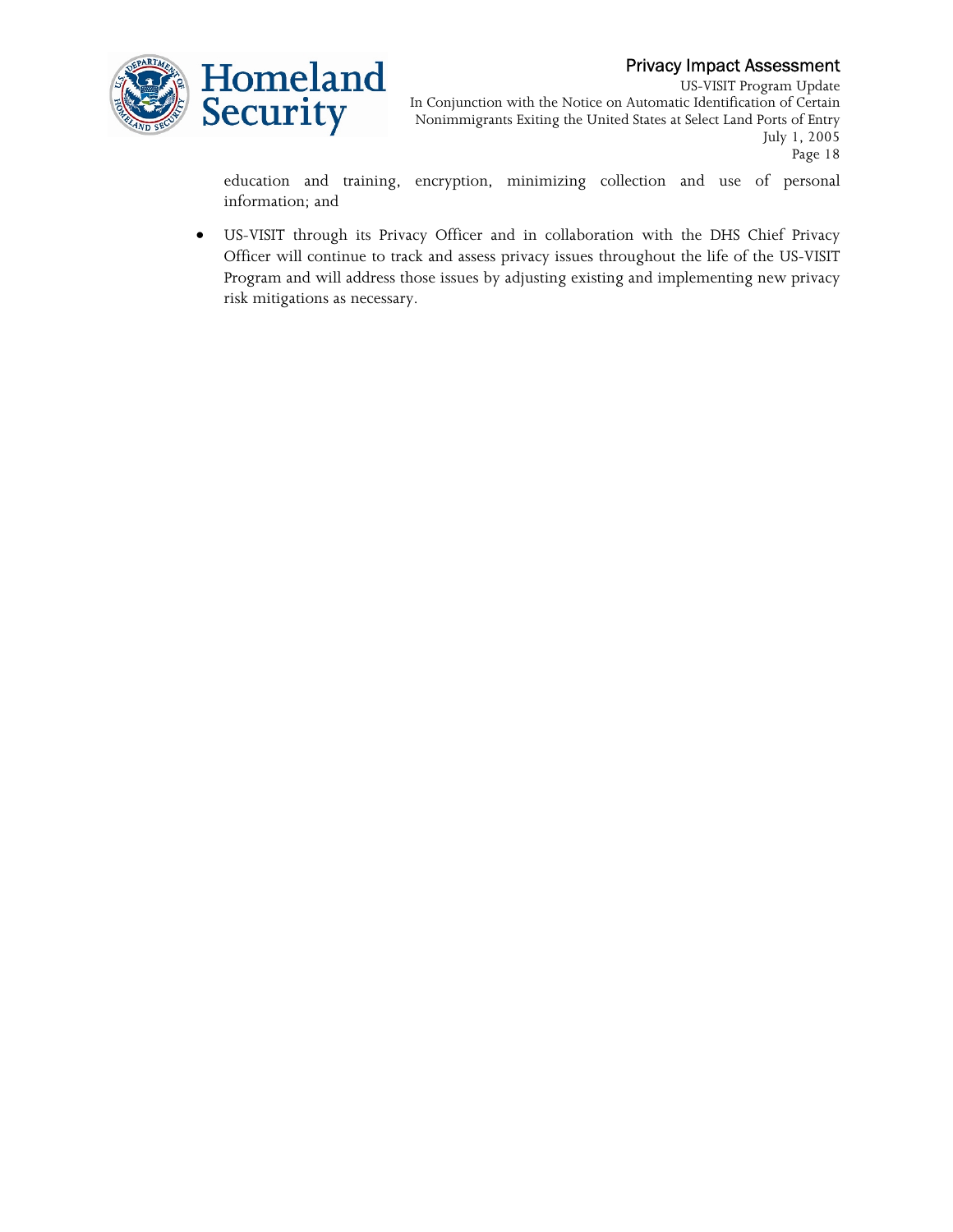

US-VISIT Program Update In Conjunction with the Notice on Automatic Identification of Certain Nonimmigrants Exiting the United States at Select Land Ports of Entry July 1, 2005 Page 19

# Appendix A: List of References

## 1. Statutory Authorities

## 1.1. Statutory Authorities for Protection of Information and of Information Systems

5 U.S.C. § 552, Freedom of Information Act (FOIA) of 1966, As Amended By Public Law No. 104- 231, 110 Stat. 3048

5 U.S.C. § 552a, Privacy Act of 1974, As Amended

Public Law 100-503, Computer Matching and Privacy Act of 1988

Public Law 107-347, E-Government Act of 2002, Section 208, Privacy Provisions, and Title III, Information Security (Federal Information Systems Management Act (FISMA))

## 1.2. Statutory Authorities for US-VISIT

Public Law 104-208, Illegal Immigration Reform and Immigrant Responsibility Act of 1996

Public Law 106-215, The Immigration and Naturalization Service Data Management Improvement Act of 2000 (DMIA)

Public Law 106-396, The Visa Waiver Permanent Program Act of 2000 (VWPPA)

Public Law 107-56, The Uniting and Strengthening America by Providing Appropriate Tools Required to Intercept and Obstruct Terrorism Act

Public Law 107-173, Enhanced Border Security and Visa Entry Reform Act of 2002 ("Border Security Act")

## 1.3. Federal Register Notices and Rules

Department of Homeland Security; Implementation of the United States Visitor and Immigrant Status Indicator Technology Program; Biometric Requirements, 69 FR 468 (January 5, 2004).

Department of Homeland Security; Border and Transportation Security; Notice to Aliens Included in the United States Visitor and Immigrant Status Indicator Technology System, 69 FR 46556 (August 3, 2004).

Department of Homeland Security; United States Visitor and Immigrant Status Indicator Technology Program; Authority to Collect Biometric Data From Additional Travelers and Expansion to the 50 Most Highly Trafficked Land Border Ports of Entry, 69 FR 53318 (August 31, 2004).

Department of Homeland Security; United States Visitor and Immigrant Status Indicator Technology Program; Authority to Collect Biometric Data From Additional Travelers and Expansion to the 50 Most Highly Trafficked Land Border Ports of Entry, 69 FR 64964 (November 9, 2004).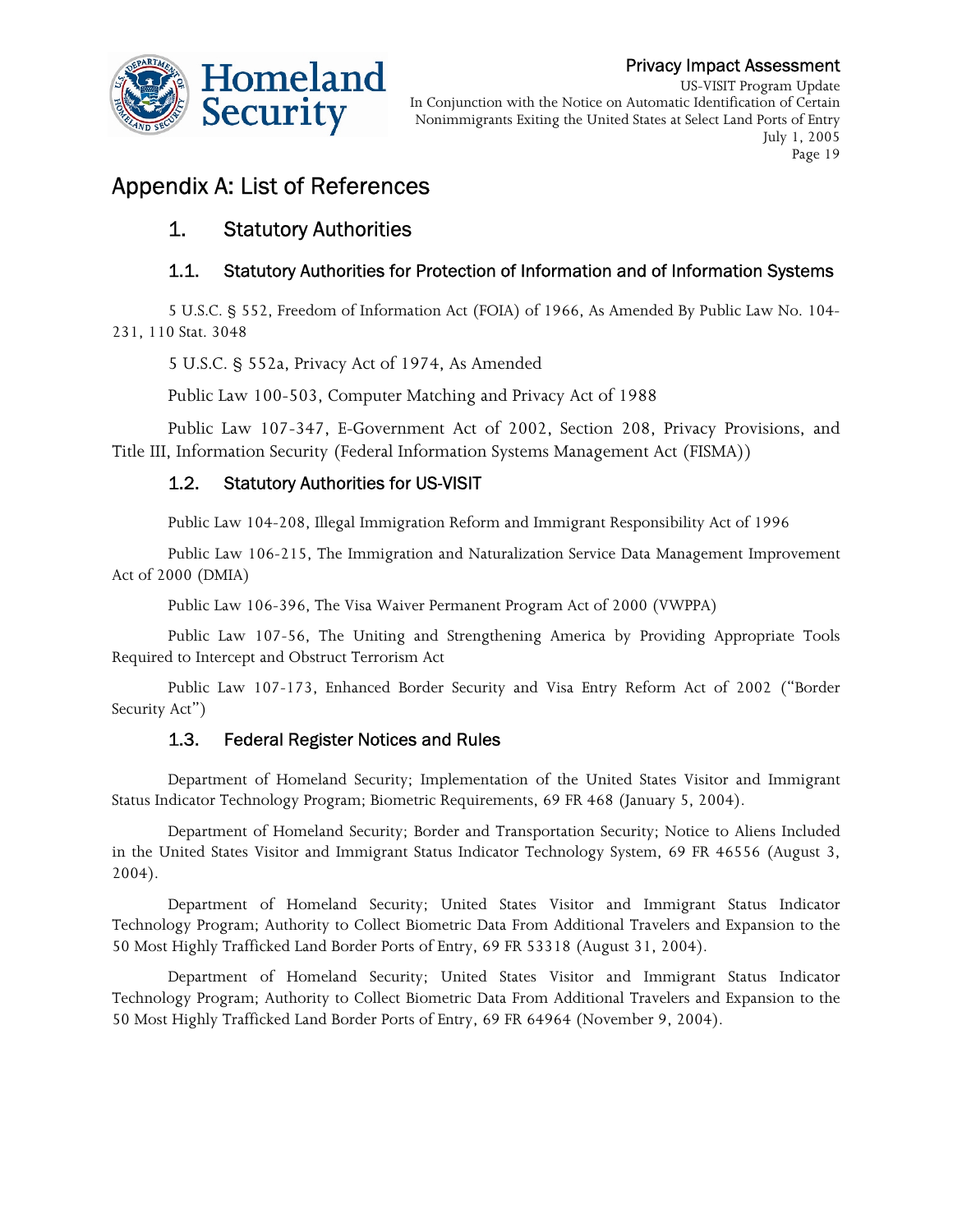

US-VISIT Program Update In Conjunction with the Notice on Automatic Identification of Certain Nonimmigrants Exiting the United States at Select Land Ports of Entry July 1, 2005 Page 20

## 2. US-VISIT and Component Systems Documentation

Arrival Departure Information System Data Elements Document (Sensitive but Unclassified) (Draft), November 10, 2003.

Consolidated Functional Requirements Document, US-VISIT, Increment 1, Information Technology Program Management Support, Draft, August 28, 2003.

Consolidated Interface Control Document, US-VISIT, Increment 1, Draft, August 28, 2003.

DHS/ICE Baseline Security Requirements for Automated Information Systems, July 18, 2003.

DHS Sensitive Systems Policy Directive 4300A, March 31, 2005.

DoS – Department of Homeland Security Visa Applicant – US-VISIT/IDENT Lookup Interface Control Document, Version 1.0, Department of State, October 31, 2003.

ePassport Reader Request for Proposal, March 16, 2005.

ICE Security Requirements, printed October 30, 2003.

Increment 2C Operational Alternatives Assessment (Draft), US-VISIT, January 31, 2005.

Increment 2C Preliminary Design Review, US VISIT, March 28, 2005.

Increment 2C Proof of Concept – Phase 1 Functional Requirements Document, US VISIT, March 11, 2005.

Increment 2C RFID Feasibility Study – Final Report (Draft), US-VISIT, January 12, 2005.

 Interagency Border Inspection System (IBIS) Security Features User Guide, Official Use Only, October 2, 2003.

IT Security Program Handbook, Version 2.1, Sensitive Systems, Department of Homeland Security, 4300A, July 26, 2004.

Privacy Risk Assessment for US VISIT EXIT (Draft), Version 3.0, March 23, 2005.

Security Evaluation Report (SER) for the Automated Biometric Identification System (IDENT), SMI-0039-SID-214-RG-40391, March 10, 2003.

Security Evaluation Report (SER) for the Visa Waiver Permanent Program Act Support System Arrival Departure Information System (VWPPASS/ADIS), SMI-0039-SI-214-DTR-50446, October 8, 2003.

System of Records Notice for Arrival and Departure Information System (ADIS), DHS/ICE-CBP-001, 68 FR 69412 (December 12, 2003).

System of Records Notice for Enforcement Operational Immigration Records (ENFORCE/IDENT), DHS/ICE-CBP-CIS-001, 68 FR 69414 (December 12, 2003).

System of Records Notice for Nonimmigrant Information System (NIIS), JUSTICE/INS-036, 68 FR 5048 (January 31, 2003).

System of Records Notice for Treasury Enforcement Communications System (TECS), TREASURY/CS.244, 63 FR 69865 (December 17, 1998).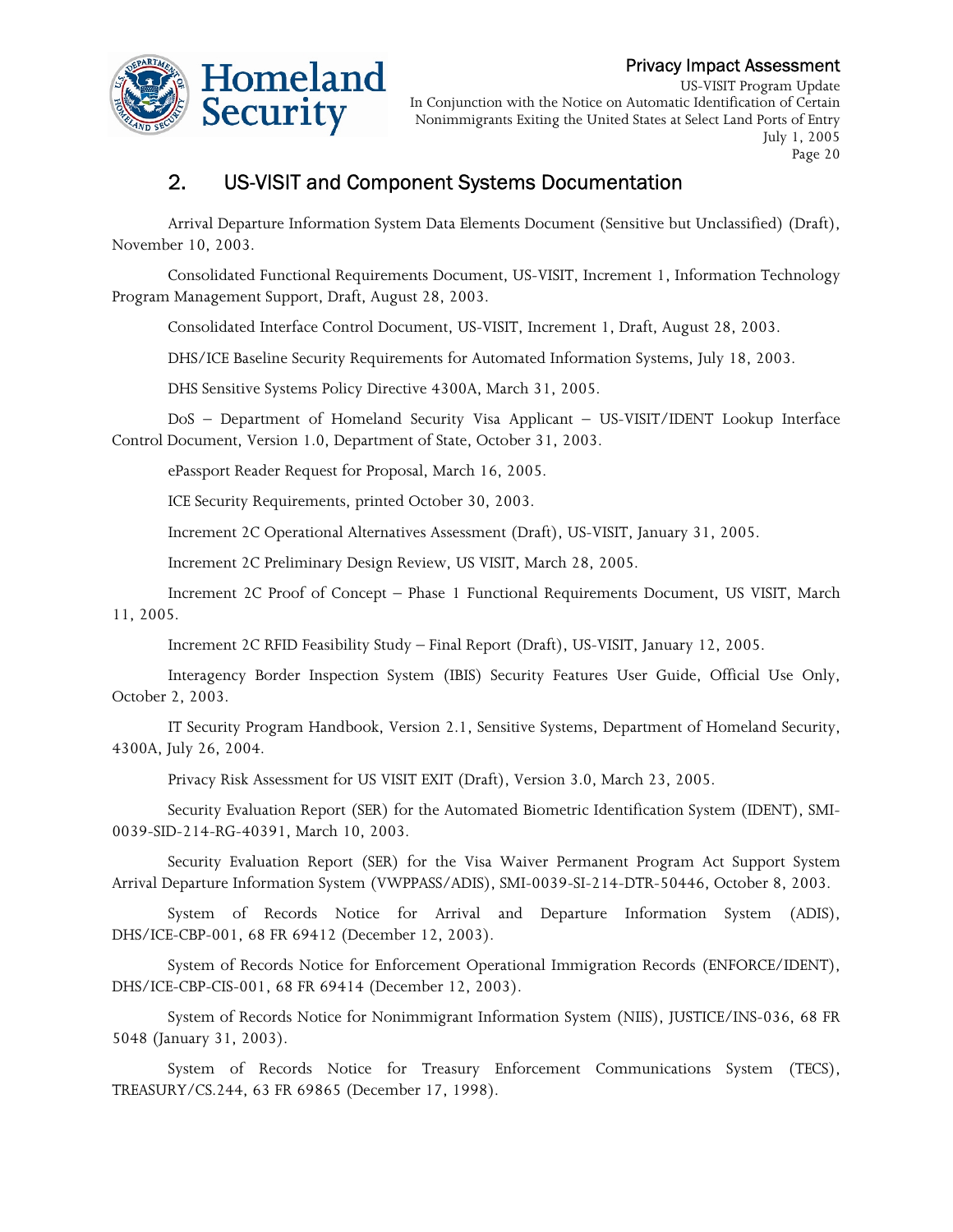# Homeland Security

#### Privacy Impact Assessment

US-VISIT Program Update In Conjunction with the Notice on Automatic Identification of Certain Nonimmigrants Exiting the United States at Select Land Ports of Entry July 1, 2005 Page 21

Treasury Enforcement Communications System (TECS) Functional Security Requirements Document, United States Customs Service, February 20, 2003.

The United States Visitor and Immigrant Status Indicator Technology (US-VISIT) Program Increment 1 Concept of Operations: Process Flows and Operational Scenarios, Draft, July 15, 2003.

US-VISIT Information Brochure, undated.

US-VISIT Privacy Policy, November, 2003.

US-VISIT Program Overview (DHS briefing), undated.

US-VISIT Q&As: Background Information, Draft REV, October 17, 2003.

US-VISIT Redress Policy, April 15, 2004.

## 3. Related Guidance and Supporting Documentation

Federal Trade Commission, Privacy Online: A Report to Congress, June, 1998.

OMB Guidance for Implementing the Privacy Provisions of the E-Government Act of 2002, Memorandum M-03-22, September 26, 2003.

Risk Management Guide for Information Technology Systems, NIST Special Publication 800-30, January 2002.

 Development of Critical Biometric Consensus Standards for US Homeland Security and the Prevention of ID Roles for the National Institute of Standards and Technology (NIST) in Accelerating the Theft, NIST, March 11, 2003.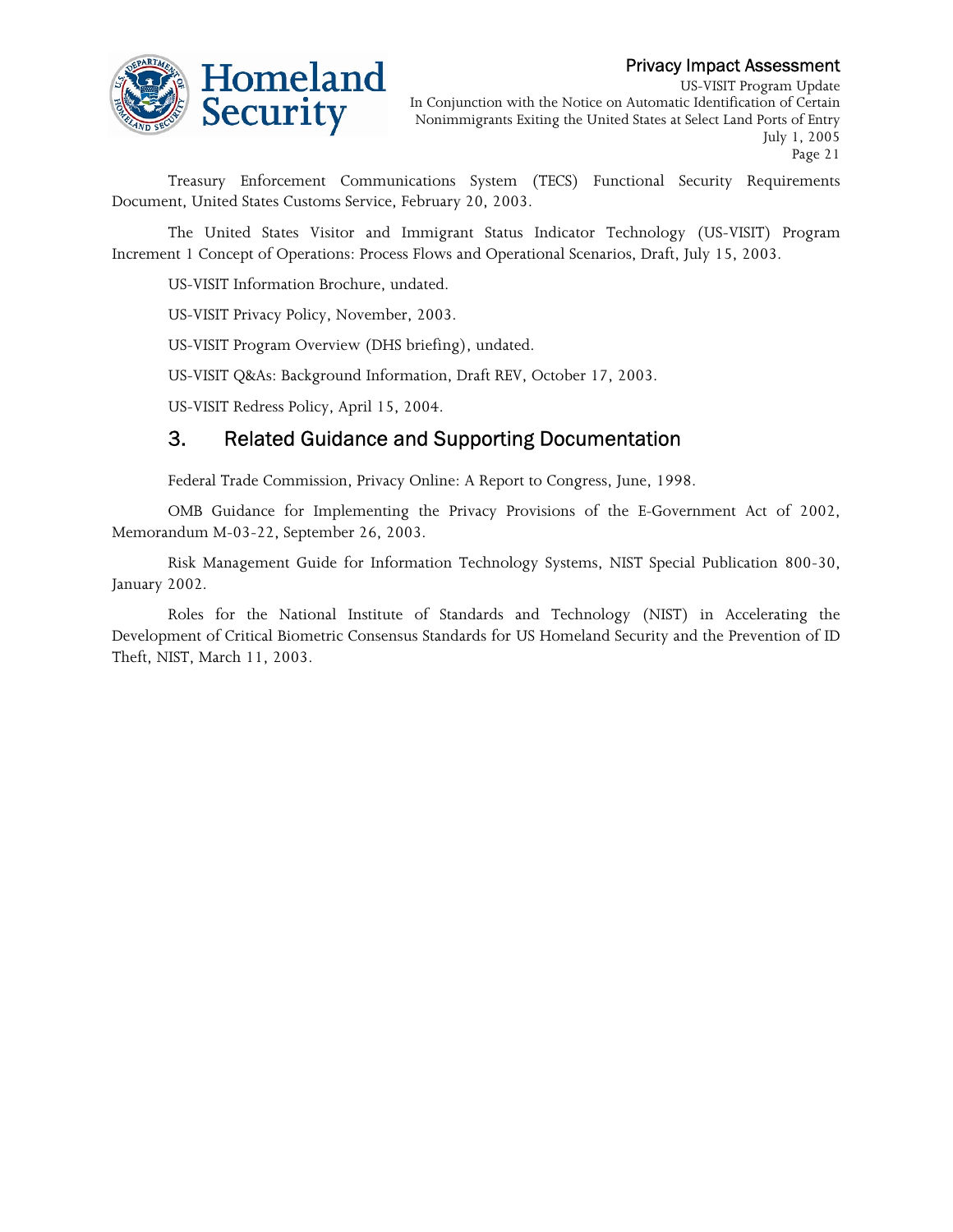

US-VISIT Program Update In Conjunction with the Notice on Automatic Identification of Certain Nonimmigrants Exiting the United States at Select Land Ports of Entry July 1, 2005 Page 22

# Appendix B: List of Acronyms

| <b>AIDMS</b>    | Automated Identification Management System                  |
|-----------------|-------------------------------------------------------------|
| ADIS            | Arrival and Departure Information System                    |
| <b>APIS</b>     | Advance Passenger Information System                        |
| <b>BLSR</b>     | <b>Baseline Security Requirements</b>                       |
| <b>CBP</b>      | Customs and Border Protection                               |
| <b>CIS</b>      | Citizenship and Immigration Services                        |
| <b>CLAIMS 3</b> | Computer Linked Applications Information Management System  |
| <b>COA</b>      | Class of Admission                                          |
| <b>CCD</b>      | Consular Affairs Consolidated Database                      |
| <b>CSRC</b>     | <b>Computer Security Resource Center</b>                    |
| <b>CVT</b>      | Candidate Verification Tool                                 |
|                 |                                                             |
| <b>DHS</b>      | Department of Homeland Security                             |
| DMIA            | Data Management Improvement Act                             |
| DoB             | Date of Birth                                               |
| DocKey          | Document Key                                                |
| <b>DOS</b>      | Department of State                                         |
| ED              | <b>Exit Device</b>                                          |
| <b>ENFORCE</b>  | Enforcement Operational Immigration Records                 |
| FBI             | Federal Bureau of Investigation                             |
| FIN             | Fingerscan Identification Number                            |
| <b>FIPS</b>     | Federal Information Processing Standard (140-2)             |
| FOIA            | Freedom of Information Act                                  |
| <b>FRD</b>      | <b>Functional Requirements Document</b>                     |
| <b>GPS</b>      | Global Positioning System                                   |
| I&A             | Identification and Authentication                           |
| <b>IAFIS</b>    | Integrated Automated Fingerscan Identification System       |
| IBIS            | Interagency Border Inspection System                        |
| ICD             | Interface Control Document                                  |
| ICE             | Immigration and Customs Enforcement                         |
| ID              | Identifier                                                  |
| <b>IDENT</b>    | Automated Biometric Identification System                   |
| IFR             | Interim Final Rule                                          |
| <b>IIRIRA</b>   | Illegal Immigration Reform and Immigrant Responsibility Act |
| IT              | Information Technology                                      |
|                 |                                                             |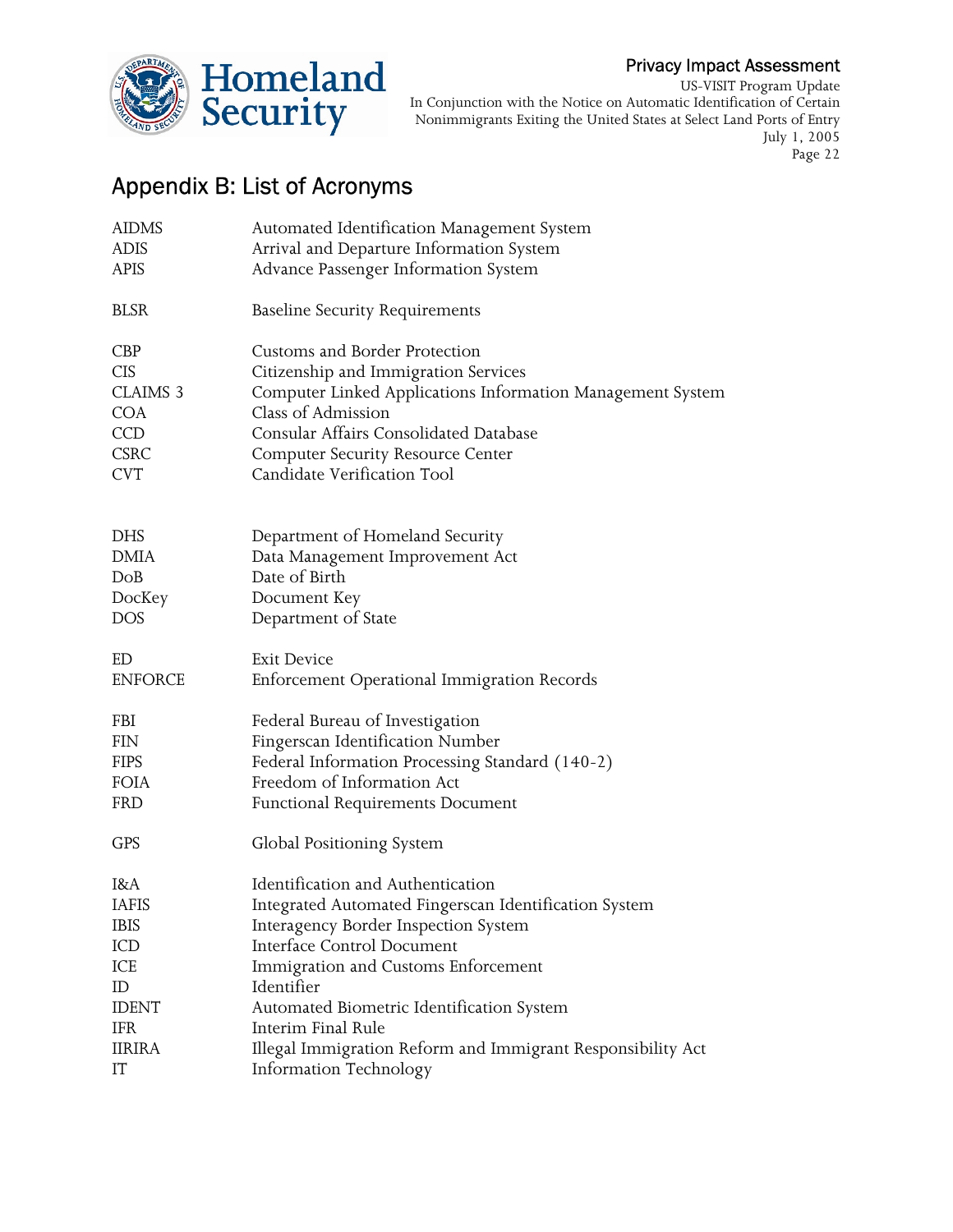

US-VISIT Program Update In Conjunction with the Notice on Automatic Identification of Certain Nonimmigrants Exiting the United States at Select Land Ports of Entry July 1, 2005 Page 23

| LEO ED<br>LPR  | Law enforcement officer Exit Device<br>Lawful Permanent Resident |
|----------------|------------------------------------------------------------------|
| MOU            | Memorandum of Understanding                                      |
| NATO           | North Atlantic Treaty Organization                               |
| NIST           | National Institute of Standards and Technology                   |
| NIV            | Nonimmigrant Visa                                                |
| OMB            | Office of Management and Budget                                  |
| PA             | Privacy Act                                                      |
| PIA            | Privacy Impact Assessment                                        |
| <b>PICS</b>    | Password Issuance Control System                                 |
| POD            | Port of Departure                                                |
| POE            | Port of Entry                                                    |
| Pub. L.        | Public Law                                                       |
| <b>RFID</b>    | Radio Frequency Identification                                   |
| SER            | Security Evaluation Report                                       |
| <b>SEVIS</b>   | Student and Exchange Visitor Information System                  |
| SM/I           | Systems Management and Integration                               |
| SOR            | System of Records                                                |
| SORN           | System of Records Notice                                         |
| SSN            | Social Security Number                                           |
| STARS          | Service Technology Alliance Resources                            |
| TBD            | To Be Determined                                                 |
| TECS           | Treasury Enforcement Communications System                       |
| U.S.C.         | <b>United States Code</b>                                        |
| <b>USCIS</b>   | United States Citizenship and Immigration Services               |
| US-VISIT       | United States Visitor Immigrant Status Indicator Technology      |
| <b>VWP</b>     | Visa Waiver Program                                              |
| <b>VWPPA</b>   | Visa Waiver Permanent Program Act                                |
| <b>VWPPASS</b> | Visa Waiver Permanent Program Act Support System                 |
| WAN            | Wide Area Network                                                |
| W/S            | Workstation                                                      |
| WSA            | Workstation Attendant                                            |
|                |                                                                  |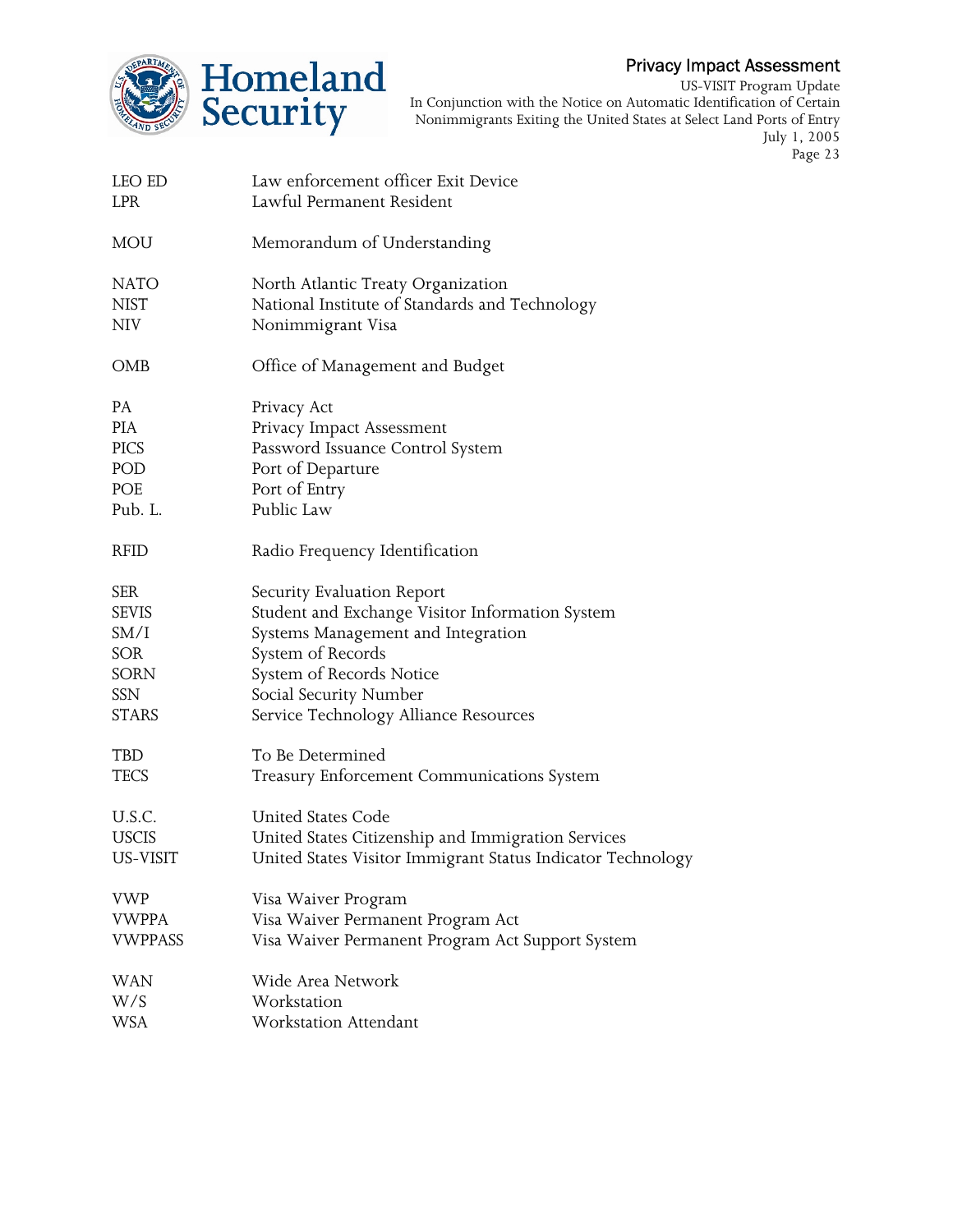

US-VISIT Program Update In Conjunction with the Notice on Automatic Identification of Certain Nonimmigrants Exiting the United States at Select Land Ports of Entry July 1, 2005 Page 24

# Appendix C: Data Flows Detailed

Pursuant to section 202 of the Enhanced Border Security and Visa Entry Reform Act of 2002, US-VISIT information will be integrated with other DHS databases and data systems, and US-VISIT information systems will be interfaced with data systems of other agencies US-VISIT exchanges data on a routine basis with the Student and Exchange Visitor Information System (SEVIS), the Computer Linked Applications Information Management System (CLAIMS 3), and the State Department's Consular Affairs Consolidated Database (CCD). However, US-VISIT information is logically separated from other data and users on the component systems, which are not dedicated US-VISIT systems.

 individual data elements. Table C-2 details the data flowing into and out of US-VISIT breaking it down by 3 refers instead to core and extended inspection. Table C-4 charts the flows of personal information Tables C-1 through C-4 detail the flows of personal information in US-VISIT. In general, internally generated administrative information (other than identifiers) that is associated with individuals is not included. However, information with special relevance for the treatment of individuals (e.g., Class of Admission) is included. Table C-1 defines sets of data elements that are handled as groups. To reduce complexity, the rest of the data flow tables refer, when appropriate, to these groups rather than to component system/application. Table C-3 indicates what personal information individual US-VISIT processes are using and which systems/applications are involved in those processes. Note that because the contexts of primary and secondary inspection are different for air/sea POEs and land border POEs, Table Cbetween US-VISIT systems/applications and directly between US-VISIT systems/applications and selected other systems. A comprehensive assessment of external interfaces is underway. These tables facilitate analysis of the personal data requirements of US-VISIT and identification of potentially unnecessary data collection or movement.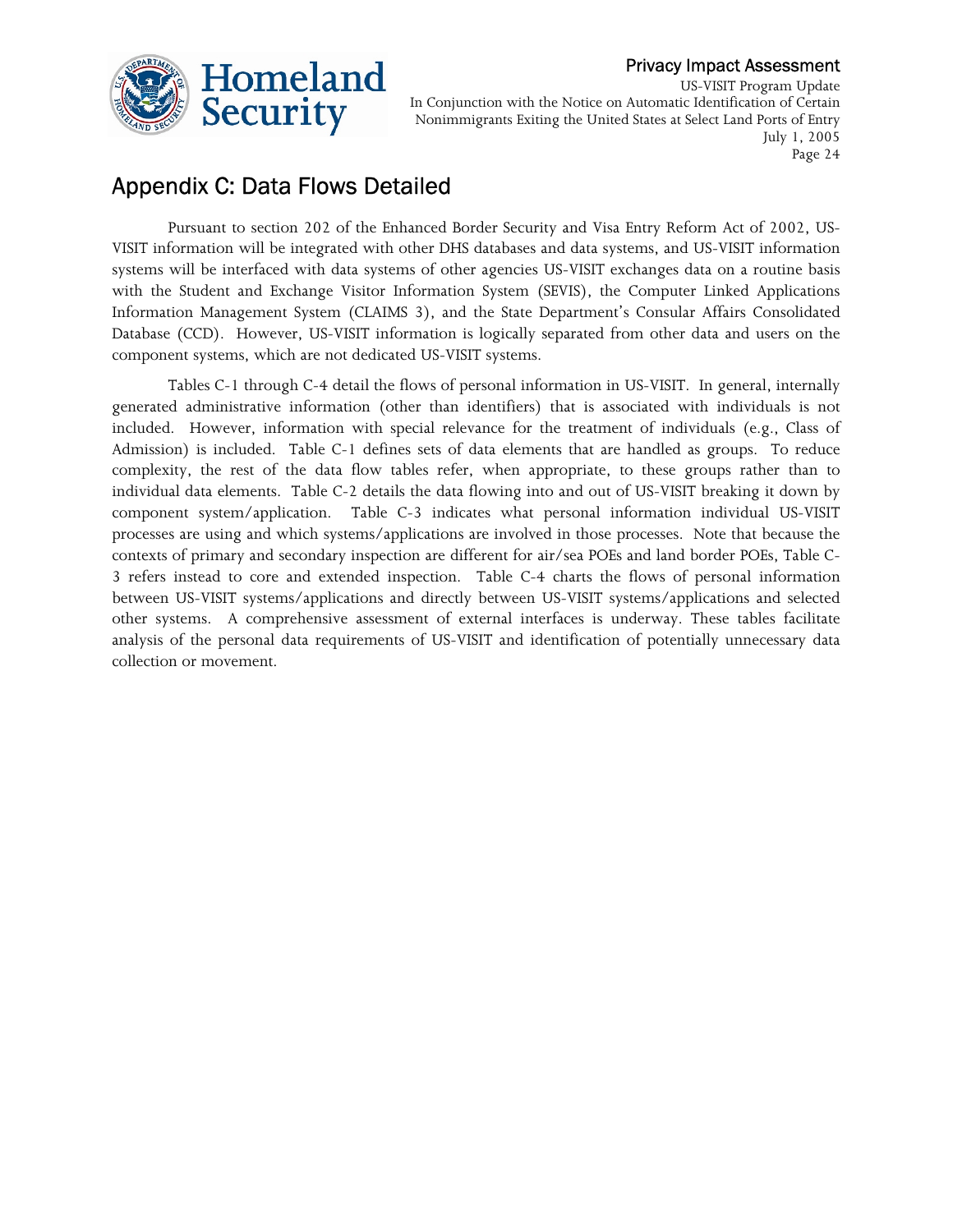

US-VISIT Program Update In Conjunction with the Notice on Automatic Identification of Certain Nonimmigrants Exiting the United States at Select Land Ports of Entry July 1, 2005 Page 25

# Table C-1: Data Aggregates

| <b>Aggregate Name</b>     | <b>Data Elements</b>                                                       |  |  |  |  |
|---------------------------|----------------------------------------------------------------------------|--|--|--|--|
|                           | Complete name                                                              |  |  |  |  |
|                           | Date of birth                                                              |  |  |  |  |
|                           | Citizenship                                                                |  |  |  |  |
|                           | Gender                                                                     |  |  |  |  |
|                           | Travel document                                                            |  |  |  |  |
| DocKey                    | Type<br>$\circ$                                                            |  |  |  |  |
|                           | Number<br>O                                                                |  |  |  |  |
|                           | Date of issuance<br>$\circ$                                                |  |  |  |  |
|                           | Country of issuance<br>$\circ$                                             |  |  |  |  |
|                           | Fingerscan Identification Number (FIN)                                     |  |  |  |  |
|                           | and<br>biometric<br>Biographic<br>watch<br>list<br>hit/match <sup>11</sup> |  |  |  |  |
|                           | RFID Tag ID number<br>$\bullet$                                            |  |  |  |  |
|                           | US-VISIT ID number                                                         |  |  |  |  |
|                           | First name Middle name                                                     |  |  |  |  |
| RFID Tag Traveler Profile | Last name                                                                  |  |  |  |  |
|                           | Date of birth<br>$\bullet$                                                 |  |  |  |  |
|                           | Travel document type<br>$\bullet$                                          |  |  |  |  |
|                           | Travel document ID number                                                  |  |  |  |  |
|                           | Travel document country of issuance<br>$\bullet$                           |  |  |  |  |
|                           | RFID Tag Location<br>$\bullet$                                             |  |  |  |  |
| RFID Tag Read             | Timestamp                                                                  |  |  |  |  |
|                           | RFID Tag status<br>٠                                                       |  |  |  |  |
|                           | RFID Tag ID number<br>$\bullet$                                            |  |  |  |  |
|                           | Event ID number                                                            |  |  |  |  |
|                           | Event type                                                                 |  |  |  |  |
| RFID Tag Read Event       | Timestamp                                                                  |  |  |  |  |
|                           | Event location                                                             |  |  |  |  |
|                           | Transaction ID                                                             |  |  |  |  |
|                           | Equipment read ID numbers                                                  |  |  |  |  |
|                           | Crossing direction<br>$\bullet$                                            |  |  |  |  |
| <b>Biometric Data</b>     | Fingerscans<br>٠                                                           |  |  |  |  |
|                           | Photograph                                                                 |  |  |  |  |

 $\overline{a}$ 

<sup>&</sup>lt;sup>11</sup> This information is not retained in the event of a false positive.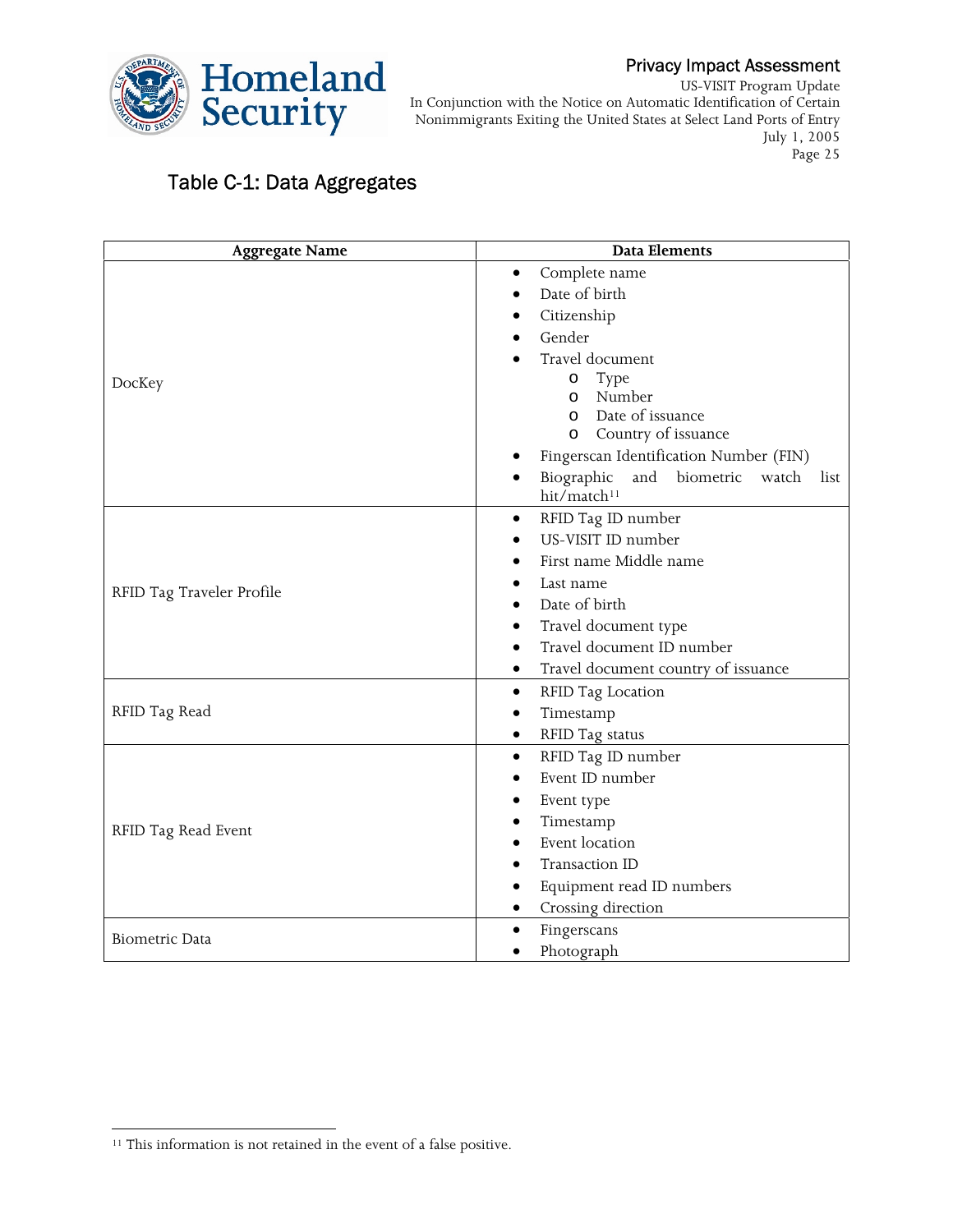

US-VISIT Program Update In Conjunction with the Notice on Automatic Identification of Certain Nonimmigrants Exiting the United States at Select Land Ports of Entry July 1, 2005 Page 26

# Table C-1: Data Aggregates (continued)

| <b>Aggregate Name</b> | <b>Data Elements</b>                          |  |  |  |
|-----------------------|-----------------------------------------------|--|--|--|
| Admission data        | Class of admission                            |  |  |  |
|                       | Admit until date                              |  |  |  |
|                       | First name                                    |  |  |  |
|                       | Last name                                     |  |  |  |
|                       | Visa                                          |  |  |  |
|                       | Class<br>$\circ$                              |  |  |  |
|                       | Number<br>$\circ$                             |  |  |  |
|                       | Entry (multiple or one time entry)<br>$\circ$ |  |  |  |
| Visa data             | Issuance date<br>$\circ$                      |  |  |  |
|                       | Expiration date<br>O                          |  |  |  |
|                       | Passport type                                 |  |  |  |
|                       | Passport number<br>$\bullet$                  |  |  |  |
|                       | Gender                                        |  |  |  |
|                       | Date of birth                                 |  |  |  |
|                       | Nationality                                   |  |  |  |
|                       | Dependent on document type but may include    |  |  |  |
|                       | Complete name                                 |  |  |  |
| Travel document data  | Document                                      |  |  |  |
|                       | Number<br>$\circ$                             |  |  |  |
|                       | Date of issuance<br>$\Omega$                  |  |  |  |
|                       | Country of issuance                           |  |  |  |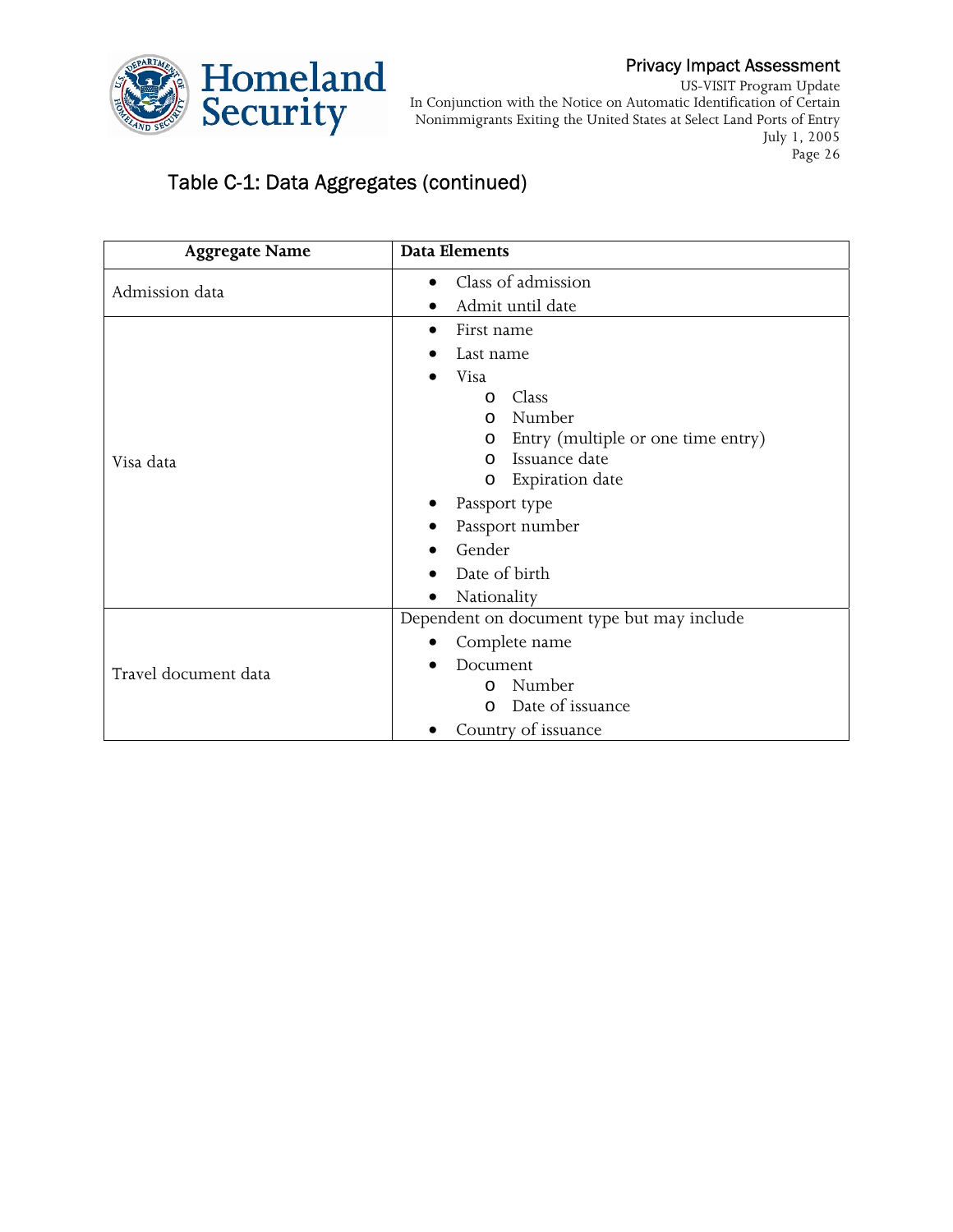

US-VISIT Program Update In Conjunction with the Notice on Automatic Identification of Certain Nonimmigrants Exiting the United States at Select Land Ports of Entry July 1, 2005

Page 27

## Table C-1: Data Aggregates (continued)

|                    | Complete name<br>٠                 |  |  |  |  |  |
|--------------------|------------------------------------|--|--|--|--|--|
|                    | Date of birth                      |  |  |  |  |  |
|                    | Gender                             |  |  |  |  |  |
|                    | Document                           |  |  |  |  |  |
|                    | Country of issuance<br>$\circ$     |  |  |  |  |  |
|                    | Type<br>$\circ$                    |  |  |  |  |  |
|                    | Number<br>$\circ$                  |  |  |  |  |  |
|                    | Expiration date<br>O               |  |  |  |  |  |
|                    | Issue date<br>$\circ$              |  |  |  |  |  |
| Passenger manifest | Nationality                        |  |  |  |  |  |
|                    | Carrier code, number               |  |  |  |  |  |
|                    | Vessel seaport                     |  |  |  |  |  |
|                    | Vessel name                        |  |  |  |  |  |
|                    | PNR Number<br>٠                    |  |  |  |  |  |
|                    | Arrival country, airport<br>٠      |  |  |  |  |  |
|                    | Departure country, airport         |  |  |  |  |  |
|                    | Arrival date & time/Departure date |  |  |  |  |  |
|                    | U.S. destination address<br>٠      |  |  |  |  |  |
|                    | Passenger status, status code      |  |  |  |  |  |
|                    | Complete name<br>$\bullet$         |  |  |  |  |  |
|                    | Date of birth<br>$\bullet$         |  |  |  |  |  |
|                    | Citizenship                        |  |  |  |  |  |
|                    | Gender                             |  |  |  |  |  |
|                    | Passport number                    |  |  |  |  |  |
| I-94 data          | Country of residence               |  |  |  |  |  |
|                    | Departure city<br>٠                |  |  |  |  |  |
|                    | Visa city of issuance              |  |  |  |  |  |
|                    | Visa data of issuance              |  |  |  |  |  |
|                    | U.S. destination address           |  |  |  |  |  |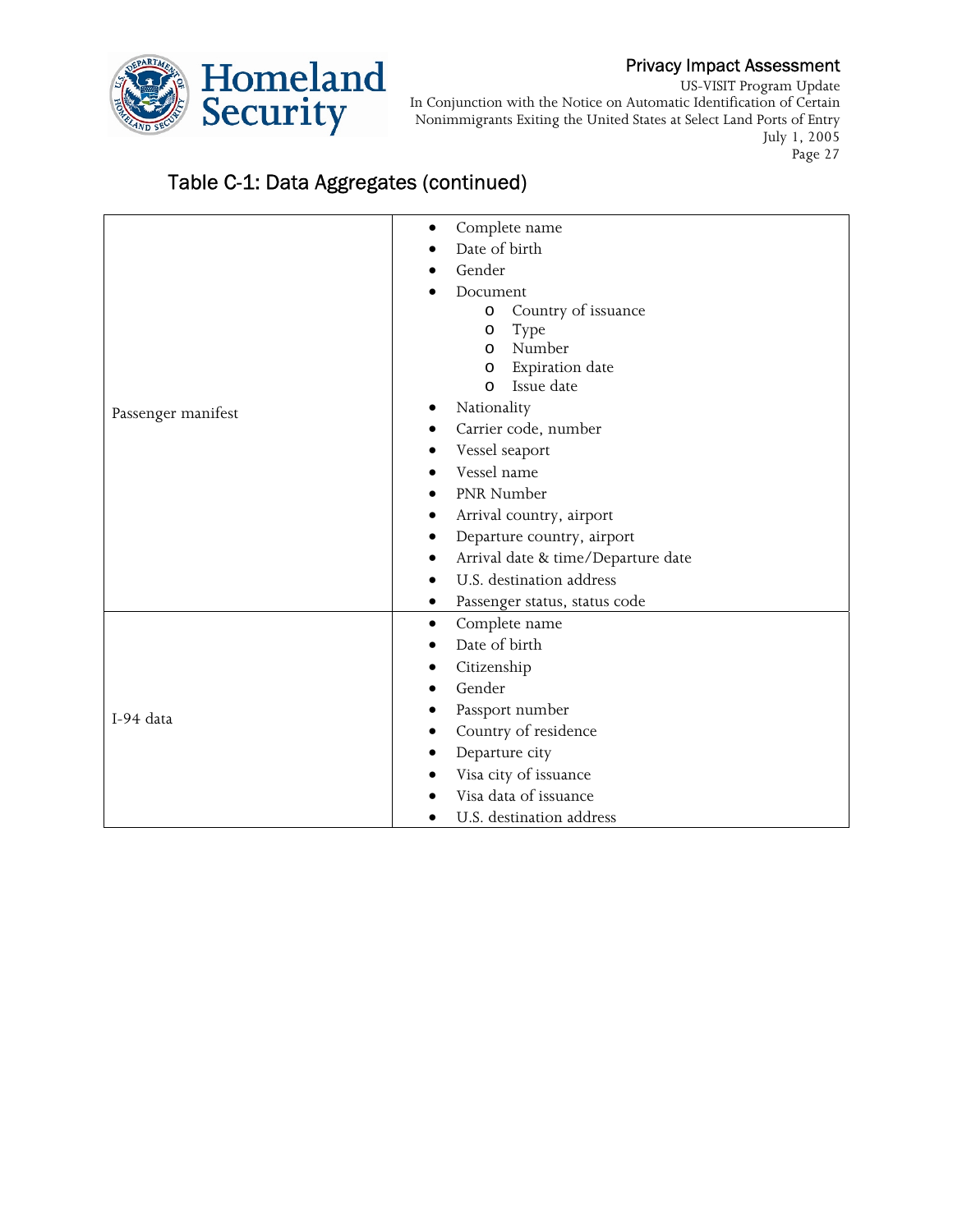

US-VISIT Program Update In Conjunction with the Notice on Automatic Identification of Certain Nonimmigrants Exiting the United States at Select Land Ports of Entry July 1, 2005 Page 28

# Table C-1: Data Aggregates (concluded)

| Visa application | State Department case ID<br>$\bullet$<br>Applicant ID<br>$\bullet$<br>Complete name<br>٠<br>Gender<br>$\bullet$<br>Date of birth<br>$\bullet$<br>Country of birth<br>٠<br>Nationality<br>٠<br>Passport<br>Number<br>$\circ$<br>Type<br>$\circ$<br>o Date of issuance<br>o Country of issuance<br>City of issuance<br>$\circ$<br>Expiration date<br>$\circ$<br>Visa type<br>Visa class<br>$\bullet$                                        |
|------------------|-------------------------------------------------------------------------------------------------------------------------------------------------------------------------------------------------------------------------------------------------------------------------------------------------------------------------------------------------------------------------------------------------------------------------------------------|
| Encounter data   | Encounter date and time<br>$\bullet$<br>Encounter applicant ID<br>$\bullet$<br>Travel document<br>Type<br>$\circ$<br>o Country of issuance<br>Number<br>$\circ$<br>Date of birth<br>$\bullet$<br>Eye color<br>Hair color<br>$\bullet$<br>Height<br>٠<br>Complete name<br>$\bullet$<br>Nationality<br>$\bullet$<br>Country of birth<br>$\bullet$<br>Race<br>$\bullet$<br>Gender<br>$\bullet$<br>Weight<br>State Department ID<br>$\bullet$ |
| Audit log        | User ID<br>$\bullet$<br>Date and time<br>System actions<br>$\bullet$                                                                                                                                                                                                                                                                                                                                                                      |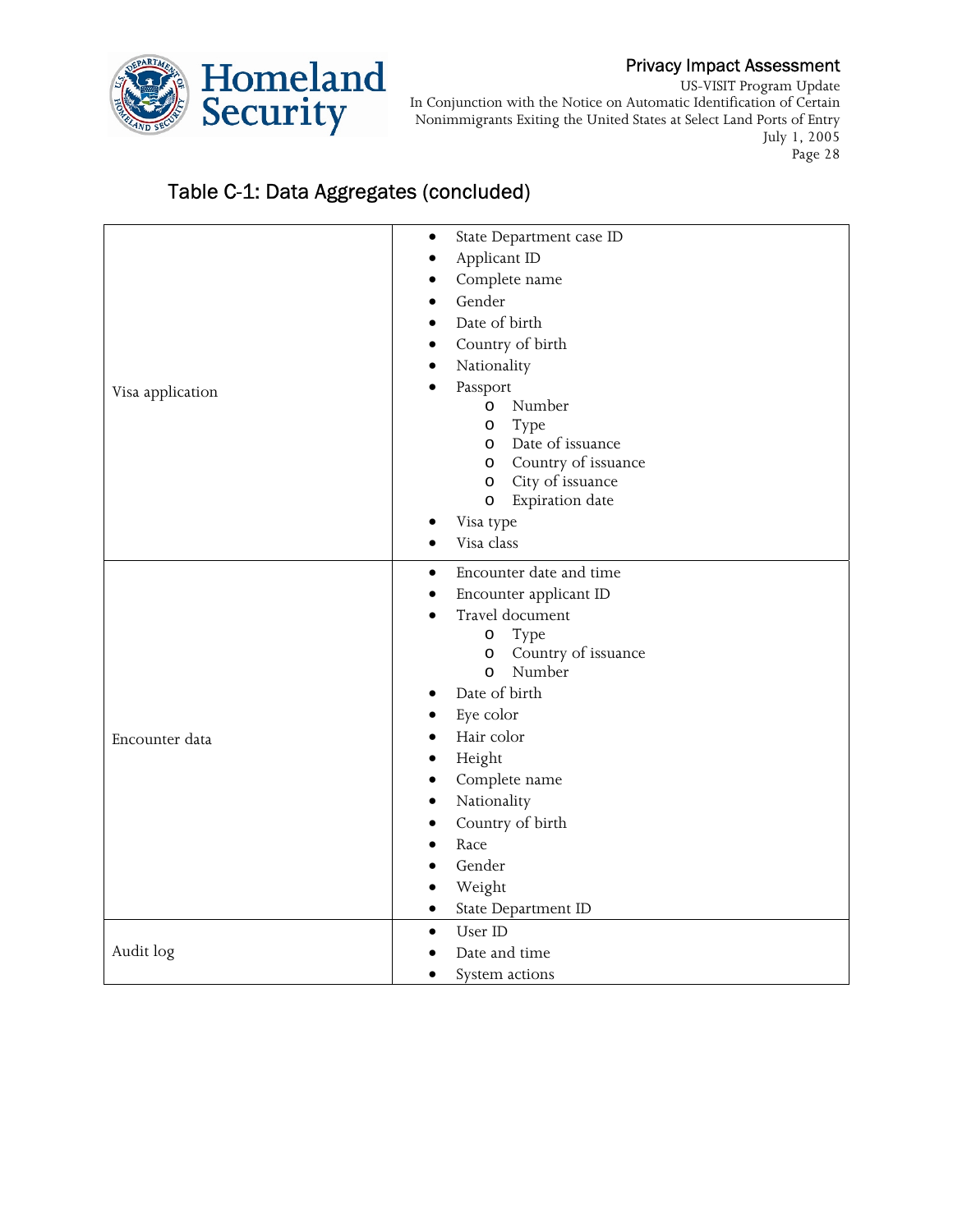

US-VISIT Program Update In Conjunction with the Notice on Automatic Identification of Certain Nonimmigrants Exiting the United States at Select Land Ports of Entry July 1, 2005 Page 29

# Table C-2: US-VISIT Data In/Out by System/Application

| System/Application                            | Data In                                                                                                                                                                                                                                                                                                                                                                                                                                                                                               | Data Out                                                                                                                                                                                                                                     |
|-----------------------------------------------|-------------------------------------------------------------------------------------------------------------------------------------------------------------------------------------------------------------------------------------------------------------------------------------------------------------------------------------------------------------------------------------------------------------------------------------------------------------------------------------------------------|----------------------------------------------------------------------------------------------------------------------------------------------------------------------------------------------------------------------------------------------|
| <b>TECS</b>                                   | Passenger manifest, admission data, photo<br>(NIV), visa data (NIV), DocKey, RFID tag<br>Traveler Profile, RFID tag Event Read, RFID<br>tag Read                                                                                                                                                                                                                                                                                                                                                      | Visa data (NIV), passenger manifest,<br>DocKey (including biographic watch<br>list hit/match), photo (NIV),<br>admission data, audit log, RFID tag<br>Traveler Profile, RFID tag Event<br>Read, RFID tag Read                                |
| <b>IDENT</b>                                  | DocKey, photo, fingerscans, biographic<br>data (watch list updates)                                                                                                                                                                                                                                                                                                                                                                                                                                   | DocKey (including biometric watch<br>list hit/match), fingerscans, audit<br>log                                                                                                                                                              |
| <b>ADIS</b>                                   | Passenger manifest, admission data,<br>DocKey,<br>complete name,<br>DoB, gender,<br>country of birth,<br>nationality,<br>U.S. destination address, visa class, visa<br>number, passport number, country of<br>issuance, SSN <sup>12</sup> , alien number, I-94<br>number, POE, entry date, POD, departure<br>date, admission data (current/requested),<br>case status, SEVIS status change date, SEVIS<br>ID (current/requested), RFID tag Traveler<br>Profile, RFID tag Event Read, RFID tag<br>Read | DocKey, complete name, DoB,<br>gender, nationality, visa type, visa<br>number, passport number, country<br>of issuance, POE, entry date, POD,<br>departure date, admission data,<br>SEVIS ID, SEVIS status, status change<br>date, audit log |
| Workstation                                   | Travel document data, visa data, passenger<br>manifest, DocKey (including biographic<br>and biometric watch list hit/match),<br>photo, fingerscans, admission data, I-94<br>data                                                                                                                                                                                                                                                                                                                      | Updated passenger manifest,<br>DocKey, photo, fingerscans,<br>admission data, I-94 data                                                                                                                                                      |
| <b>Exit Device</b>                            | Travel document data, biometric data                                                                                                                                                                                                                                                                                                                                                                                                                                                                  | Travel document data, biometric<br>data                                                                                                                                                                                                      |
| Law Enforcement Officer<br><b>Exit Device</b> | Travel document data, biometric data                                                                                                                                                                                                                                                                                                                                                                                                                                                                  | Travel document data, biometric<br>data, verification of identity, watch<br>list hits                                                                                                                                                        |
| Candidate Verification<br>Tool (CVT)          | Candidate & subject fingerscans, FINs,<br>photos, verification history                                                                                                                                                                                                                                                                                                                                                                                                                                | Verification decision                                                                                                                                                                                                                        |
| Secondary Inspection<br>Tool                  | Encounter data, FIN (previous<br>encounter)                                                                                                                                                                                                                                                                                                                                                                                                                                                           |                                                                                                                                                                                                                                              |
| <b>AIDMS</b>                                  | RFID tag Traveler profile, RFID tag Read,<br>RFID tag Read Event                                                                                                                                                                                                                                                                                                                                                                                                                                      | RFID tag Traveler Profile, RFID tag<br>Read, RFID tag Read Event                                                                                                                                                                             |

 $\overline{a}$ <sup>12</sup> Received from CLAIMS 3 for non-immigrants authorized to work.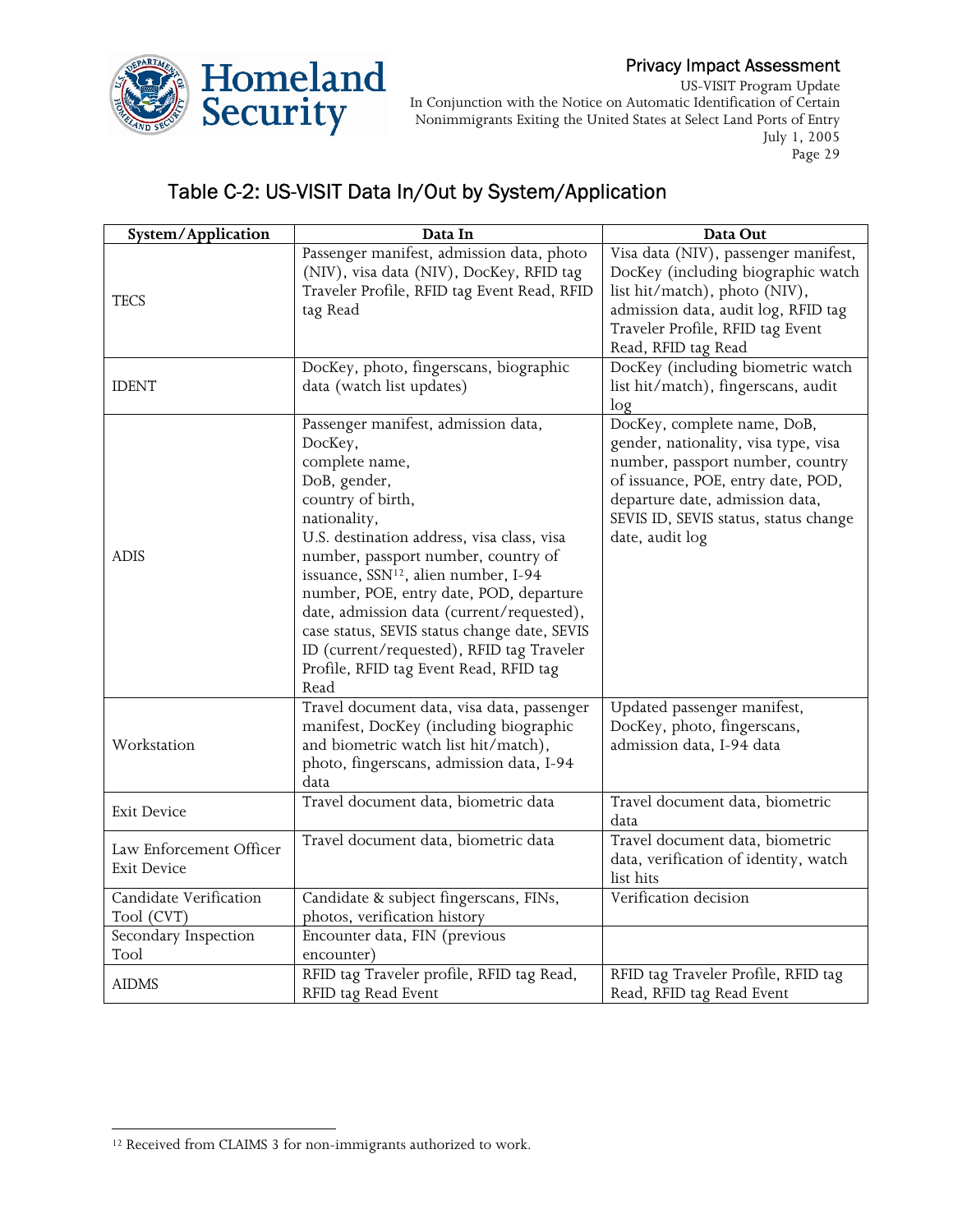

US-VISIT Program Update In Conjunction with the Notice on Automatic Identification of Certain Nonimmigrants Exiting the United States at Select Land Ports of Entry July 1, 2005 Page 30

## Table C-3: US-VISIT Processes and Data Usage

| <b>Process</b> | Subprocess                    | System/Application      | Data Usage                                                                                                                                                                                                                                                                                                                              |  |
|----------------|-------------------------------|-------------------------|-----------------------------------------------------------------------------------------------------------------------------------------------------------------------------------------------------------------------------------------------------------------------------------------------------------------------------------------|--|
|                | Visa application check        | TECS, IDENT             | Visa application, photo,                                                                                                                                                                                                                                                                                                                |  |
|                |                               |                         |                                                                                                                                                                                                                                                                                                                                         |  |
|                | Manifest data check           | <b>TECS</b>             |                                                                                                                                                                                                                                                                                                                                         |  |
|                | Biographical watch list check | <b>TECS</b>             | Passenger manifest                                                                                                                                                                                                                                                                                                                      |  |
| Pre-Arrival    | Visa data check               | <b>TECS</b>             | Passenger manifest, visa data<br>(NIV)                                                                                                                                                                                                                                                                                                  |  |
|                | Passenger list analysis       | <b>TECS</b>             | Results of passenger manifest,<br>biographical watch list, and visa<br>data checks                                                                                                                                                                                                                                                      |  |
|                | Biometric verification        | IDENT, Workstation      |                                                                                                                                                                                                                                                                                                                                         |  |
|                | Biometric watch list check    | IDENT, Workstation      | DocKey, fingerscans                                                                                                                                                                                                                                                                                                                     |  |
| Arrival        | Document - visa comparison    | TECS, Workstation       | Travel document data, visa data                                                                                                                                                                                                                                                                                                         |  |
| (core)         | Manifest/Admission update     | TECS, ADIS, Workstation | Passenger, manifest, admission<br>data                                                                                                                                                                                                                                                                                                  |  |
|                | I-94 data entry               | Workstation             | fingerscans, FIN<br>Passenger manifest<br>DocKey, fingerscans<br>(NIV), photo (NIV)<br>I-94 data<br>Encounter data, complete<br>name, gender, DoB, doc type,<br>number, and country of<br>issuance, FIN (previous<br>encounter)<br>DocKey, admission data<br>Visa data (NIV), photo (NIV)<br>DocKey, fingerscans<br>DocKey, fingerscans |  |
|                | Queries                       | IDENT, Secondary        |                                                                                                                                                                                                                                                                                                                                         |  |
|                |                               | <b>Inspection Tool</b>  |                                                                                                                                                                                                                                                                                                                                         |  |
|                |                               |                         |                                                                                                                                                                                                                                                                                                                                         |  |
| Arrival        |                               |                         |                                                                                                                                                                                                                                                                                                                                         |  |
| (extended)     |                               |                         |                                                                                                                                                                                                                                                                                                                                         |  |
|                | Admission update              | TECS, ADIS, Workstation |                                                                                                                                                                                                                                                                                                                                         |  |
|                | Biometric comparison and      | TECS, Workstation       |                                                                                                                                                                                                                                                                                                                                         |  |
|                | document authentication       |                         |                                                                                                                                                                                                                                                                                                                                         |  |
|                | Biometric verification        | IDENT, Exit Device      |                                                                                                                                                                                                                                                                                                                                         |  |
| Departure      | Biometric watch list check    | IDENT, Exit Device      |                                                                                                                                                                                                                                                                                                                                         |  |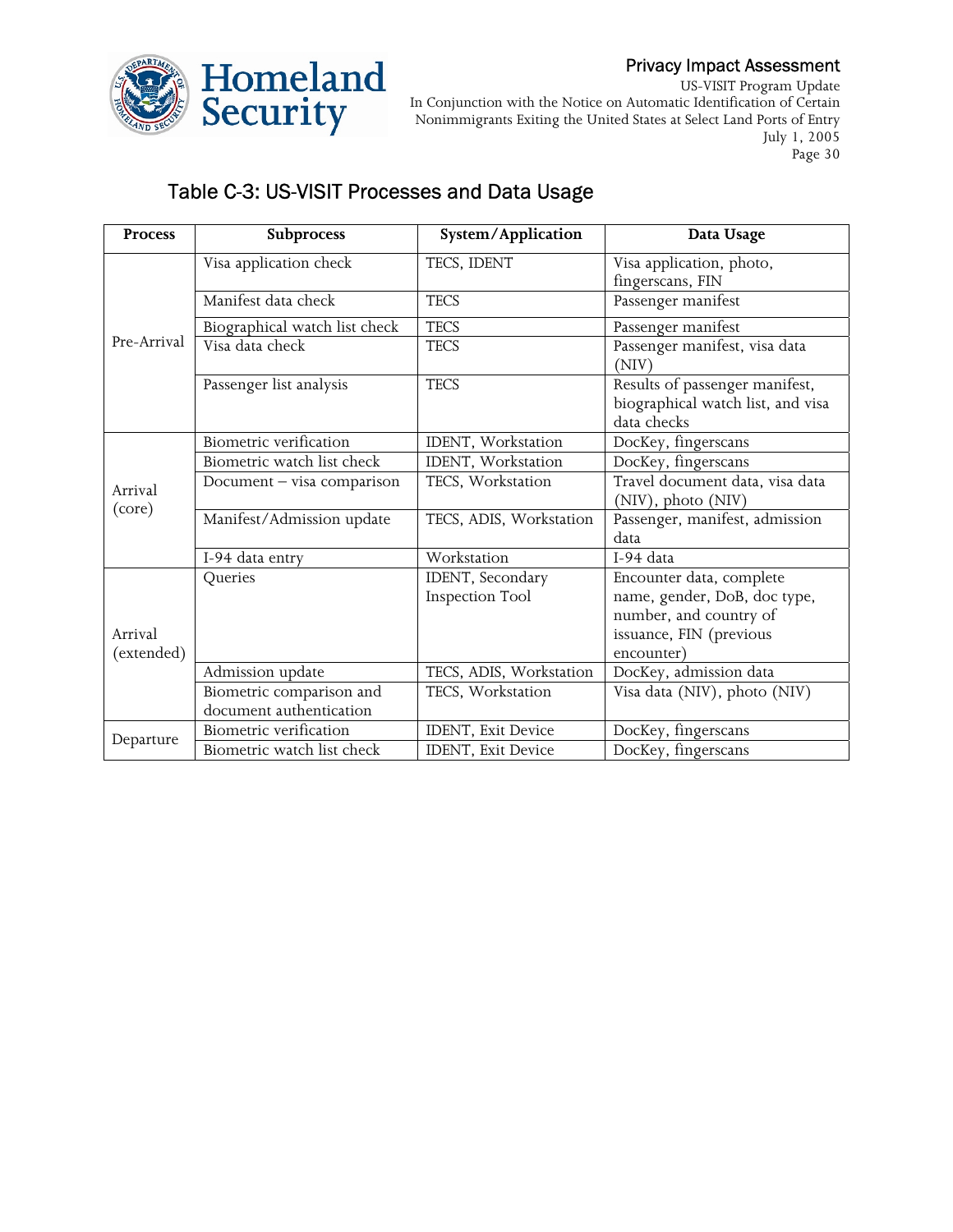

US-VISIT Program Update In Conjunction with the Notice on Automatic Identification of Certain Nonimmigrants Exiting the United States at Select Land Ports of Entry July 1, 2005 Page 31

# Table C-3: US-VISIT Processes and Data Usage (concluded)

| <b>Process</b>    | <b>Subprocess</b> | System/Application      | Data Usage                            |
|-------------------|-------------------|-------------------------|---------------------------------------|
|                   | Arrival/Departure | <b>ADIS</b>             | Passenger manifest, admission data    |
|                   | correlation       |                         |                                       |
|                   | Change of status  | <b>ADIS</b>             | Complete name, DoB, gender,           |
| Arrival/Departure |                   |                         | nationality, visa type, visa number,  |
| reconciliation    |                   |                         | passport number, country of           |
|                   |                   |                         | issuance, POE, entry date, POD,       |
|                   |                   |                         | departure date, admission data,       |
|                   |                   |                         | SEVIS ID, SEVIS status, status change |
|                   |                   |                         | date                                  |
| Watch list        |                   | IDENT, Candidate        | Candidate & subject fingerscans,      |
| hit/match         |                   | Verification Tool (CVT) | FINs, photos, verification history    |
| verification      |                   |                         |                                       |
| Audit log capture |                   | TECS, IDENT, ADIS,      | User, date and time, system actions   |
|                   |                   | <b>AIDMS</b>            |                                       |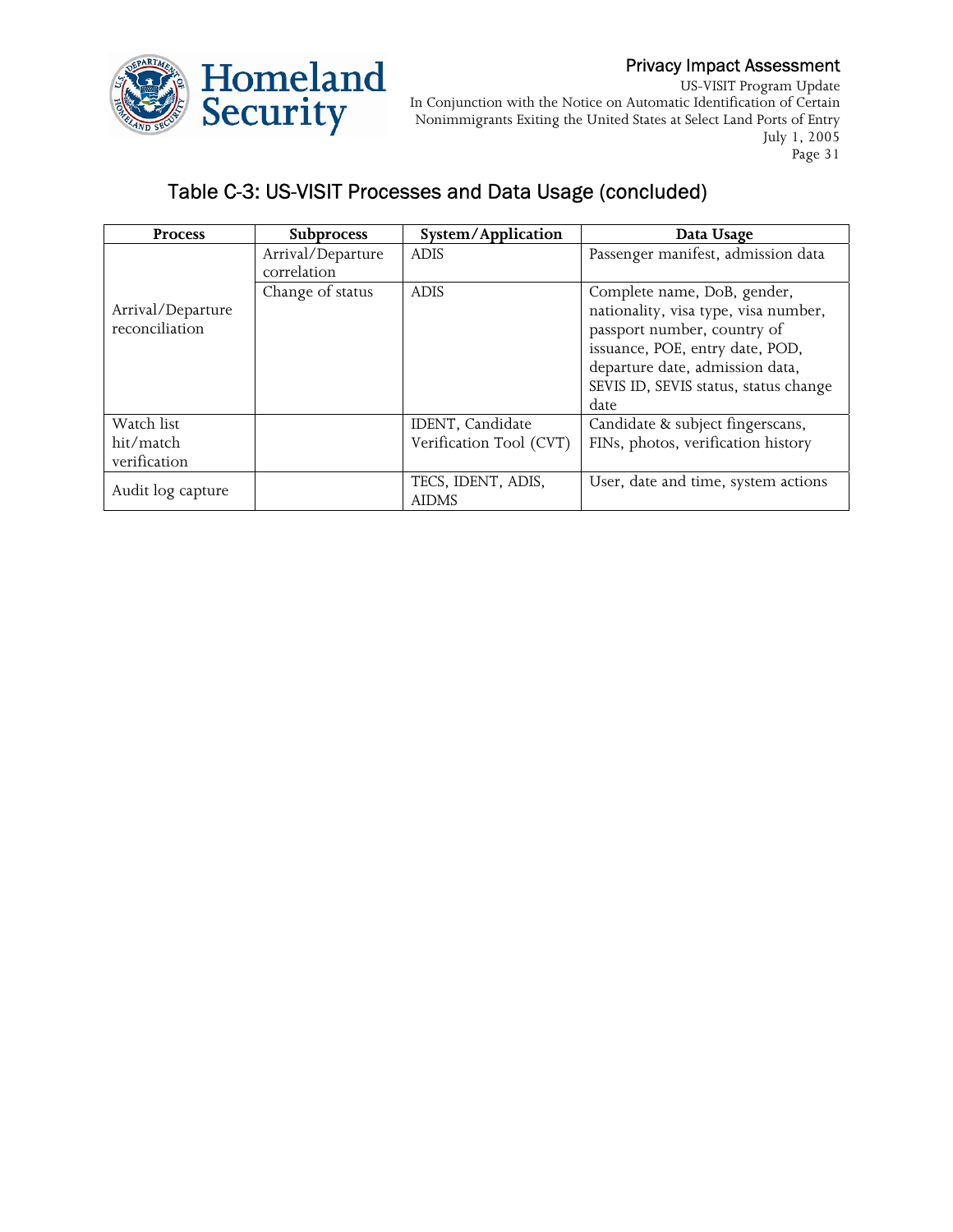



US-VISIT Program Update In Conjunction with the Notice on Automatic Identification of Certain Nonimmigrants Exiting the United States at Select Land Ports of Entry July 1, 2005 Page 32

# Table C-4, Part 1: US-VISIT System/Application Interface Data Flows

| From<br>ট্য                                  | W/S                                                                                                                              | <b>AIDMS</b>                 | <b>TECS</b>                                              | <b>IDENT</b>                                    | <b>ADIS</b>                                                                    | ED       | LEO ED       |
|----------------------------------------------|----------------------------------------------------------------------------------------------------------------------------------|------------------------------|----------------------------------------------------------|-------------------------------------------------|--------------------------------------------------------------------------------|----------|--------------|
| Work-<br>Station (W/S)                       |                                                                                                                                  | RFID tag Traveler<br>Profile | DocKey, admission<br>data, updated passenger<br>manifest | DocKey, photo,<br>finger-<br>prints             |                                                                                |          |              |
| <b>AIDMS</b>                                 |                                                                                                                                  |                              | RFID tag Traveler<br>Profile, RFID tag read<br>event     |                                                 |                                                                                |          |              |
| <b>TECS</b>                                  | DocKey,<br>admission data,<br>visa data (NIV),<br>photo (NIV),<br>passenger<br>manifest, status,<br>RFID tag Traveler<br>Profile |                              |                                                          |                                                 | DocKey, passenger<br>manifest, admission<br>data, RFID tag<br>Traveler Profile |          |              |
| <b>IDENT</b>                                 | DocKey                                                                                                                           |                              |                                                          |                                                 |                                                                                |          | verification |
| $\boldsymbol{\mathrm{ADIS}}$                 |                                                                                                                                  |                              |                                                          |                                                 |                                                                                |          |              |
| Exit Device (ED)                             |                                                                                                                                  |                              |                                                          | Travel document<br>data, biometric data         |                                                                                |          |              |
| Law Enforcement<br>Officer ED                |                                                                                                                                  |                              |                                                          | Travel document<br>data, biometric data         |                                                                                | Identity |              |
| CIS Biometric System                         |                                                                                                                                  |                              |                                                          | Biometric data and<br>biographic text<br>DocKey |                                                                                |          |              |
| Secondary<br><b>Inspection Tool</b><br>(SIT) |                                                                                                                                  | DocKey                       |                                                          |                                                 |                                                                                |          |              |
| Candidate<br>Verification<br>Tool (CVT)      |                                                                                                                                  |                              |                                                          | Verification decision                           |                                                                                |          |              |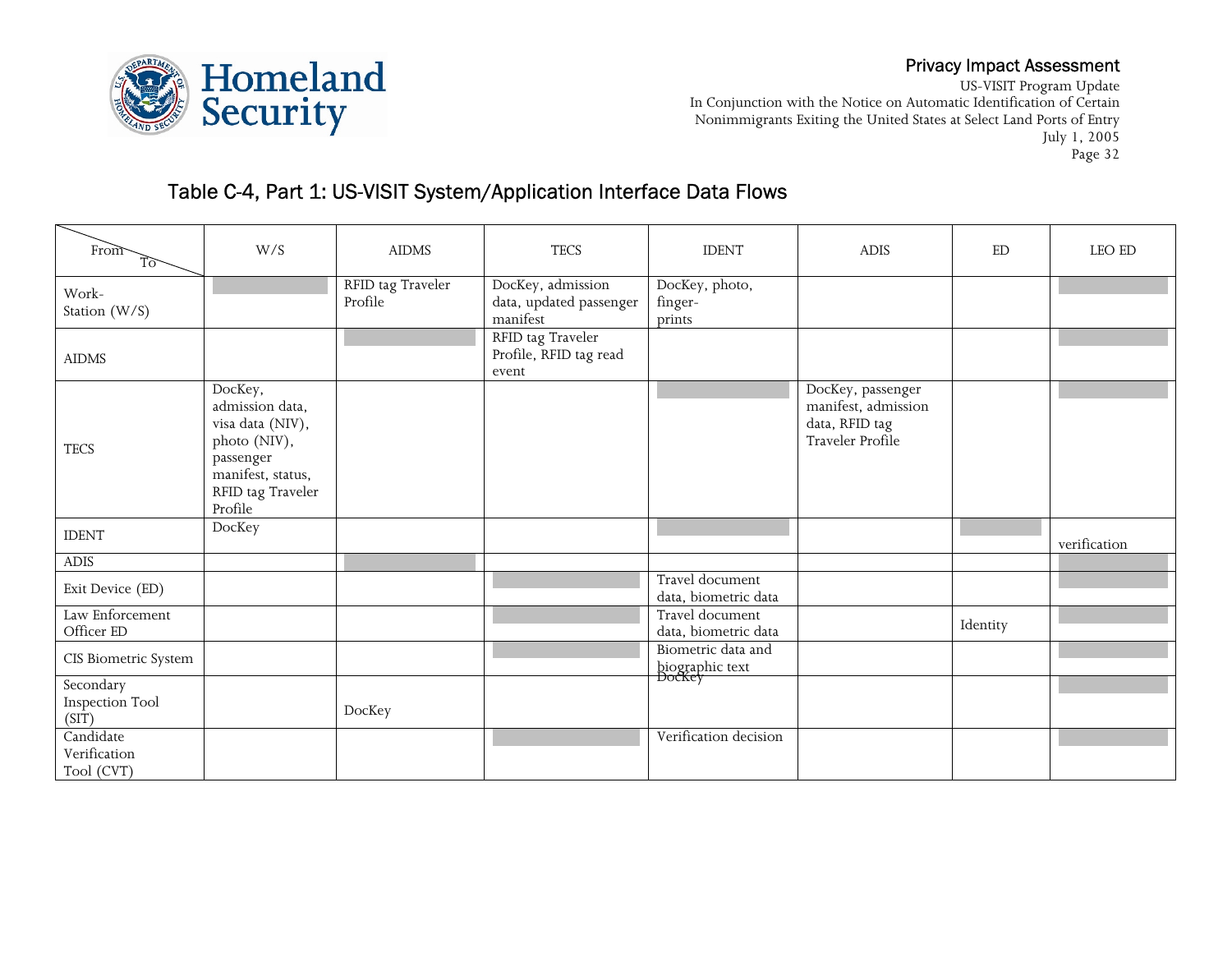

US-VISIT Program Update In Conjunction with the Notice on Automatic Identification of Certain Nonimmigrants Exiting the United States at Select Land Ports of Entry July 1, 2005 Page 33

| From<br>To                                                      | W/S | <b>AIDMS</b> | <b>TECS</b>                          | <b>IDENT</b>        | <b>ADIS</b>                                                                                                                                                                                                                                                                                  | ED | ${\rm LEO}$ ED |
|-----------------------------------------------------------------|-----|--------------|--------------------------------------|---------------------|----------------------------------------------------------------------------------------------------------------------------------------------------------------------------------------------------------------------------------------------------------------------------------------------|----|----------------|
| <b>SEVIS</b>                                                    |     |              |                                      |                     | Complete name, DoB,<br>gender, nationality,<br>visa type, visa<br>number, passport<br>number, country of<br>issuance, POE, entry<br>date, POD, departure<br>date, admission data,<br>SEVIS ID, SEVIS status,<br>status change date                                                           |    |                |
| CLAIMS 3                                                        |     |              |                                      |                     | Complete name,<br>DoB, gender,<br>country of birth,<br>nationality,<br>U.S. destination<br>address,<br>passport number,<br>country of issuance,<br>SSN, alien number, I-<br>94 number, entry<br>date, admission data<br>(current/requested),<br>case status, SEVIS ID<br>(current/requested) |    |                |
| Dept. of Justice (DOJ<br>) IAFIS                                |     |              |                                      | biographic data     |                                                                                                                                                                                                                                                                                              |    |                |
| Dept of<br>State Consular Affairs<br>Consoli-<br>dated DB (CCD) |     |              | Visa data (NIV), photo<br>(NIV), FIN | Visa data (refusal) |                                                                                                                                                                                                                                                                                              |    |                |
| Non US-VISIT<br>(NUSV) TECS                                     |     |              |                                      |                     |                                                                                                                                                                                                                                                                                              |    |                |

Fingerscans,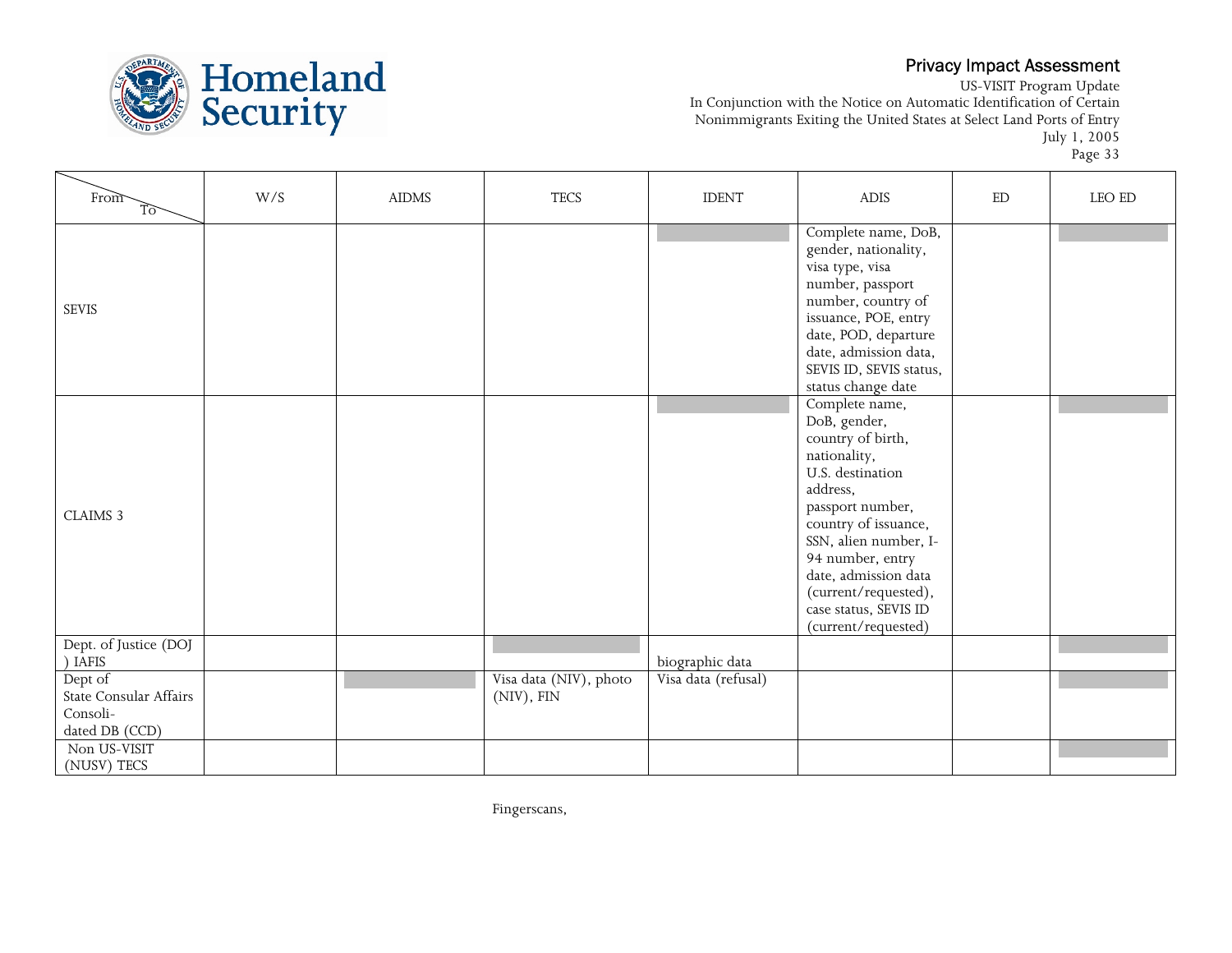



US-VISIT Program Update In Conjunction with the Notice on Automatic Identification of Certain Nonimmigrants Exiting the United States at Select Land Ports of Entry July 1, 2005 Page 34

# Table C-4, Part 2: US-VISIT System/Application Interface Data Flows

| From<br>T <sub>o</sub>                       | <b>SIT</b>                                                                                                                                 | $\ensuremath{\mathrm{CVT}}$                                                  | <b>SEVIS</b>                                                                                                                                                                                                                    | CLAIMS 3 | DOJ<br><b>IAFIS</b> | $\mathop{\rm CCD}\nolimits$                                            | <b>NUSV TECS</b> |
|----------------------------------------------|--------------------------------------------------------------------------------------------------------------------------------------------|------------------------------------------------------------------------------|---------------------------------------------------------------------------------------------------------------------------------------------------------------------------------------------------------------------------------|----------|---------------------|------------------------------------------------------------------------|------------------|
| Work-<br>Station (W/S)                       |                                                                                                                                            |                                                                              |                                                                                                                                                                                                                                 |          |                     |                                                                        | I-94 data        |
|                                              |                                                                                                                                            |                                                                              |                                                                                                                                                                                                                                 |          |                     |                                                                        |                  |
| AIDMS<br>TECS                                |                                                                                                                                            |                                                                              |                                                                                                                                                                                                                                 |          |                     |                                                                        |                  |
| <b>IDENT</b>                                 | Encounter data,<br>complete<br>name,<br>gender,<br>DoB, doc type,<br>number, and<br>country of<br>issuance, FIN<br>(previous<br>encounter) | Candidate & subject<br>fingerscans, FINs,<br>photos, verification<br>history |                                                                                                                                                                                                                                 |          |                     | Encounter data,<br>watch list hits, FIN<br>Change, Watchlist<br>Change |                  |
| ADIS                                         |                                                                                                                                            |                                                                              | Complete name, DoB,<br>gender, nationality,<br>visa type & number,<br>passport number &<br>country of issuance,<br>POE, entry date, POD,<br>departure date,<br>admission data, SEVIS<br>ID, SEVIS status, status<br>change date |          |                     |                                                                        |                  |
| Exit Device (ED)                             |                                                                                                                                            |                                                                              |                                                                                                                                                                                                                                 |          |                     |                                                                        |                  |
| Law Enforcement<br>Officer ${\rm ED}$        |                                                                                                                                            |                                                                              |                                                                                                                                                                                                                                 |          |                     |                                                                        |                  |
| Secondary<br><b>Inspection Tool</b><br>(SIT) |                                                                                                                                            |                                                                              |                                                                                                                                                                                                                                 |          |                     |                                                                        |                  |
| <b>CIS Biometric</b><br>System               |                                                                                                                                            |                                                                              |                                                                                                                                                                                                                                 |          |                     |                                                                        |                  |
| Candidate<br>Verification                    |                                                                                                                                            |                                                                              |                                                                                                                                                                                                                                 |          |                     |                                                                        |                  |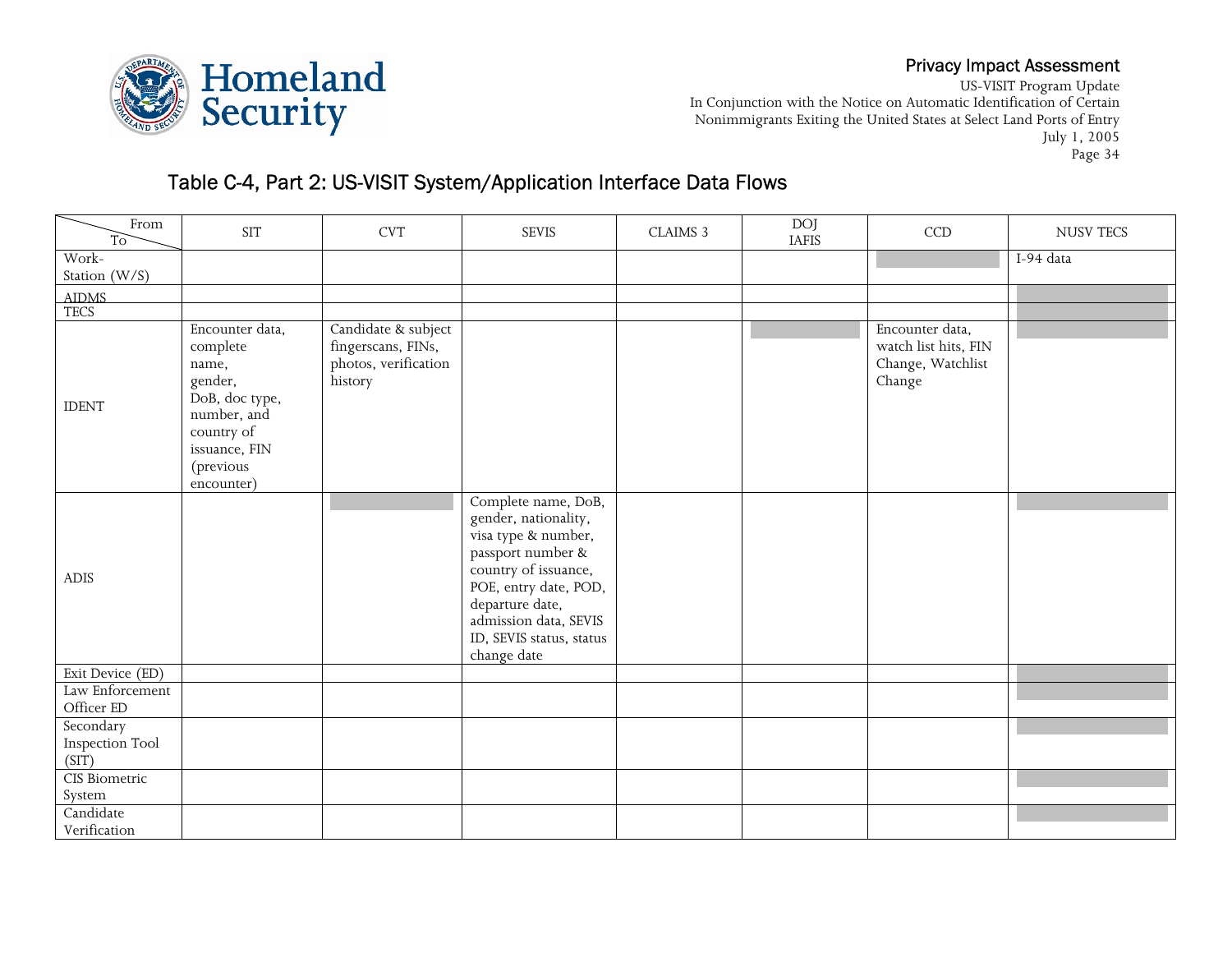

US-VISIT Program Update In Conjunction with the Notice on Automatic Identification of Certain Nonimmigrants Exiting the United States at Select Land Ports of Entry July 1, 2005 Page 35

| From<br>To <sup>-</sup>          | <b>SIT</b> | <b>CVT</b> | <b>SEVIS</b> | CLAIMS <sub>3</sub> | <b>DOJ</b><br><b>IAFIS</b> | <b>CCD</b> | NUSV TECS |
|----------------------------------|------------|------------|--------------|---------------------|----------------------------|------------|-----------|
| Tool (CVT)                       |            |            |              |                     |                            |            |           |
| SEVIS                            |            |            |              |                     |                            |            |           |
| CLAIMS 3                         |            |            |              |                     |                            |            |           |
| Dept. of Justice<br>(DOJ ) IAFIS |            |            |              |                     |                            |            |           |
|                                  |            |            |              |                     |                            |            |           |
| Dept of<br>State Consular        |            |            |              |                     |                            |            |           |
|                                  |            |            |              |                     |                            |            |           |
| Affairs Consoli-                 |            |            |              |                     |                            |            |           |
| dated DB (CCD)                   |            |            |              |                     |                            |            |           |
| Non US-VISIT                     |            |            |              |                     |                            |            |           |
| (NUSV) TECS                      |            |            |              |                     |                            |            |           |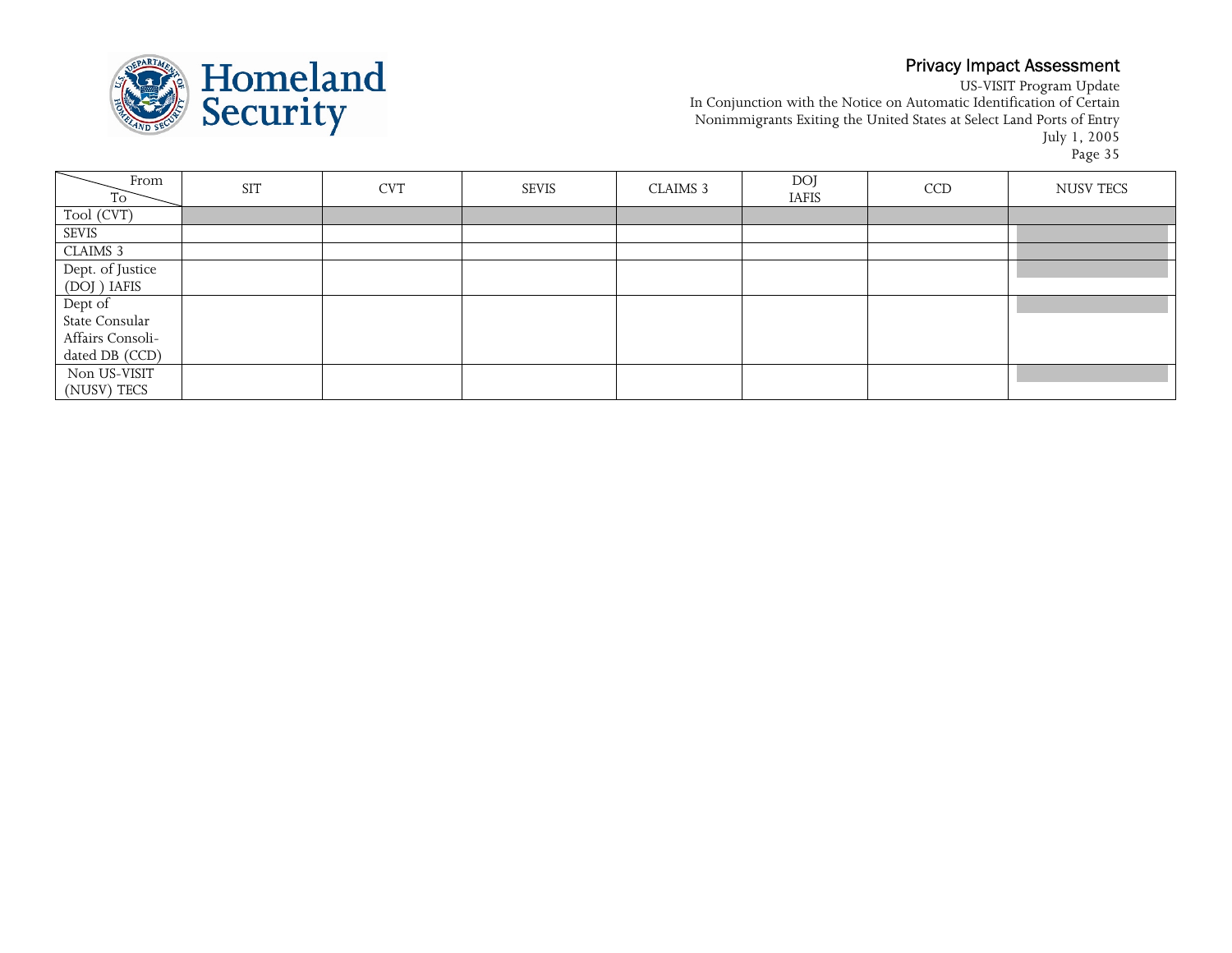

US-VISIT Program Update In Conjunction with the Notice on Automatic Identification of Certain Nonimmigrants Exiting the United States at Select Land Ports of Entry July 1, 2005 Page 36

# Appendix D: Security Safeguards for Privacy Protection Detailed

 NIST Special Publication 800-30, Risk Management Guide for Information Technology Systems (January 2002) identifies classes of safeguards for information system security. Technical safeguards are applied (1) within component systems, (2) to communications between component systems, and (3) at interfaces between component systems and external (i.e., non-US-VISIT) systems. Physical safeguards are generally provided by the facilities in which components systems are housed. Administrative and procedural safeguards are provided by rules of behavior, as discussed in Section 4 above.

The table below provides greater detail on the various physical and electronic measures employed to counter the various threats to the US-VISIT Program. Compliance of ADIS, the Passenger Processing Component of TECS, IDENT, AIDMS, and the POE workstations with ID-4300A, the BLSR, and the DHS Physical Security Handbook is assumed. As reflected in the table, the same safeguards can mitigate many different threats.

| <b>Nature of Threat</b> | Architectural      | Safeguard             | Mechanism                                   |
|-------------------------|--------------------|-----------------------|---------------------------------------------|
|                         | Placement          |                       |                                             |
| Intentional             | <b>ADIS</b>        | Physical protection   | The ADIS database and application is        |
| physical threats        |                    |                       | maintained at a Department of Justice       |
| from                    |                    |                       | Data Center. Physical controls of that      |
| unauthorized            |                    |                       | facility (e.g., guards, locks) apply and    |
| external entities       |                    |                       | prevent entry by unauthorized entities.     |
| Intentional             | Passenger          | Physical protection   | The Passenger Processing Component of       |
| physical threats        | Processing         |                       | TECS is maintained on a mainframe by        |
| from                    | Component of       |                       | CBP. Physical controls of the TECS facility |
| unauthorized            | <b>TECS</b>        |                       | (e.g., guards, locks) apply and prevent     |
| external entities       |                    |                       | entry by unauthorized entities.             |
| Intentional             | <b>IDENT</b>       | Physical protection   | IDENT is maintained on an IBM cluster at    |
| physical threats        |                    |                       | a Department of Justice Data Center.        |
| from                    |                    |                       | Physical controls of the facility (e.g.,    |
| unauthorized            |                    |                       | guards, locks) apply and prevent entry by   |
| external entities       |                    |                       | unauthorized entities.                      |
| Intentional             | POE                | Physical protection   | Physical controls may be specific to each   |
| physical threats        | Workstation,       |                       | POE. Assumed to be in compliance with       |
| from                    | <b>Exit Device</b> |                       | BLSR and DHS Handbook 4300A.                |
| unauthorized            |                    |                       |                                             |
| external entities       |                    |                       |                                             |
| Intentional             | <b>AIDMS</b>       | Physical protection   | Physical controls may be specific to each   |
| physical threats        |                    |                       | POE. The AIDMS central server will be in    |
| from                    |                    |                       | a US-VISIT data center. All locations are   |
| unauthorized            |                    |                       | assumed to be in compliance with BLSR       |
| external entities       |                    |                       | and DHS Handbook 4300A.                     |
| Intentional and         | US-VISIT-wide      | Technical protection: | User identifier and password, managed       |
| unintentional           |                    | Identification and    | by the Password Issuance Control System     |
| electronic threats      |                    | authentication (I&A)  | (PICS) and the LDAP System. Role-based      |
| from authorized         |                    |                       | access schema and auditing capabilities     |

## Table D-1: Privacy Threats and Mitigation Methods Detailed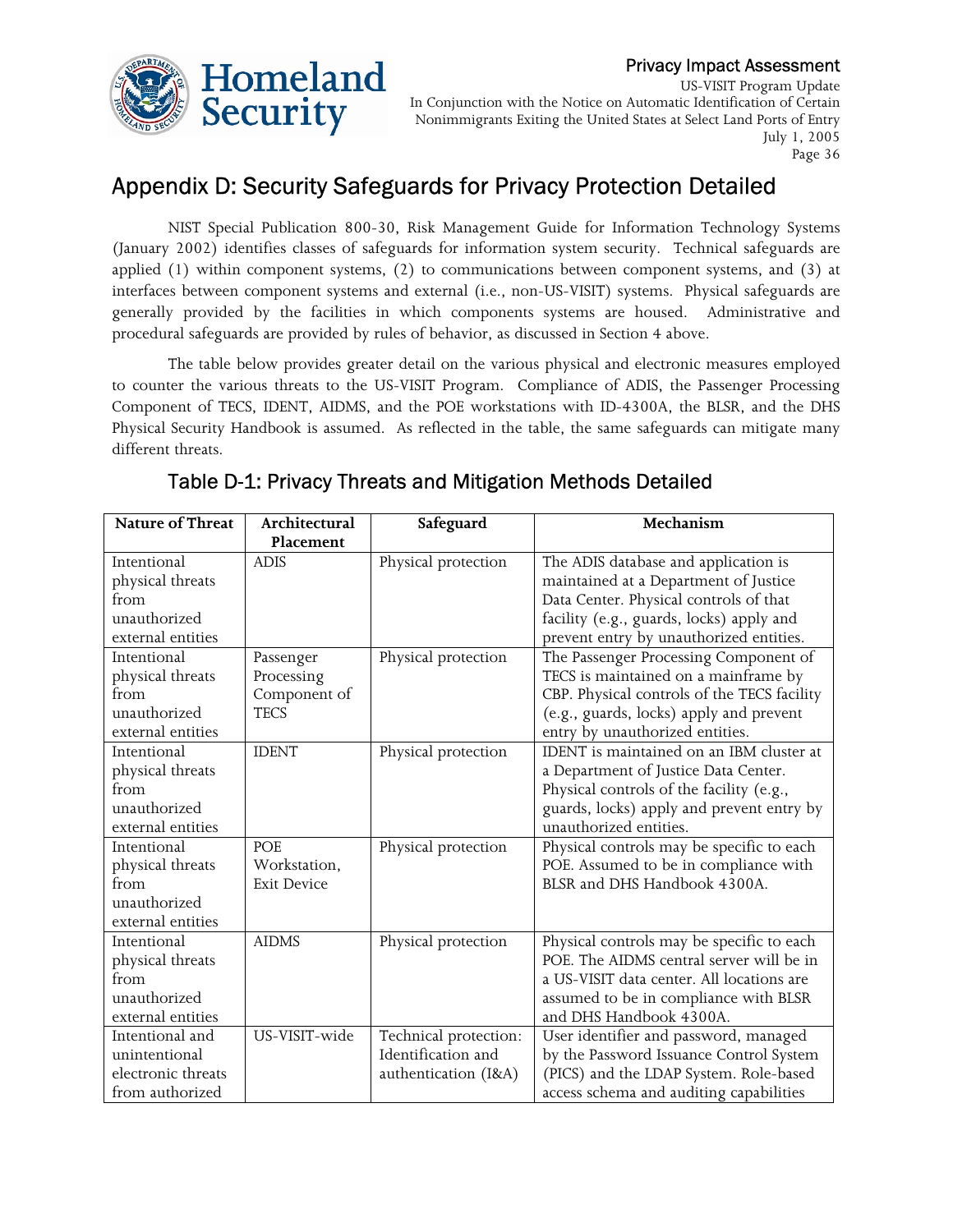

 $\overline{a}$ 

## Privacy Impact Assessment

US-VISIT Program Update In Conjunction with the Notice on Automatic Identification of Certain Nonimmigrants Exiting the United States at Select Land Ports of Entry July 1, 2005 Page 37

| Placement<br>(internal and<br>also in place.<br>external) entities<br>Issue to be addressed during system<br>integration: Define procedures for                               |  |
|-------------------------------------------------------------------------------------------------------------------------------------------------------------------------------|--|
|                                                                                                                                                                               |  |
|                                                                                                                                                                               |  |
|                                                                                                                                                                               |  |
|                                                                                                                                                                               |  |
| correlation among different user                                                                                                                                              |  |
| identifiers (issued by PICS, LDAP and the                                                                                                                                     |  |
| legacy mechanisms in ADIS, the                                                                                                                                                |  |
| Passenger Processing Component of                                                                                                                                             |  |
| TECS, IDENT, and the POE workstations)                                                                                                                                        |  |
| to facilitate tracking and investigation of                                                                                                                                   |  |
| activities by individual users. <sup>13</sup>                                                                                                                                 |  |
| Intentional and<br><b>ADIS</b><br>User identifier and password in concert<br>Technical protection:                                                                            |  |
| unintentional<br>with role based access control and audit<br>I&A                                                                                                              |  |
| electronic threats<br>mechanisms to respond appropriately as                                                                                                                  |  |
| from authorized<br>required.<br>(internal and                                                                                                                                 |  |
| external) entities                                                                                                                                                            |  |
| <b>IDENT</b><br>User identifier and password in concert<br>Intentional and<br>Technical protection:                                                                           |  |
| with role based access control and audit<br>unintentional<br>I&A                                                                                                              |  |
| electronic threats<br>mechanisms to respond appropriately as                                                                                                                  |  |
| from authorized<br>required.                                                                                                                                                  |  |
| (internal and                                                                                                                                                                 |  |
| external) entities                                                                                                                                                            |  |
| Intentional and<br>User identifier and password in concert<br>Technical protection:<br>Passenger                                                                              |  |
| with role based access control and audit<br>unintentional<br>Processing<br>I&A                                                                                                |  |
| Component of<br>electronic threats<br>mechanisms to respond appropriately as                                                                                                  |  |
| from authorized<br><b>TECS</b><br>required.                                                                                                                                   |  |
| (internal and                                                                                                                                                                 |  |
| external) entities                                                                                                                                                            |  |
| Intentional and<br>User identifier and password in concert<br>POE<br>Technical protection:                                                                                    |  |
| with role based access control and audit<br>Workstation<br>unintentional<br>I&A                                                                                               |  |
| physical and<br>mechanisms to respond appropriately as                                                                                                                        |  |
| electronic threat<br>required. US-VISIT, Increment 2 client                                                                                                                   |  |
| software runs on Windows 2000<br>from                                                                                                                                         |  |
| unauthorized<br>workstations connected to the DHS                                                                                                                             |  |
| external entities<br>network, with associated policies and                                                                                                                    |  |
| procedures.                                                                                                                                                                   |  |
| User identifier and password in concert<br>Intentional and<br><b>Exit Device</b><br>Technical protection:<br>with role based access control and audit<br>unintentional<br>I&A |  |
| electronic threats<br>mechanisms to respond appropriately as                                                                                                                  |  |
| from authorized<br>required.                                                                                                                                                  |  |
| (internal and                                                                                                                                                                 |  |
| external) entities                                                                                                                                                            |  |

<sup>&</sup>lt;sup>13</sup> Access to information on the system depends on, and accountability for user actions is ensured by, I&A of users. As indicated in the table, US-VISIT components provide user ID / password mechanisms. US-VISIT is moving to a single client with a single sign-on capability that will be controlled using role-based access with user IDs and complex passwords. Until that solution is implemented there are both role-based access controls and multiple logons to access various component systems.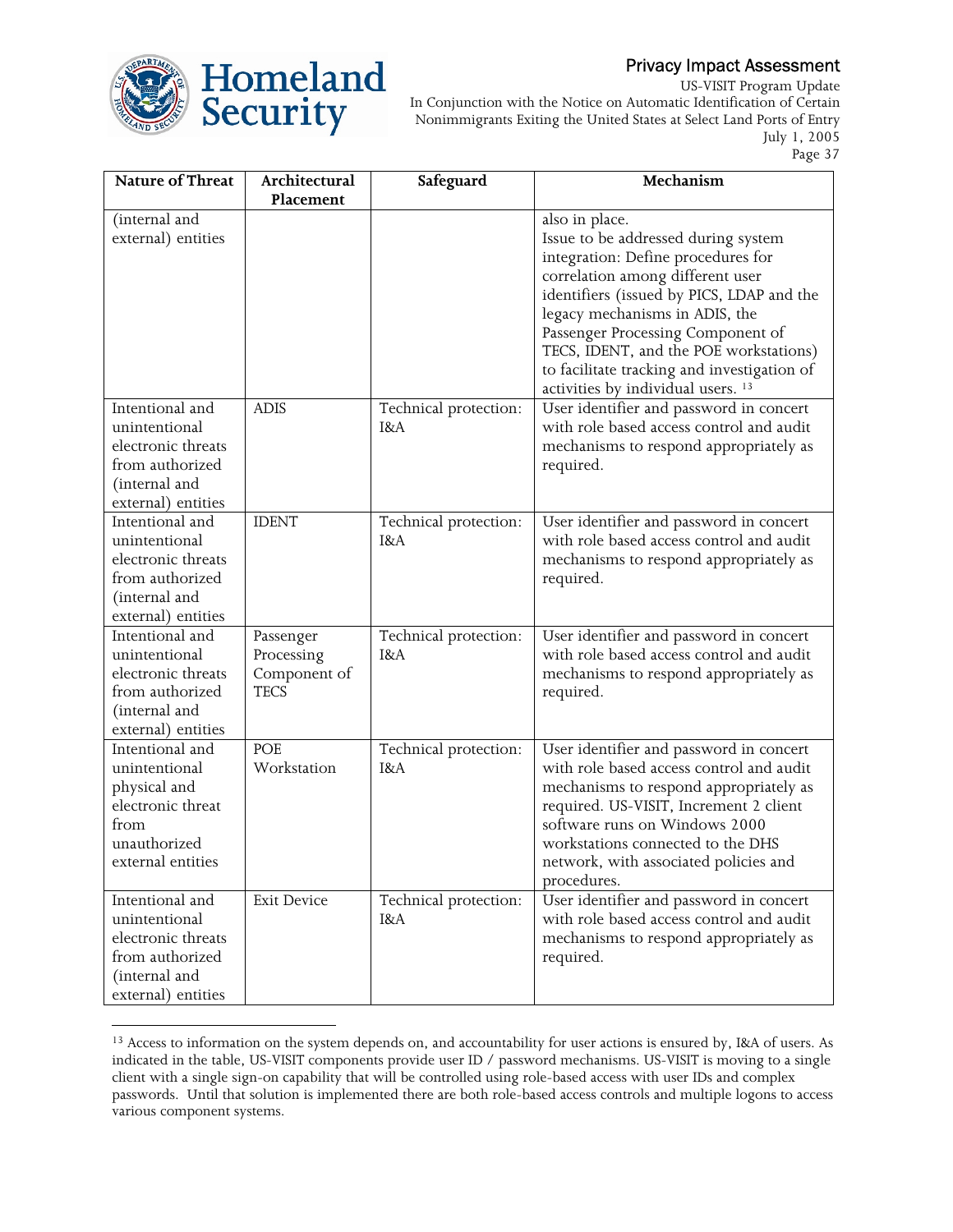

US-VISIT Program Update In Conjunction with the Notice on Automatic Identification of Certain Nonimmigrants Exiting the United States at Select Land Ports of Entry July 1, 2005 Page 38

| Nature of Threat   | Architectural      | Safeguard             | Mechanism                                  |
|--------------------|--------------------|-----------------------|--------------------------------------------|
|                    | Placement          |                       |                                            |
| Intentional and    | <b>AIDMS</b>       | Technical protection: | Role based access control and audit        |
| unintentional      |                    | I&A                   | mechanisms to respond appropriately as     |
| electronic threats |                    |                       | required.                                  |
| from authorized    |                    |                       |                                            |
| (internal and      |                    |                       |                                            |
| external) entities |                    |                       |                                            |
| Intentional and    | <b>ADIS</b>        | Technical protection: | Enforced by database management            |
| unintentional      |                    | Authorization and     | system, via ADIS application interface.    |
| electronic threats |                    | access control        |                                            |
| from authorized    |                    |                       |                                            |
| (internal and      |                    |                       |                                            |
| external) entities |                    |                       |                                            |
| Intentional and    | <b>IDENT</b>       | Technical protection: | Enforced by database management            |
| unintentional      |                    | Authorization and     | system, via IDENT application interface.   |
| electronic threat  |                    | access control        |                                            |
| from authorized    |                    |                       |                                            |
| (internal and      |                    |                       |                                            |
| external) entities |                    |                       |                                            |
| Intentional and    | Passenger          | Technical protection: | Enforced by database management            |
| unintentional      | Processing         | Authorization and     | system, via IBIS application interface.    |
| electronic threat  | Component of       | access control        |                                            |
| from authorized    | <b>TECS</b>        |                       |                                            |
| (internal and      |                    |                       |                                            |
| external) entities |                    |                       |                                            |
| Intentional and    | POE                | Technical protection: | Access to US-VISIT client applications is  |
| unintentional      | Workstation        | Authorization and     | authorized, given that access to the       |
| physical and       |                    | access control        | workstation is granted. Access controls to |
| electronic threat  |                    |                       | US-VISIT data on ADIS, TECS, and IDENT     |
| from               |                    |                       | are enforced by the other component        |
| unauthorized       |                    |                       | systems.                                   |
| external entities  |                    |                       |                                            |
| Intentional and    | <b>Exit Device</b> | Technical protection: | Access to US-VISIT client applications is  |
| unintentional      |                    | Authorization and     | authorized, given that access to the Exit  |
| physical and       |                    | access control        | devices is granted.                        |
| electronic threat  |                    |                       |                                            |
| from               |                    |                       |                                            |
| unauthorized       |                    |                       |                                            |
| external entities  |                    |                       |                                            |
| Intentional and    | <b>AIDMS</b>       | Technical protection: | Enforced by database management            |
| unintentional      |                    | Authorization and     | system                                     |
| physical and       |                    | access control        |                                            |
| electronic threat  |                    |                       |                                            |
| from               |                    |                       |                                            |
| unauthorized       |                    |                       |                                            |
| external entities  |                    |                       |                                            |
| Intentional        | ADIS, IDENT,       | Technical protection: | Assumed to be in compliance with BLSR      |
| electronic and     | Passenger          | Object reuse          | and DHS Handbook 4300A.                    |
| physical threat    | Processing         | (identified under     |                                            |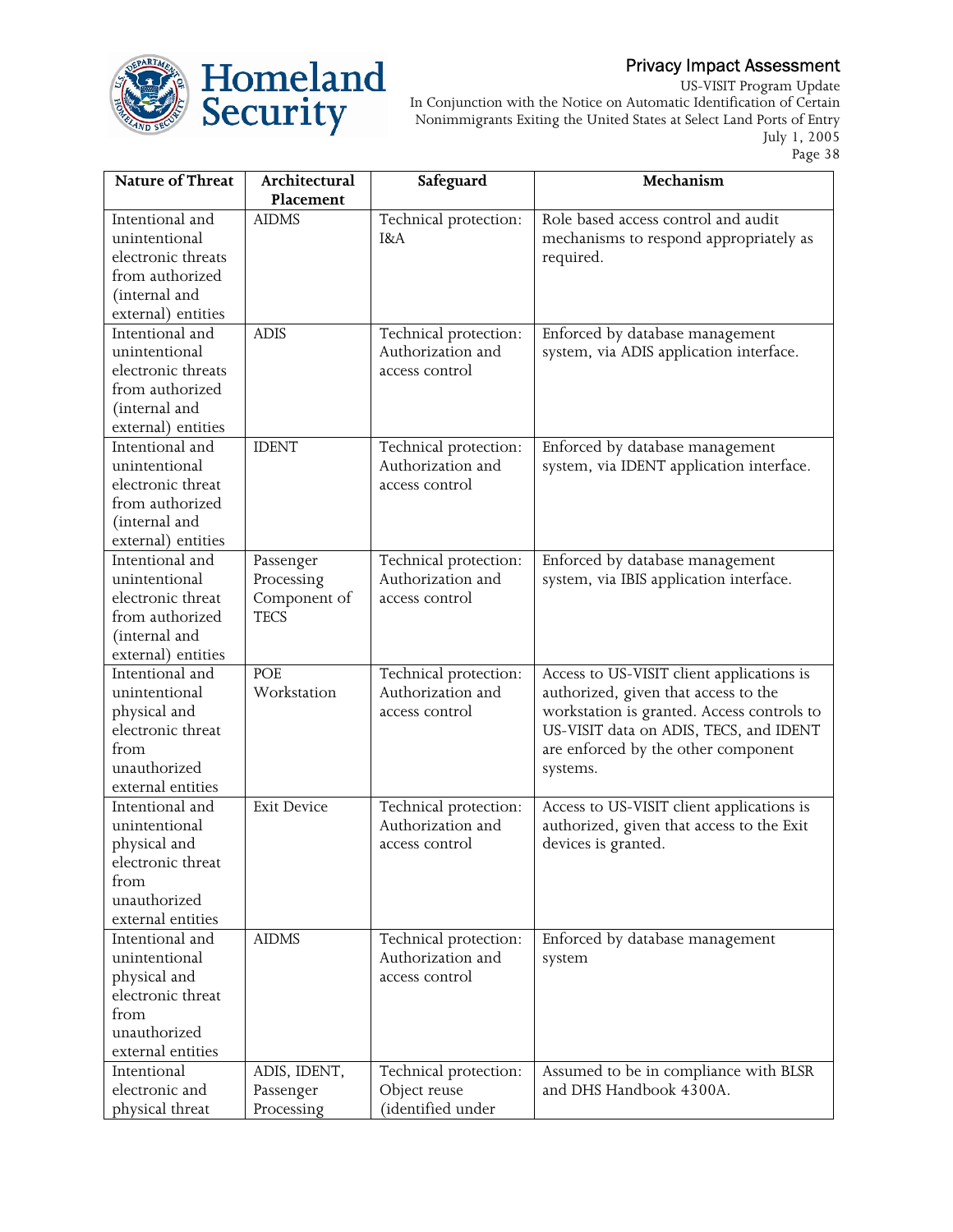

US-VISIT Program Update In Conjunction with the Notice on Automatic Identification of Certain Nonimmigrants Exiting the United States at Select Land Ports of Entry July 1, 2005 Page 39

| Nature of Threat   | Architectural      | Safeguard             | Mechanism                                         |
|--------------------|--------------------|-----------------------|---------------------------------------------------|
|                    | Placement          |                       |                                                   |
| from internal      | Component of       | system protections)   |                                                   |
| entities           | <b>TECS</b>        |                       |                                                   |
| Intentional        | POE                | Technical protection: | Issue to be addressed during system               |
| electronic and     | Workstation,       | Residual information  | integration: How to ensure residual               |
| physical threat    | <b>Exit Device</b> | protection            | information protection on the POE                 |
| from external      |                    |                       | Workstation for transient objects                 |
| entities           |                    |                       | containing biometric or biographic                |
|                    |                    |                       | information. See Encryption, below. <sup>14</sup> |
| Intentional        | <b>Exit Device</b> | Technical protection: | Since individual devices are projected to         |
| electronic and     |                    | Residual information  | handle approximately 500 transactions             |
| physical threat    |                    | protection            | per day, in the case of a breach or               |
| from external      |                    |                       | exposure of data, the number of affected          |
| entities           |                    |                       | records will be minimal.                          |
|                    |                    |                       | Information to be retained only until a           |
|                    |                    |                       | transaction is complete, then immediate           |
|                    |                    |                       | transmission of captured data to the              |
|                    |                    |                       | appropriate server.                               |
|                    |                    |                       | Use of FIPS 140-2 compliant encryption            |
|                    |                    |                       | of stored data on each device.                    |
| Intentional        | Registered         | Technical protection  | Daily changing of encryption keys along           |
| electronic and     | Traveler receipt   |                       | with NIST-approved encryption to be               |
| physical threat    | from Exit          |                       | utilized.                                         |
| from external      | Device             |                       |                                                   |
| entities           |                    |                       |                                                   |
|                    |                    |                       |                                                   |
| Intentional        | POE                | Technical protection: | Issue to be addressed during system               |
| physical and       | Workstation        | Encryption            | integration: How will encryption be used          |
| electronic threats |                    |                       | to protect transiently stored biometric           |
| from external      |                    |                       | and biographic information? Will                  |
| entities           |                    |                       | encryption address the residual                   |
|                    |                    |                       | information concern?                              |
| Intentional        | <b>Exit Device</b> | Technical protection: | Daily changing of encryption keys along           |
| physical and       |                    | Encryption            | with NIST-approved encryption to be               |
| electronic threats |                    |                       | utilized.                                         |
| from external      |                    |                       |                                                   |
| entities           |                    |                       |                                                   |

 $\overline{a}$ 14 Some Port of Entry (POE) workstations and Exit Devices will store various personal information, if only transiently. Accountability for user actions is ensured by audit mechanisms. ADIS, the Passenger Processing Component of TECS, and IDENT provide auditing. The US-VISIT, Increment 1 Functional Requirements Document (FRD) states two audit requirements on the IDENT Client:

RTM 8.3-10 "The IDENT Client System shall capture the user ID of the user collecting store-and-forward biographic and biometric information."

RTM 8.3-20 "The IDENT Client System shall capture the user ID of the user submitting store-and-forward transactions to the EID."

Captured information is cached and retained in the workstation even after the encounter ends. It is not deleted until the authorized user logs out of the workstation. As a result of this approach, the risk arises that the captured user ID could be modified while stored on the workstation, thus impairing DHS's ability to ensure compliance with rules of behavior and impose penalties for noncompliance.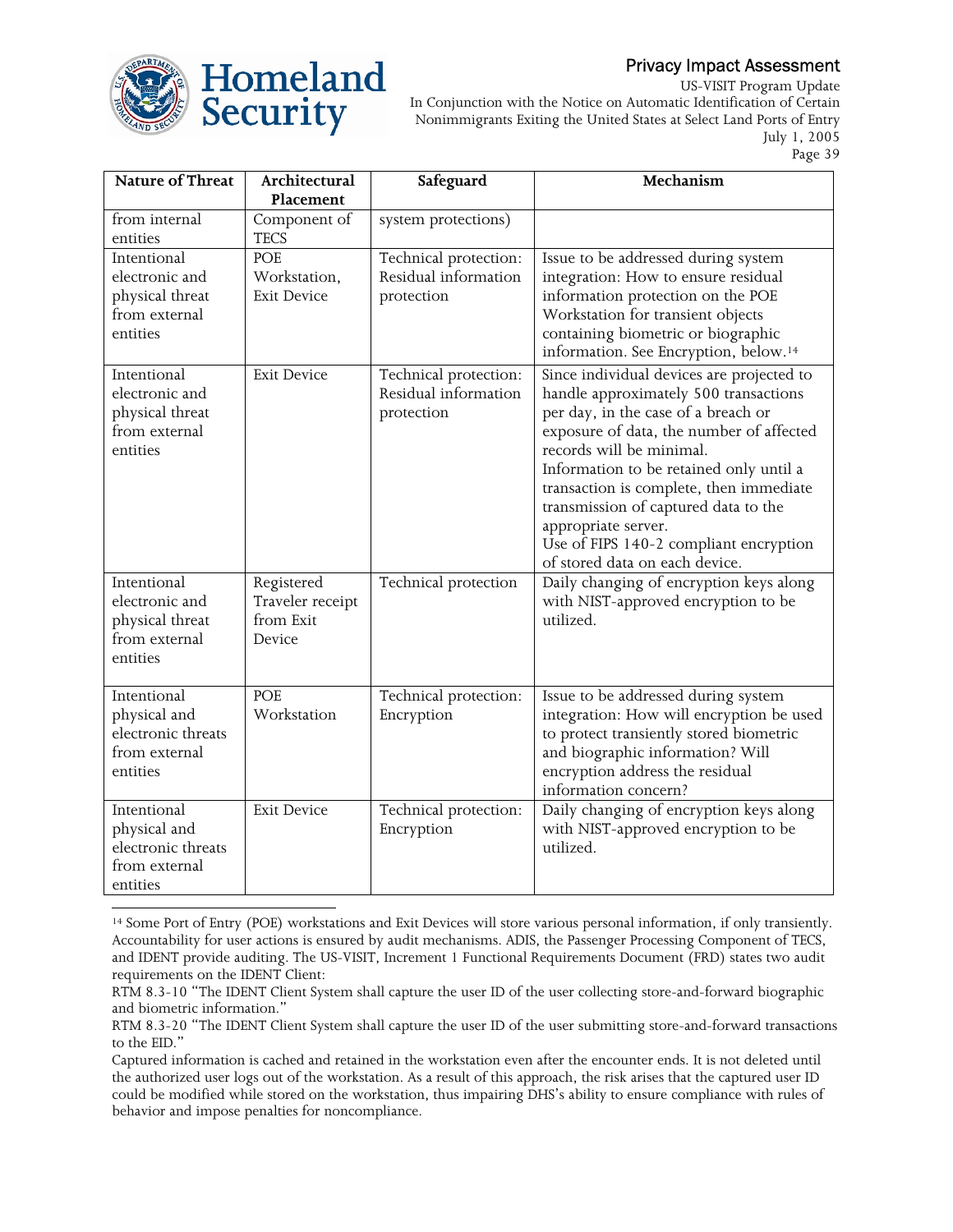

US-VISIT Program Update In Conjunction with the Notice on Automatic Identification of Certain Nonimmigrants Exiting the United States at Select Land Ports of Entry July 1, 2005 Page 40

| Nature of Threat  | Architectural      | Safeguard             | Mechanism                                  |
|-------------------|--------------------|-----------------------|--------------------------------------------|
|                   | Placement          |                       |                                            |
| Intentional       | US-VISIT           | Technical protection: | Internal communications occur over the     |
| electronic threat | internal           | Protected             | secured DHS WAN. The ICD states that       |
| from authorized   | communication      | communications and    | exchange of data between all systems will  |
| and unauthorized  | (between POE       | transaction privacy   | be accomplished by a message queuing       |
| entities          | workstation,       |                       | service, using IBM Websphere MQSeries.     |
|                   | Passenger          |                       | Websphere SSL and/or PKI capabilities      |
|                   | Processing         |                       | are not currently used, but provide        |
|                   | Component of       |                       | potential future capability for additional |
|                   | TECS, ADIS,        |                       | protection of the privacy of US-VISIT      |
|                   | IDENT, and         |                       | transactions.                              |
|                   | AIDMS)             |                       |                                            |
| Intentional       | US-VISIT           | Technical protection: | At times, communications may occur         |
| electronic threat | communication      | Encryption            | over non-government-owned external         |
| from authorized   | (between POE       |                       | networks. Two communication paths          |
| and unauthorized  | workstation,       |                       | exist within the server for data           |
| entities          | and Passenger      |                       | transmission. Encryption of data,          |
|                   | Processing         |                       | utilizing a FIPS 140-2-strength            |
|                   | Component of       |                       | encryption schema for data passage         |
|                   | TECS, ADIS,        |                       | provides data protection.                  |
|                   | IDENT, and         |                       |                                            |
|                   | AIDMS)             |                       |                                            |
| Intentional and   | US-VISIT-wide,     | Technical protection: | Any US-VISIT-specific audit trail          |
| unintentional     | Passenger          | Audit                 | requirements will be determined and        |
| electronic threat | Processing         |                       | documented as part of the US-VISIT,        |
| from authorized   | Component of       |                       | Increment 1 Release 2 requirements /       |
| entities          | TECS, ADIS,        |                       | design phase.                              |
|                   | and IDENT          |                       | Issue to be addressed during integration:  |
|                   |                    |                       | Define procedures for use of the auditing  |
|                   |                    |                       | capabilities of the Passenger Processing   |
|                   |                    |                       | Component of TECS, ADIS, and IDENT,        |
|                   |                    |                       | as well as Websphere, to facilitate        |
|                   |                    |                       | tracking and investigation of transactions |
|                   |                    |                       | that span component systems?               |
| Intentional and   | <b>Exit Device</b> | Technical protection: | Identification and Authentication of       |
| unintentional     |                    | Audit                 | authorized users by individual mobile      |
| electronic threat |                    |                       | device is in place.                        |
| from authorized   |                    |                       |                                            |
| entities          |                    |                       |                                            |
| Intentional and   | POE                | Technical protection: | The US-VISIT, Increment 1 FRD requires     |
| unintentional     | Workstation        | Audit                 | that the IDENT Client System capture the   |
| electronic threat |                    |                       | user ID of the user collecting biometric   |
| from external and |                    |                       | and biographic information, and of the     |
| internal entities |                    |                       | user submitting transactions to the        |
|                   |                    |                       | Enforcement Integrated Database.           |
|                   |                    |                       | Issues to be addressed during integration: |
|                   |                    |                       | How will the captured data on the          |
|                   |                    |                       | client be protected against                |
|                   |                    |                       | modification or deletion?                  |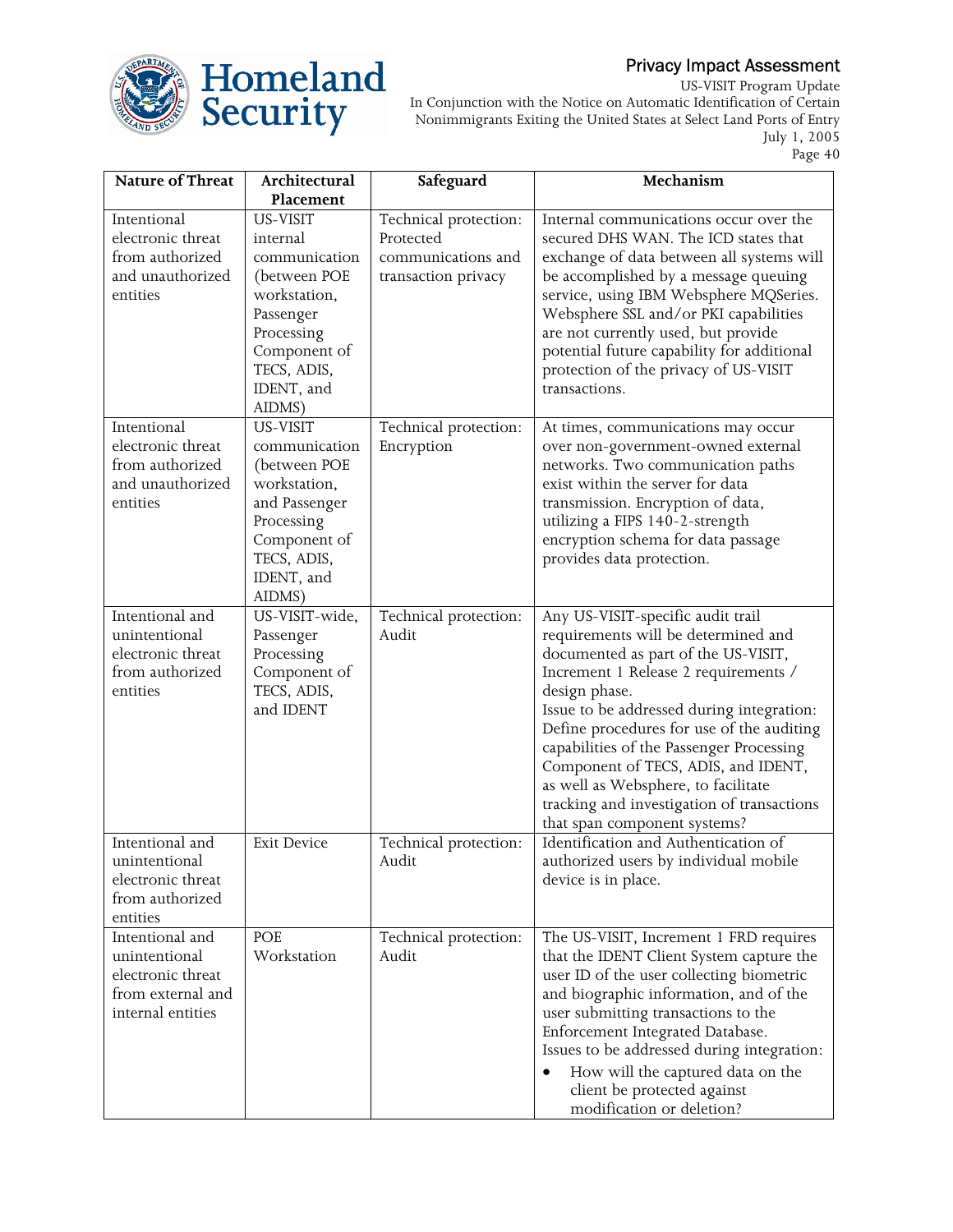

US-VISIT Program Update In Conjunction with the Notice on Automatic Identification of Certain Nonimmigrants Exiting the United States at Select Land Ports of Entry July 1, 2005

Page 41

| Nature of Threat                                                                              | Architectural<br>Placement                                             | Safeguard                                                                  | Mechanism                                                                                                                                                                                                                                                                                                                                                                                                                                                                                                                                                                                                                                                        |
|-----------------------------------------------------------------------------------------------|------------------------------------------------------------------------|----------------------------------------------------------------------------|------------------------------------------------------------------------------------------------------------------------------------------------------------------------------------------------------------------------------------------------------------------------------------------------------------------------------------------------------------------------------------------------------------------------------------------------------------------------------------------------------------------------------------------------------------------------------------------------------------------------------------------------------------------|
| Intentional<br>electronic threats<br>from authorized<br>and unauthorized<br>external entities | External<br>interfaces                                                 | Technical protection:<br>Boundary protection<br>(e.g., firewall,<br>guard) | If this captured data is considered to<br>$\bullet$<br>be a local audit trail (rather than a<br>component of a store-and-forward<br>transaction, deleted when the<br>transaction is submitted), how and<br>on what system will audit data from<br>multiple clients be aggregated?<br>Not specified. For US-VISIT Increment 1,<br>Passenger Processing Component of<br>TECS interfaces is internal to US-<br>VISIT.<br>ADIS interfaces with SEVIS and<br>٠<br>CLAIMS 3.<br>IDENT interfaces with IAFIS via the<br>٠<br><b>IDENT/IAFIS Gateway Server</b><br>interface, Production IDENT, and the<br>Department of State Consular Affairs<br>Consolidated Database |
| Intentional<br>electronic threats<br>from authorized<br>and unauthorized<br>external entities | Registered<br>Traveler receipt<br>generated from<br><b>Exit Device</b> | Technical protection                                                       | Human readable information is<br>minimized for viewing.<br>Sub-optimal stores of biometric<br>information are employed.<br>Non-human readable information is<br>encrypted.                                                                                                                                                                                                                                                                                                                                                                                                                                                                                       |
| Unintentional<br>electronic and<br>physical threats<br>from authorized<br>external entities   | External<br>interfaces                                                 | Administrative<br>protection: Routine<br>use agreements                    | Memoranda of Understanding with<br>appropriate parties have been completed.<br>Agreements currently exist with the<br>Department of State and the FBI.                                                                                                                                                                                                                                                                                                                                                                                                                                                                                                           |
| Intentional<br>electronic threats<br>from authorized<br>and unauthorized<br>external entities | <b>Exit Device</b>                                                     | Administrative<br>protection                                               | Warnings need to be posted in<br>appropriate traveler literature.                                                                                                                                                                                                                                                                                                                                                                                                                                                                                                                                                                                                |
| Intentional<br>electronic threats<br>from authorized<br>and unauthorized<br>external entities | <b>Exit Device</b>                                                     | Administrative/<br>Procedural protection                                   | Provision of training and awareness for<br>Workstation Attendants is required.                                                                                                                                                                                                                                                                                                                                                                                                                                                                                                                                                                                   |